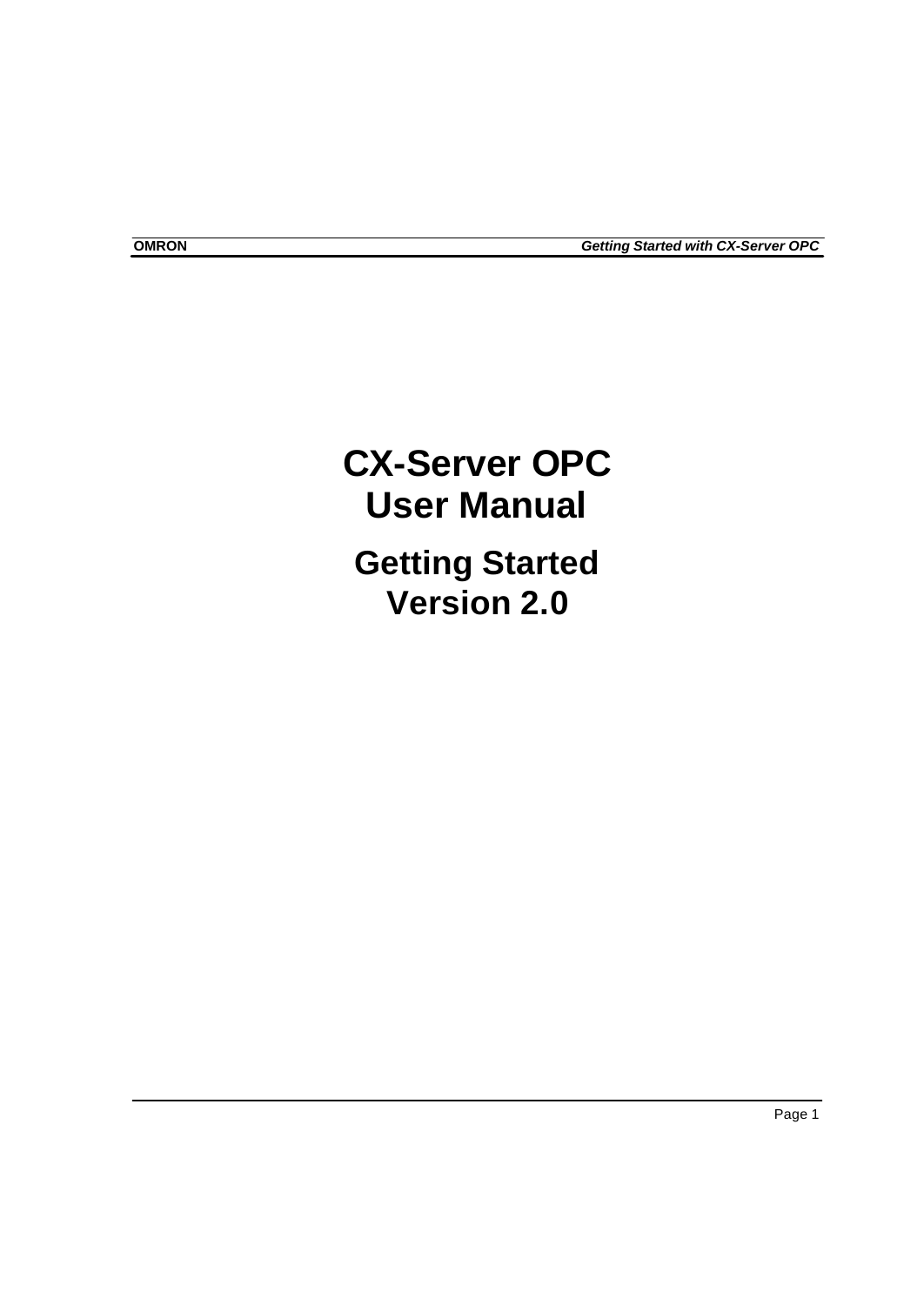## *Notice*

OMRON products are manufactured for use according to proper procedures by a qualified operator and only for the purposes described in this manual.

The following conventions are used to indicate and classify precautions in this manual. Always heed the information provided in them. Failure to heed precautions can result in injury to people or damage to the product.

**DANGER!** Indicates information that, if not heeded, is likely to result in loss of life or serious injury. **WARNING** Indicates information that, if not heeded, could possibly result in loss of life or serious injury. **Caution** Indicates information that, if not heeded, could result in relatively serious or minor injury, damage to the product, or faulty operation.

## *OMRON Product References*

All OMRON products are capitalised in this manual. The word "Unit" is also capitalised when it refers to an OMRON product, regardless of whether or not it appears in the proper name of the product.

The abbreviation "PLC" means Programmable Logic Controller and is not used as an abbreviation for anything else.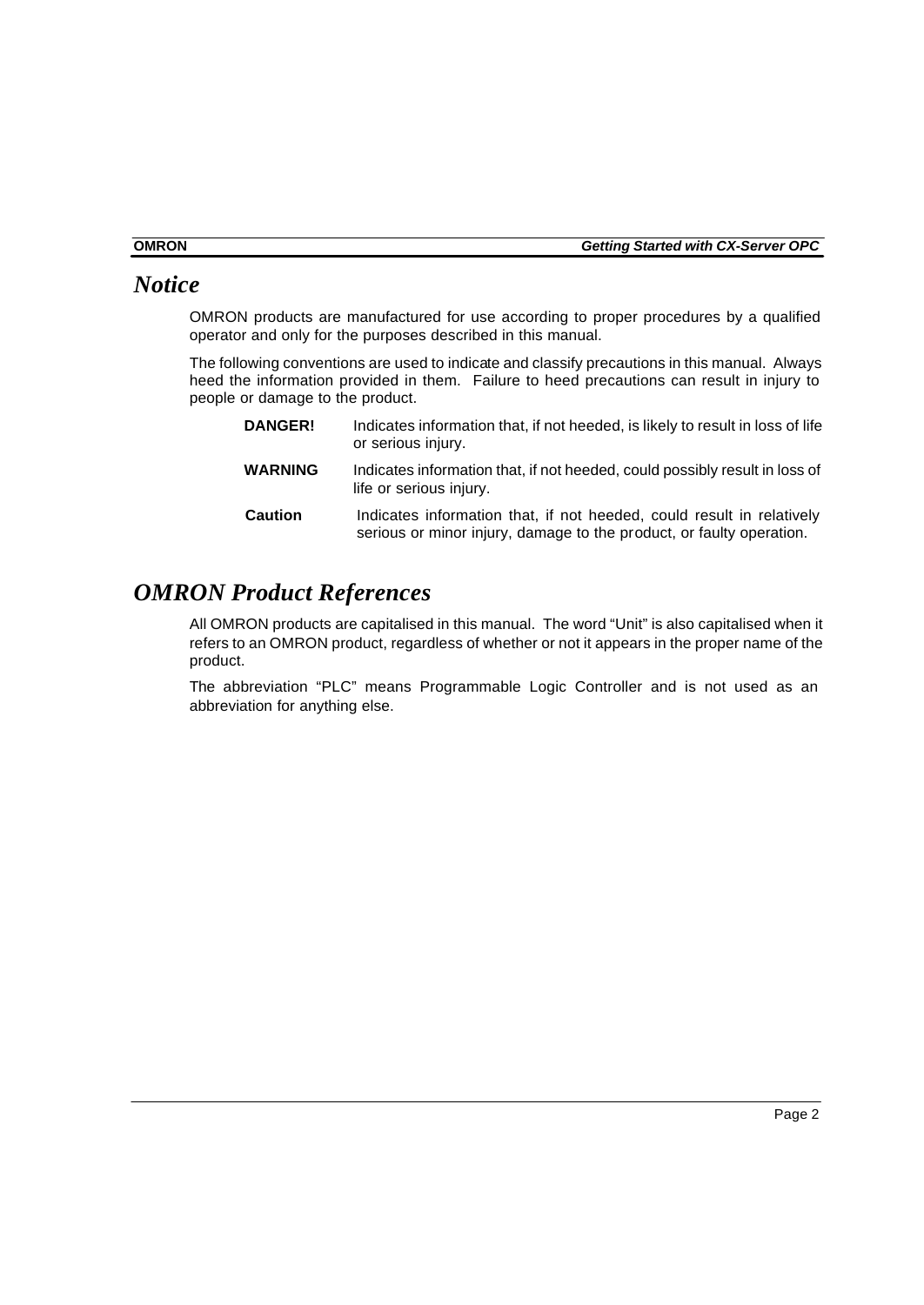## *Visual Aids*

The following headings appear in the left column of the manual to help you locate different types of information.

- **Note:** Indicates information of particular interest for efficient and convenient operation of the product.
- *1, 2, 3…* Indicates lists of one sort or another, such as procedures, checklists etc.





Indicates a program must be started, usually by clicking the appropriate option under the standard Windows 'Start' button.



**Note:** Indicates procedures that are specific to Visual Basic.



## **ã OMRON, 2008**

All rights reserved. No part of this publication may be reproduced, stored in a retrieval system, or transmitted, in any form, or by any means, mechanical, electronic, photocopying, recording, or otherwise, without the prior written permission of OMRON.

All copyright and trademarks acknowledged.

No patent liability is assumed with respect to the use of the information contained herein. Moreover, because OMRON is constantly striving to improve its high-quality products, the information contained in this manual is subject to change without notice. Every precaution has been taken in the preparation of this manual. Nevertheless, OMRON assumes no responsibility for errors or omissions. Neither is any liability assumed for damages resulting from the use of the information contained in this publication.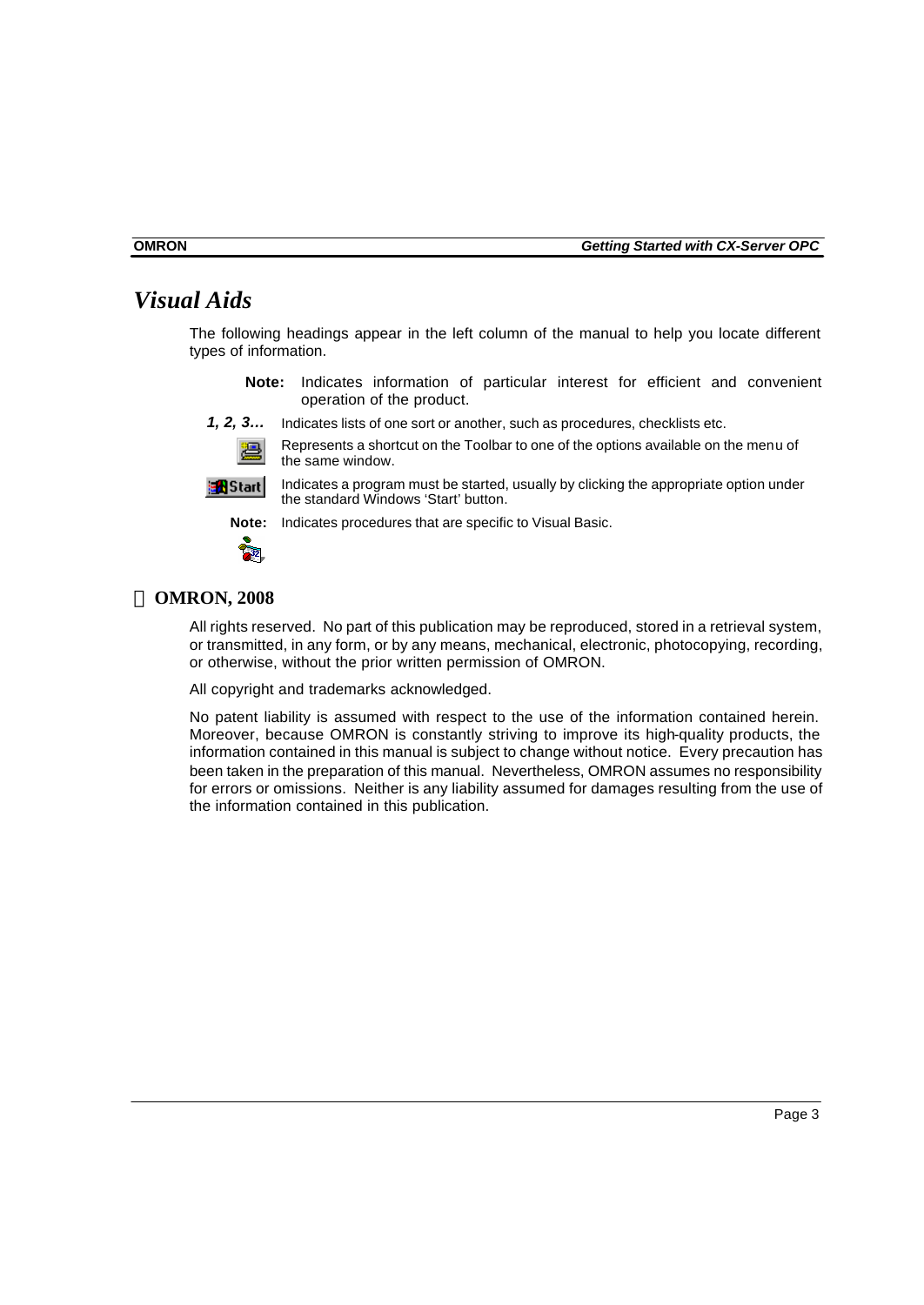## *About this Manual*

This manual describes the CX-Server OPC application and its ability to interface with OMRON CS, CV and C PLCs. It does not provide detailed information concerning the PLCs themselves, for this information the commercial manual for the device must be consulted.

This manual contains the following information:

- *Getting Started with CX-Server OPC:* This describes the CX-Server OPC software in general terms.
- **Using the OPC Server:** This describes running and setting up the OPC Server for use by any OPC Client.
- **Using Omron OPC Client Components:** This describes using the supplied ActiveX components to access PLC data and includes a tutorial for Excel and Visual Basic host applications.
- *Appendix A Component Properties:* This appendix summarises the available properties for the ActiveX objects.
- *Appendix B Script Interface:* The Visual Basic script interface for the OPC Server communications control.
- A *Glossary of Terms* and *Index* are also provided.

| Warning: | Failure to read and understand the information provided in this<br>manual may result in personal injury or death, damage to the |
|----------|---------------------------------------------------------------------------------------------------------------------------------|
|          | product, or product failure. Please read each chapter in its                                                                    |
|          | entirety and be sure you understand the information provided in                                                                 |
|          | the chapter and related chapters before attempting any of the                                                                   |
|          | procedures or operations given.                                                                                                 |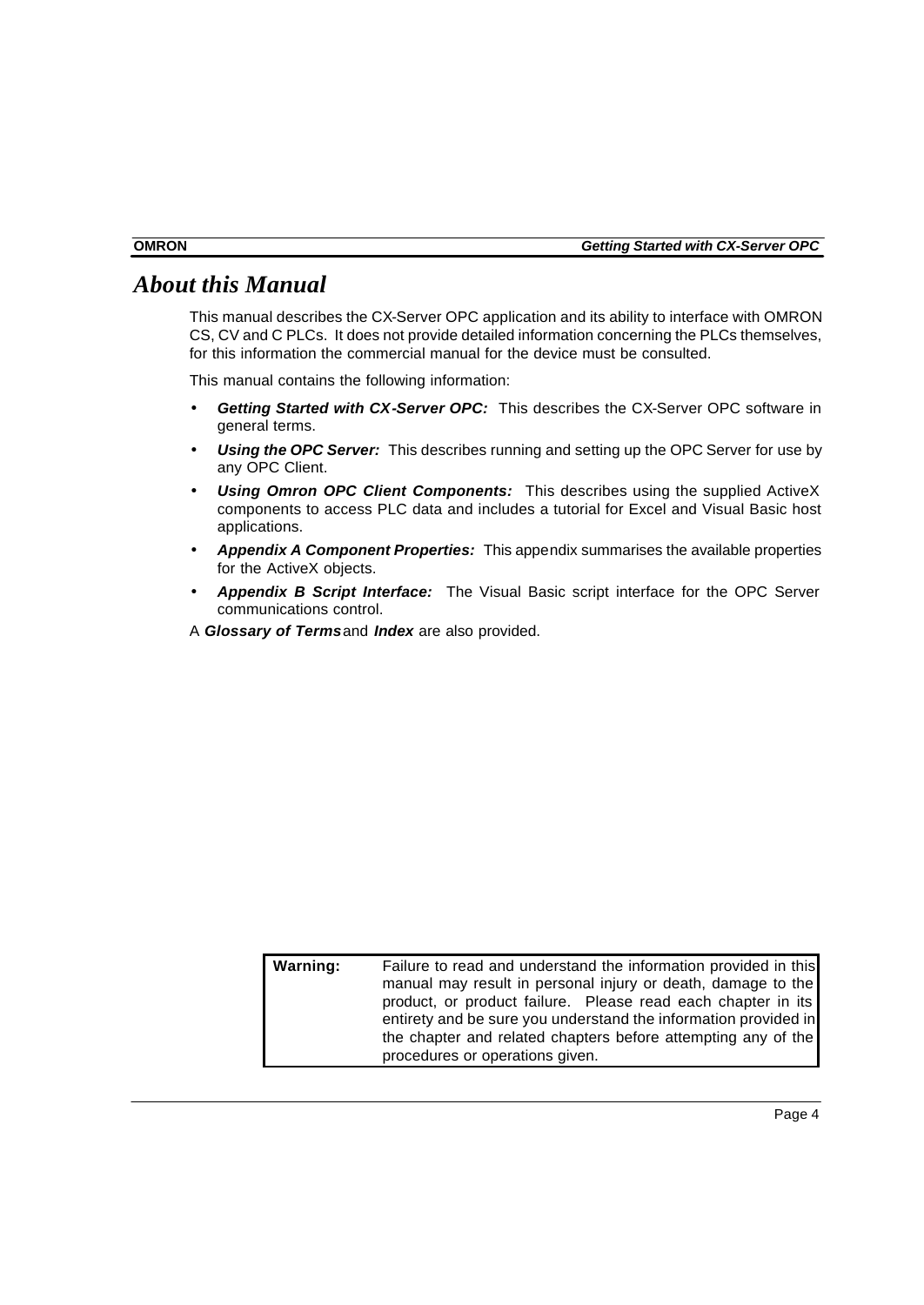# **Table of Contents**

| 46 |
|----|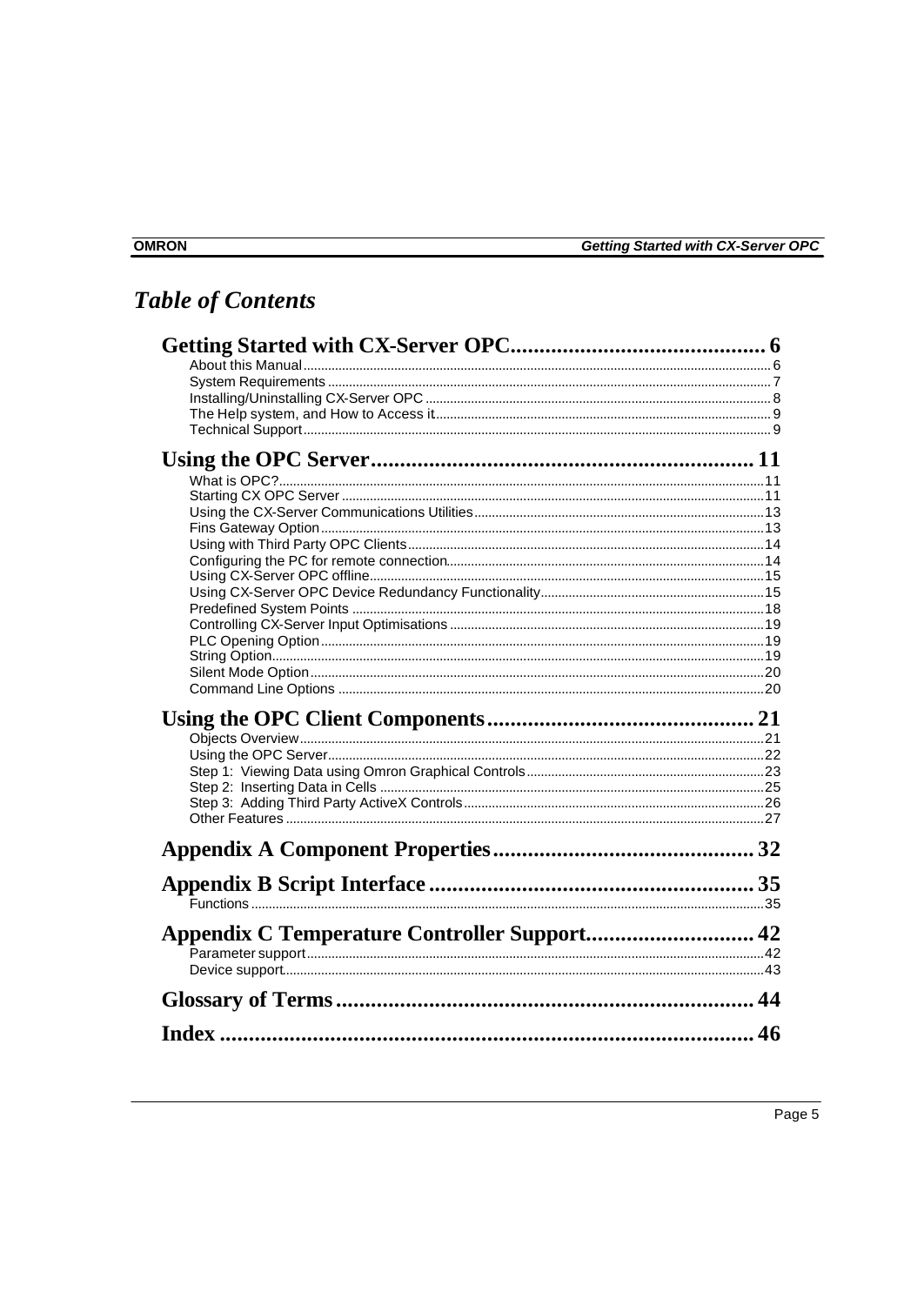## **Getting Started with CX-Server OPC**

This book introduces the CX-Server OPC application to a new user.

CX-Server OPC allows PLC data collected by the OMRON CX-Server and Fins Gateway communications software to be accessed by standard OPC clients. It allows existing process data to be collected and analysed, plus it includes graphical components allowing easy creation of simple SCADA applications.

Included with CX-Server OPC is the CX-Server runtime system, plus a range of ActiveX components that can be dragged and dropped onto your Workbook or Form. A Fins Gateway runtime system installer is also provided on the CX-Server OPC CD, as Fins Gateway may be used as an alternative to the CX-Server communications drivers for Ethernet and Controller Link communication to CS/CJ PLCs.

## **About this Manual**

This manual helps a new user get started with CX-Server OPC, by describing the software installation and computer configuration, and by leading the user through the basics of CX-Server OPC.

Separate OMRON manuals describe the related CX Automation Suite products; CX-Server, CX-Programmer and CX-Supervisor.

Small example applications are included to demonstrate the basic features of the product. These can be used to help with product familiarity.

CX-Server OPC comes with a comprehensive on-line help system, which is designed to complement this manual, and provide a quick reference at any point in the CX-Server OPC application when the manual is not to hand. This general help system uses a fast 'hypertext' system that allows progressively more information to be obtained about any topic by selecting keywords within the descriptive text.

Throughout this manual, it is assumed that a working knowledge of Microsoft Windows is obtained, and that the user can:

- ♦ Use the keyboard and mouse.
- Select options from Windows menus.
- ♦ Operate dialog boxes.
- ♦ Locate, open and save data files.
- ♦ Edit, cut and paste text.
- Drag and drop.
- Use standard Help systems including Index and Find features.
- Start programs from the "START" button.

If Windows has not been used before, it is recommended that some time working with the Microsoft documentation is spent before using CX-Server OPC.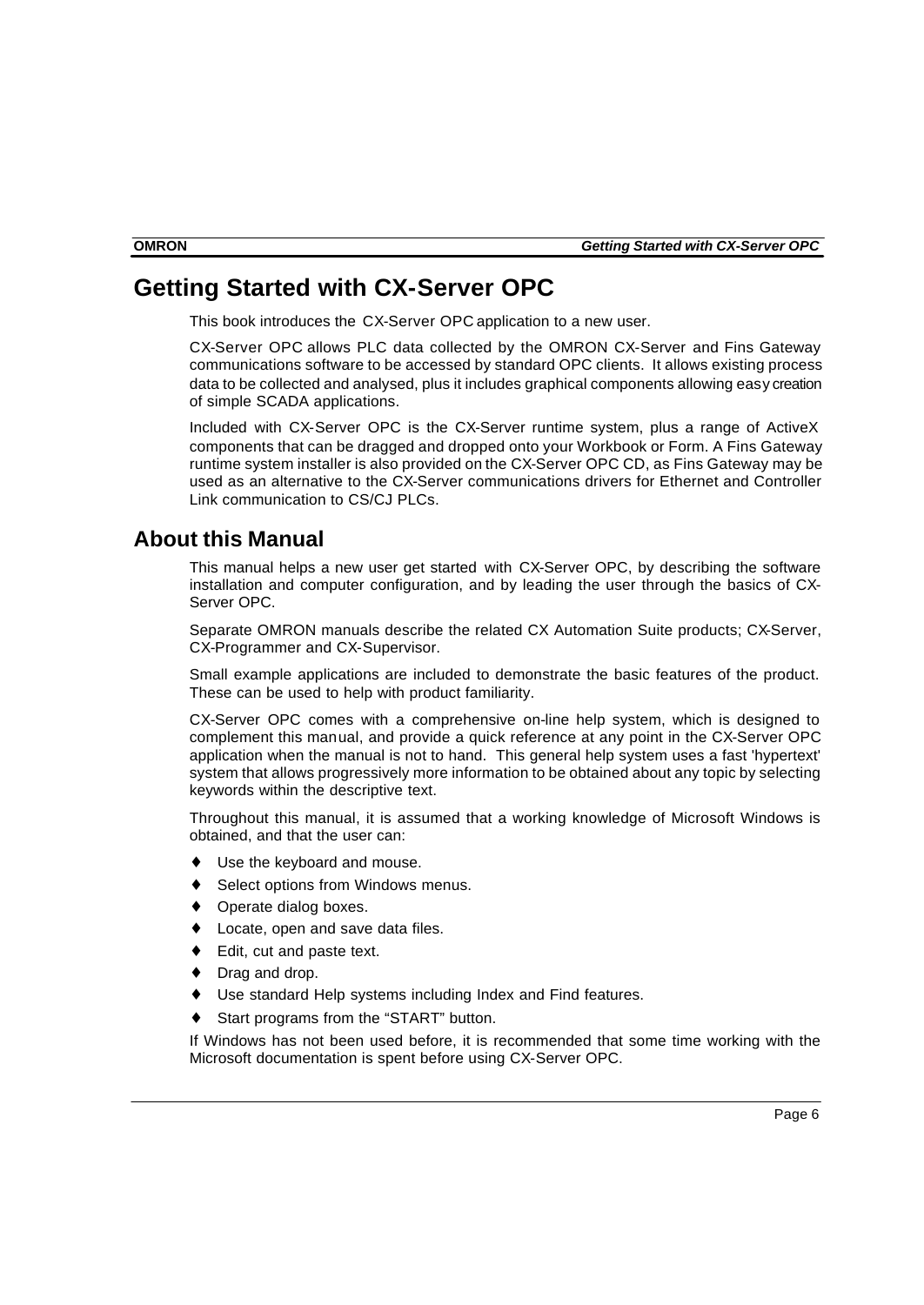This introductory section deals with several important aspects of installing CX-Server OPC and setting it up for use. It is recommended that this entire section be read before installing the software.

## **System Requirements**

CX-Server OPC operates on IBM compatible personal computers with at least a 400 MHz Pentium II central processor. It is designed to run in the Microsoft NT 4.0 / 2000 / XP / Vista environments.

**Note:** CX-Server OPC is not guaranteed to be compatible with computers running Windows emulation (e.g. Apple Macintosh).

#### **Hardware Requirements**

The following configuration is the **minimum** system requirements for running CX-Server OPC

- IBM PC compatible Pentium II processor
- ♦ 512 Mbytes of RAM
- ♦ 30 Mbytes available hard disk space,
- 800 x 600 Super VGA display.

The Recommended **minimum** is:

- **IBM PC compatible Pentium 4 processor,**
- ♦ 1024 Mbytes of RAM
- ♦ 50 Mbytes available hard disk space,
- ♦ 1024 x 768 Super VGA display.

#### **Operating Systems and Environments**

The operating systems on which this software will run are:

- Microsoft Windows NT 4.0 (Service Pack 5 and later),
- ♦ Microsoft Windows 2000 (Service Pack 2 and later),
- ♦ Microsoft Windows XP Professional
- Microsoft Windows Vista Business and Ultimate editions

Containers in which this software will run are:

- Microsoft Excel 97 and later,
- ♦ Microsoft Visual Basic version 5.0 and later.
- ♦ Microsoft Visual C++ 6.0.
- $CX-Supervisor v1.1$  and later (v2.0 and later recommended)

The *recommended* Operating System is Microsoft Windows XP Professional or Vista Business. For use in Microsoft .Net, see the separate "Guide to Using CX-Server Lite in Microsoft .Net"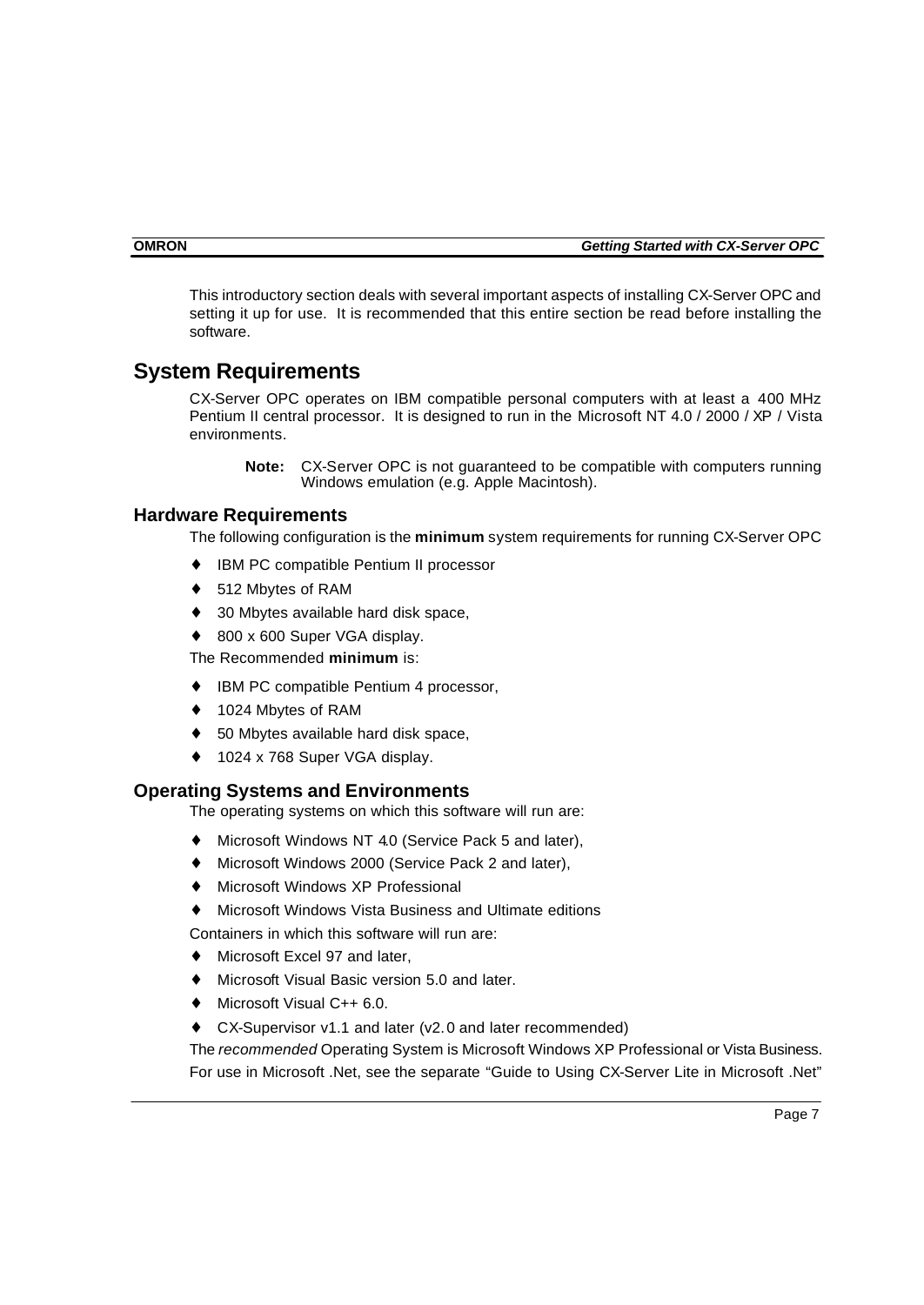## **Interfaces to Hardware - PLC Communications**

Interfaces to PLC and temperature controller hardware are via the CX-Server and/or Fins Gateway 2003 runtime systems.

Interfaces to Network Service Boards (NSBs) are achieved using a Fins Gateway driver which is supplied and supported as part of the CX-Server product.

#### **Interfaces to Hardware - Peripherals**

Interfaces to PC hardware (printers, graphics, keyboard, mouse, Ethernet etc) are supported by drivers installed and supported by Windows.

## **Installing/Uninstalling CX-Server OPC**

The CX-Server OPC software is supplied on CD-ROM and is installed easily from within Windows.

#### **To install CX-Server OPC**

- *1, 2, 3…* 1. Close all programs.
	- 2. Insert the CD labelled **CX-Server OPC** into your CD-ROM drive. If Autorun is enabled on your system, the installation starts automatically, otherwise see the README.TXT on the CD-ROM for instructions to launch manually
	- 3. Follow the instructions on the screen.

By default, CX-Server OPC is installed in **C:\Program Files\Omron**. Additional Omron applications will be installed in a subfolder under Omron. Common components are installed into **C:\Program Files\Common Files\Omron\Components**

#### **To uninstall CX-Server OPC**

When you uninstall, your CX-Server OPC project data remains intact – uninstall only removes program files. It is recommended, however, that you copy and move any projects you saved in the CX-Server OPC folder. Save a copy of your projects in another location on your hard drive (such as your My Documents folder) before uninstalling CX-Server OPC.

- *1, 2, 3…* 1. From the **Start** menu, select **Settings Control Panel**.
	- 2. Double-click the **Add/Remove Programs**.
	- 3. Click the **Install/Uninstall** tab.
	- 4. From the list programs that you can remove, select **CX-Server OPC**.
	- 5. **Click Add/Remove**.
	- 6 At the prompt, select the **Remove** item and click **Next** and follow any further prompts
	- 7 Wait until the uninstall program indicates that the process is complete.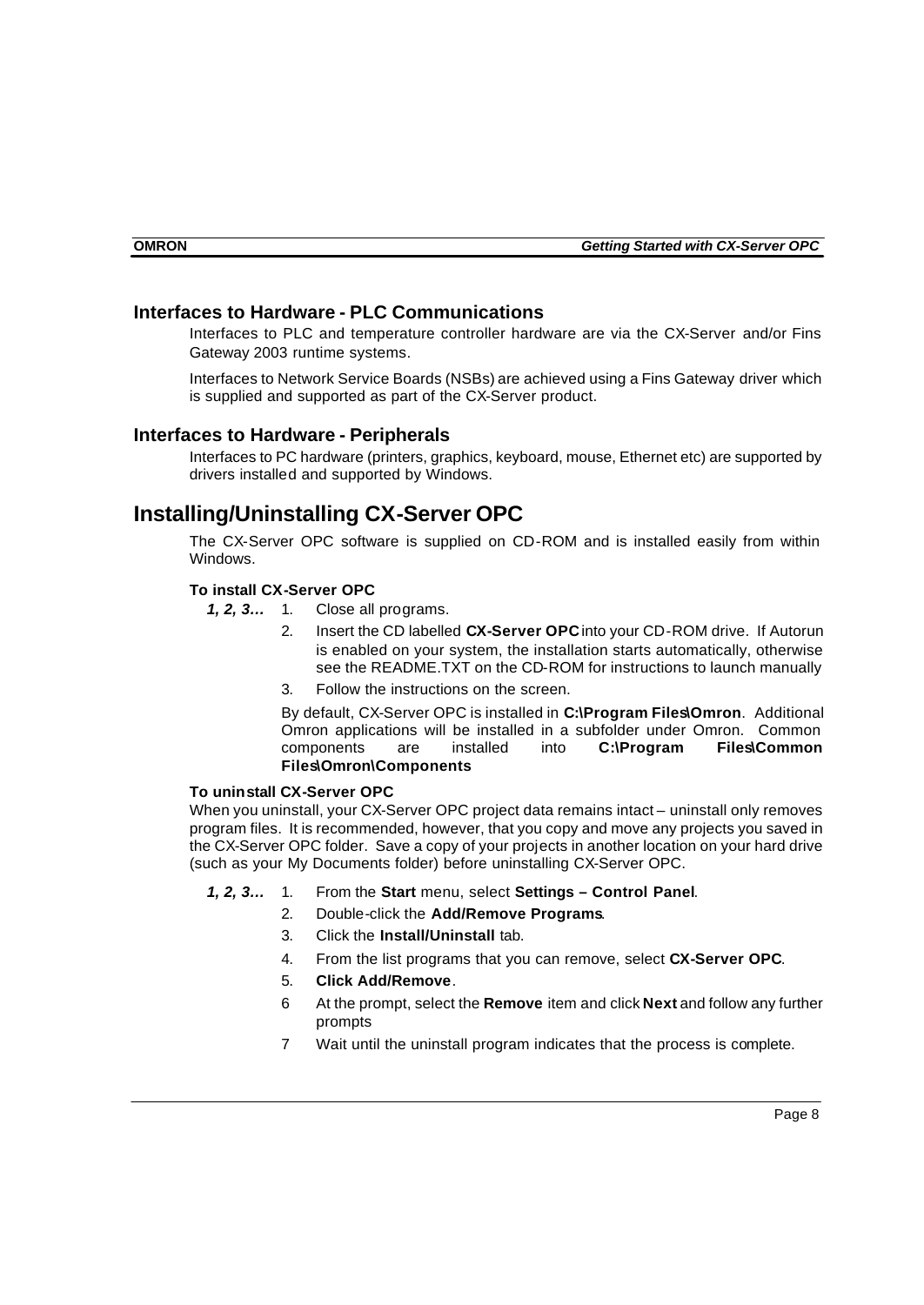## **The Help system, and How to Access it**

CX-Server OPC comes with a detailed help system. At any time while using the software, it is possible to get help on a particular point that is currently being worked on, or on general aspects of CX-Server OPC. This system is intended to complement the manual, by providing on-line reference to specific functions of the software and how to use them. The manual is designed to provide tutorial information and discuss the various facilities offered by CX-Server OPC.

## **Help Topics**

The help can be launched in several ways. The Contents page can be launched by selecting **Help** from the **CX-Server OPC** folder on the Start button. Alternatively, if the server is running right click the CX logo in the system tray and select **Help…** from the menu.



The help system provides a standard look-up dialog under the Contents tab showing the contents of the CX-Server OPC Help file. Double-click on an item to read the associated information.

Refer to *Microsoft Windows* documentation for further information on using the Index and Find features.

## **About CX-Server OPC**

The OPC Server menu includes an About dialog contains essential version number information and includes details of the version of CX-Server installed that are required for obtaining technical support. The CX-Server ActiveX Components also include an About dialog containing essential version number information, which is accessible from their properties menu.

In addition, a brief description of CX-Server OPC and the CX-Automation Suite can be accessed from the main help contents dialog.

## **Technical Support**

If the installation instructions for this application have been followed, no difficulties should be encountered.

If a problem occurs, check that it does not relate to a fault outside CX-Server OPC, for instance, with external components. Check the following:

The PC is working correctly,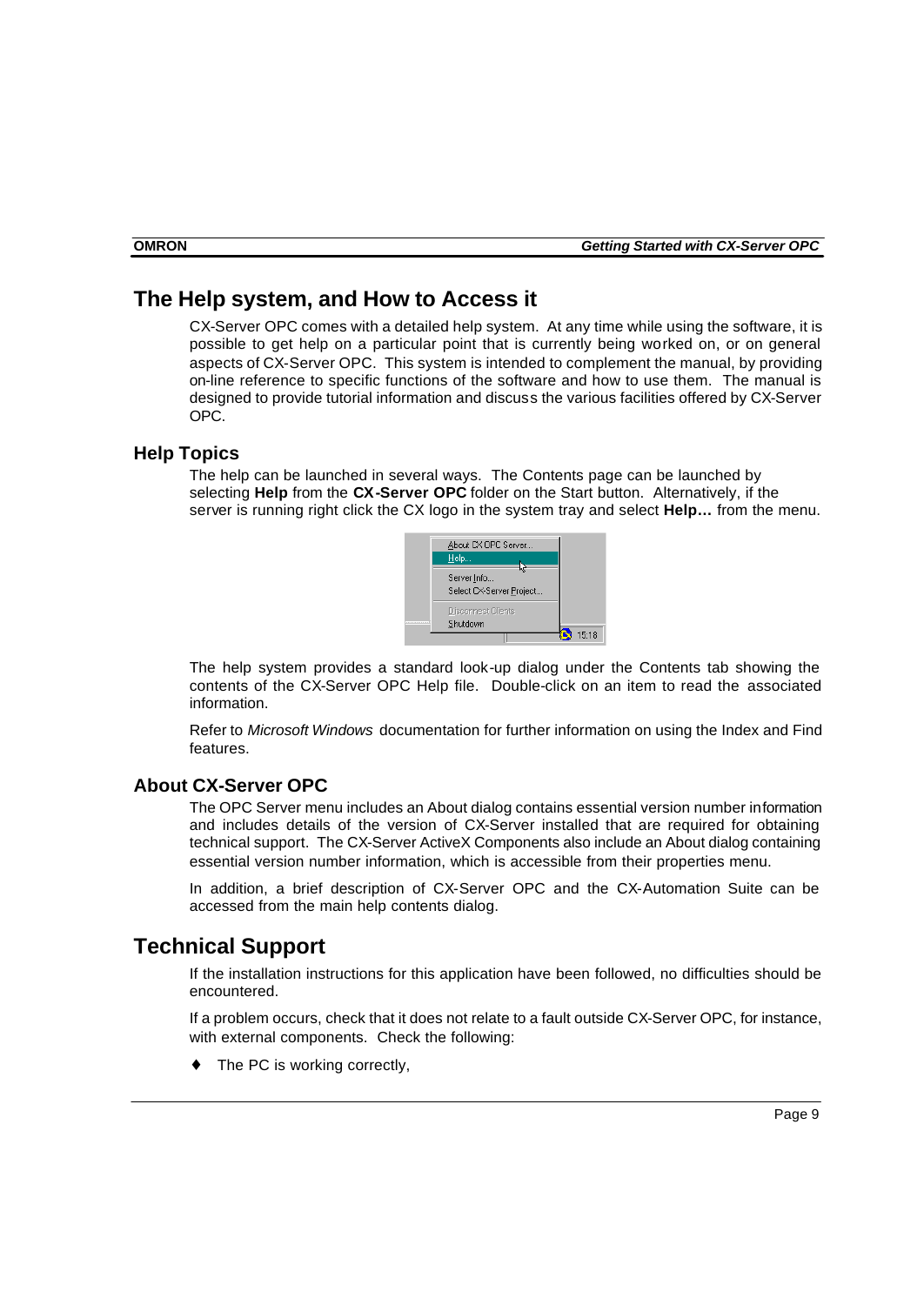- ♦ The external system or application is working correctly,
- ♦ The communications system is set up correctly,
- Any errors are cleared in the associated PLCs.

When Customer Services need to be contacted, keep the following details to hand. A clear and concise description of the problem is required, together with the exact text of any error messages.

**Note:** Use the About dialog to obtain the version number of the application.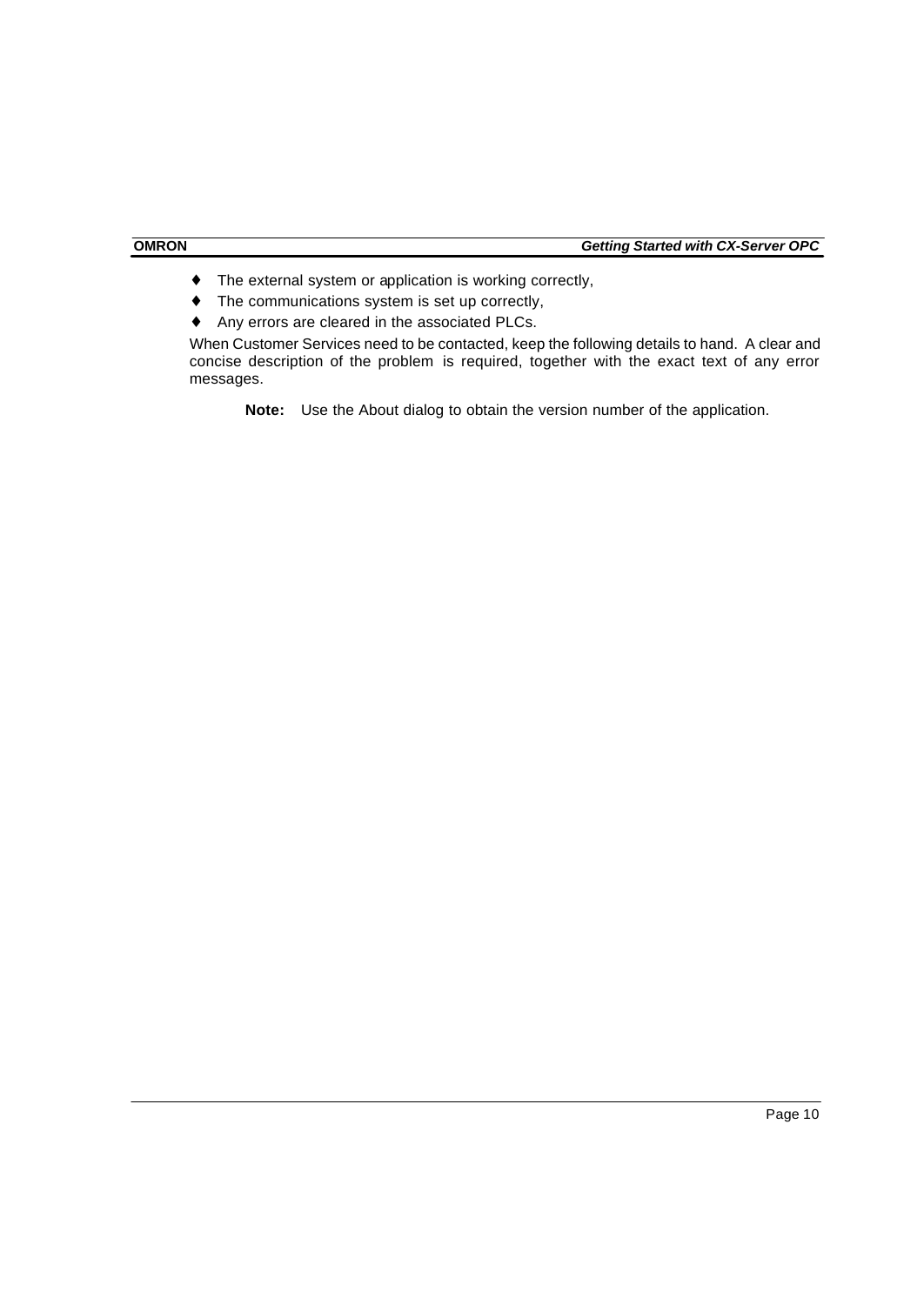## **Using the OPC Server**

This section introduces the OPC Server application to a new user.

## **What is OPC?**

**OPC** stands for **O**LE for **P**rocess **C**ontrol, and is a standard published by the OPC Foundation. The basic aim of the OPC standard is to allow hardware vendors to produce software drivers (called OPC Servers) and for software vendors to produce applications (called OPC Clients) that use a standard method for data interchange. This allows software and hardware from different vendors to be used together.

The most widely used version of the OPC standard is version 2. This replaces the earlier version 1 standard.

CX-Server OPC provides an OPC version 2 Server by adding an OPC version 2.05 interface to the CX-Server runtime used for communication to Omron PLCs. Note that the OPC version 1.0a interface is also supported by the CX-Server OPC Server, but has now been superseded, and the version 2 interface should be used wherever possible. The CX-Server OPC Communications Client only uses the version 2 interface. Unless otherwise stated, this document refers to use with the OPC version 2 standard.

Users of CX-Server OPC, who have existing OPC clients or intend to use the OPC client functionality included may need some basic understanding of OPC. OPC client developers will need a complete understanding of OPC, and the interfaces defined. For more information on OPC, see the OPC Foundation web site at **www.opcfoundation.org**.

## **Starting CX OPC Server**

To launch the OPC Server:



- *1, 2, 3…* 1. From the Start button, select **OPC Server** from the section **Programs**, **Omron**, **CX-Server OPC**.
	- 2. The server will start. Note the CX logo in the system tray:



3. Configure the server namespace by clicking the CX logo with the right mouse button and selecting **Select CX-Server Project** from the popup menu.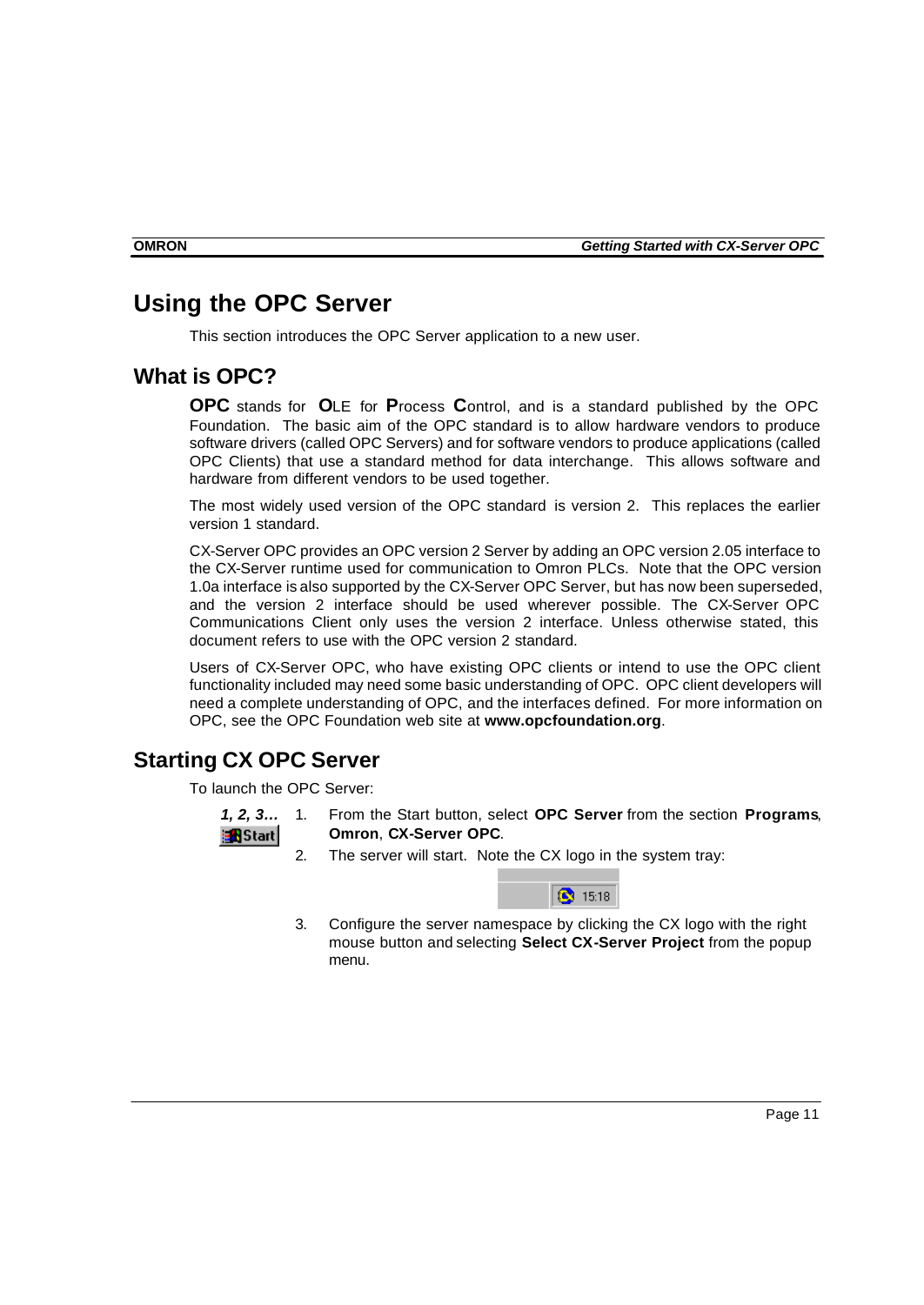| About CX OPC Server<br>Help |       |
|-----------------------------|-------|
| Server Info                 |       |
| Select CX-Server Project    |       |
| Disconnect Clients          |       |
| Shutdown                    | 15:18 |

- i. **To open an existing CX-Server Project (.CDM) file:**
	- Click the **Open...** button and in the Open Project dialog navigate to the file you wish to open.
	- ♦ When you click the **Open** button, the full path name of the selected file will be entered into the Project field.
- **Caution:** When sharing a CDM file with other applications it is important to realise that any changes that are made to the CDM file may affect the other applications.
- ii. **To create a new CX-Server Project (.CDM) file:**
	- Click the **New...** button and in the Create Project dialog navigate to the directory in which you wish to create the new file.
	- In the File Name field, enter the new file name. When you click the **Save** button, the full path name of the new file will be entered into the Project field.

Click the **OK** button.

- 4. Projects can be edited by clicking the **Edit Project…** button and then making the required changes from the Project Editor Dialog. This is a CX-Server runtime utility – invoke help from within it for details of how to add and configure PLCs and Points.
- 5. Click the **OK** button to complete the configuration.

The OPC Server is now ready for use by any OPC Client that is compliant with OPC Data Access version 2 interface.

The CX-Server project file cannot be changed while clients are connected. To select a different CX-Server project file at a later date, either start the OPC Server manually from the Start button or if the server is running, select **Disconnect Clients** and then follow steps 3-5 of the above procedure.

**Tip:** You can make the OPC Server start automatically when the PC starts, by copying the shortcut on the Start button in the **CX-Server OPC** folder to the **Startup** folder.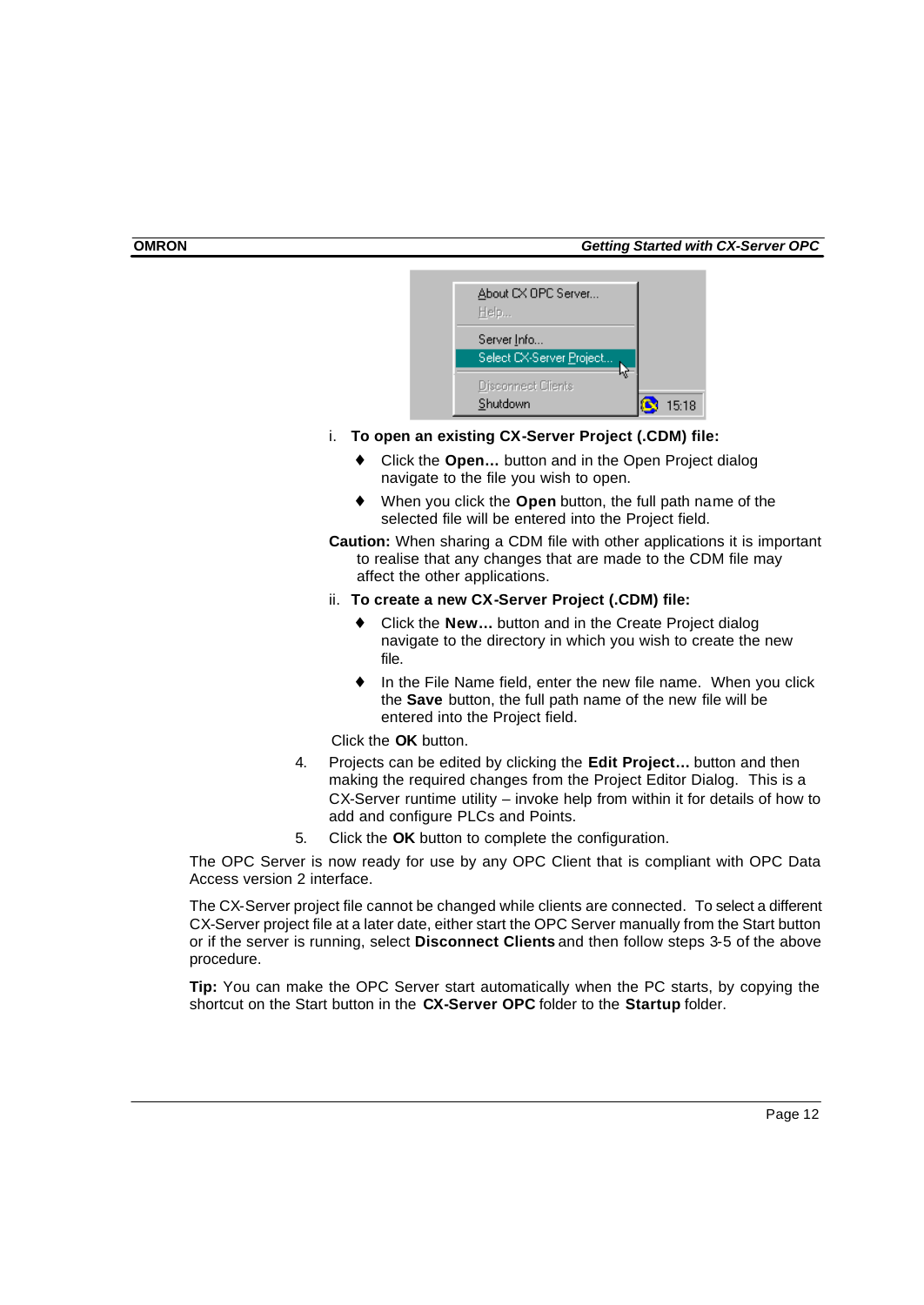## **Using the CX-Server Communications Utilities**

CX-Server OPC is supplied with CX-Server. This powerful communications middleware includes a set of utilities typically used for configuring or monitoring PLC networks, e.g. as part of a CX-Programmer application. These utilities can also be used with CX-Server OPC. They are accessed from the "Communications Utilities" submenu that is obtained by right-clicking on the CX-Server OPC icon which is present in the Windows task bar whenever CX-Server OPC is running.

Most of these utilities are only available when CX-Server OPC is connected to a PLC (i.e. when a client is connected), in which case a PLC selection dialog is shown before the utility is launched. The utility will then automatically connect to the PLC.

The Network Configuration Tool and Performance Monitor Tool are always available. The Network Configuration Tool is particularly powerful, including options to scan serial ports for PLCs, or to check communications with a PLC, go online and configure it.

For full details of these utilities consult the CX-Server help files.

*Note: If access to these powerful utilities is not required, and no other program that requires them (e.g. CX-Programmer, CX-Supervisor) is being used on a machine, then they can be removed by uninstalling CX-Server PLC Tools from the Windows Control Panel.*

## **Fins Gateway Option**

CX-Server OPC normally uses the Omron CX-Server Communications software for both device and point configuration, and also for runtime communications (reading and writing values from a PLC).

Another Omron product, "Fins Gateway 2003", also provides communications drivers that can be used for interfacing to Omron devices. Some users may already have this software installed on their computers, and may prefer to use it. In addition, a suitable Fins Gateway 2003 installer is supplied on the CX-Server OPC CD.

The "Server Info" dialog, which can be reached by clicking on the CX-Server OPC Windows Toolbar icon using the right-mouse button, contains options for configuring communications. One of these options controls the use of Fins Gateway. If the Fins Gateway option is set, and Fins Gateway 2003 is present on a computer, then the Fins Gateway drivers will automatically be used for runtime communication to CS/CJ devices via Ethernet and Controller Link. CX-Server will still be used for any non CS/CJ devices, and for any devices that don't use either Ethernet or Controller Link. In addition it will still be used for any devices for which dual-network redundancy is enabled. CX-Server is also always used for configuring the point data.

Note: This is an advanced option. For most applications, communications via the standard Omron CX-Server communications drivers is ideal, but in some cases performance may be better or more consistent using the Omron Fins Gateway 2003 drivers. This option allows the user to choose between the two sets of drivers.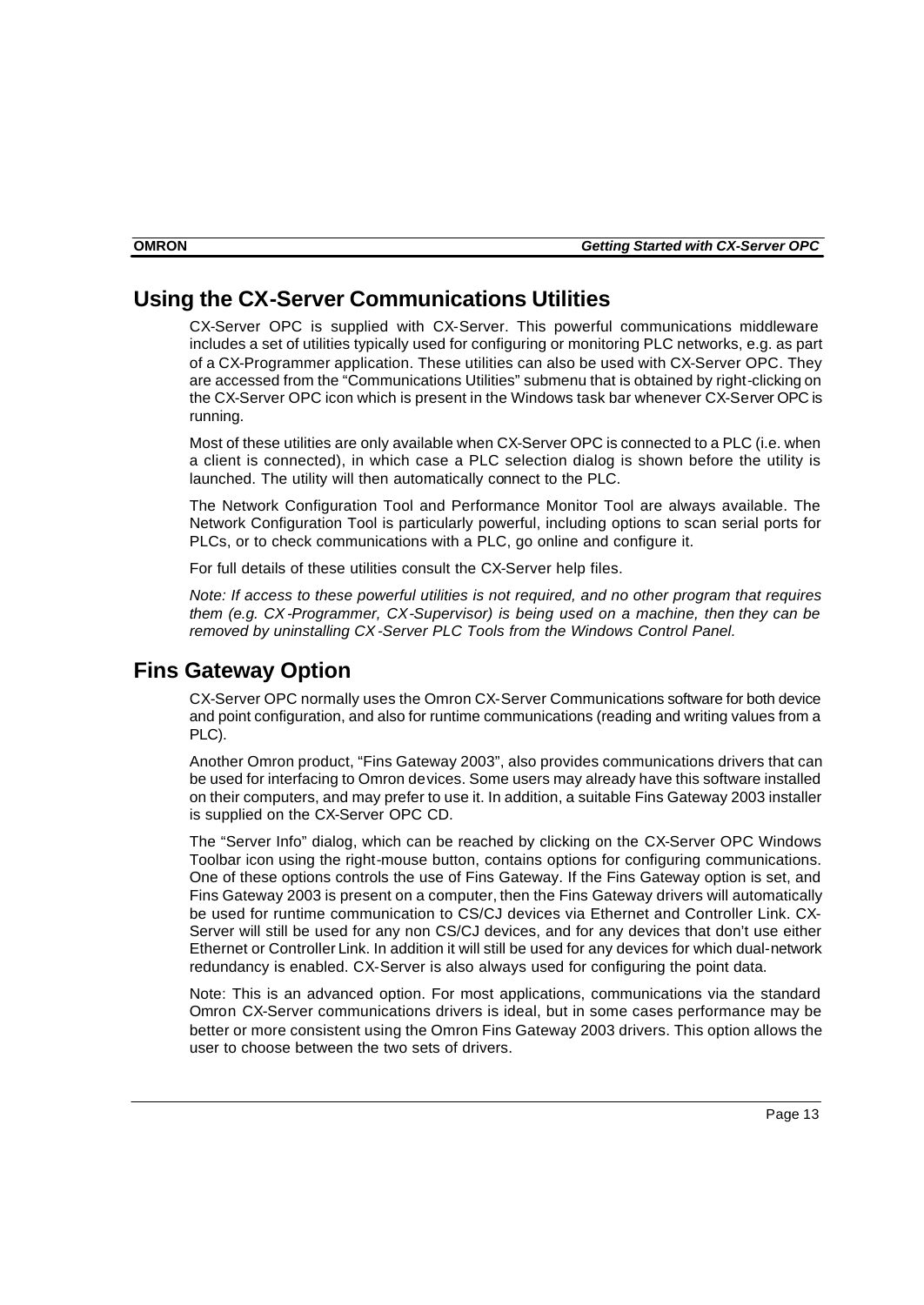## **Using with Third Party OPC Clients**

The exact procedure for connecting Third Party OPC Clients to the OPC Server will depend on the client being used. Consult your OPC Client documentation for full details. However, the following is a basic overview:

- *1, 2, 3…* 1. Start and configure the OPC Server as described above.
- **B**Start **a** Start
- 2. Start the OPC Client.
- 3. Depending on the client, either browse for local OPC servers and select **OMRON.OpenDataServer.1** or type the name directly. Note: If the client supports browsing for servers, but the server is not shown, the client may not be fully OPC version 2 compliant.
- 4. Create an OPC Group from the client.
- 5. Create an OPC Item from the client. If the client supports OPC item browsing facilities, browse the OPC Server to list the namespace groups and items to create the OPC Item ID. Otherwise, type the CX-Server logical name as the OPC Item ID.

## **Configuring the PC for remote connection**

The OPC interface uses a Microsoft technology called DCOM. This allows the OPC client and OPC server to be seamlessly 'Distributed' over a PC network. The OPC Server should be running on the PC with direct connection to the PLC or PLC network. However, the OPC Client, or indeed multiple OPC Clients, can be run on different networked PCs and will automatically read and write data over the PC network. To do this, the PC running the OPC Server must be correctly configured. For full details of DCOM configuration and security issues see your Microsoft documentation. The following is a quick guide:

## **Configuring DCOM**



- *1, 2, 3…* 1. Start DCOMCNFG.EXE e.g. by selecting **RUN** from the Start button. The default location on NT is C:\WINNT\SYSTEM32.
	- 2. View the **Default Properties** tab (found under the properties section of 'My Computer' in the Computers section of Component Services on XP). Ensure that the **Enable Distributed COM on this computer** is checked.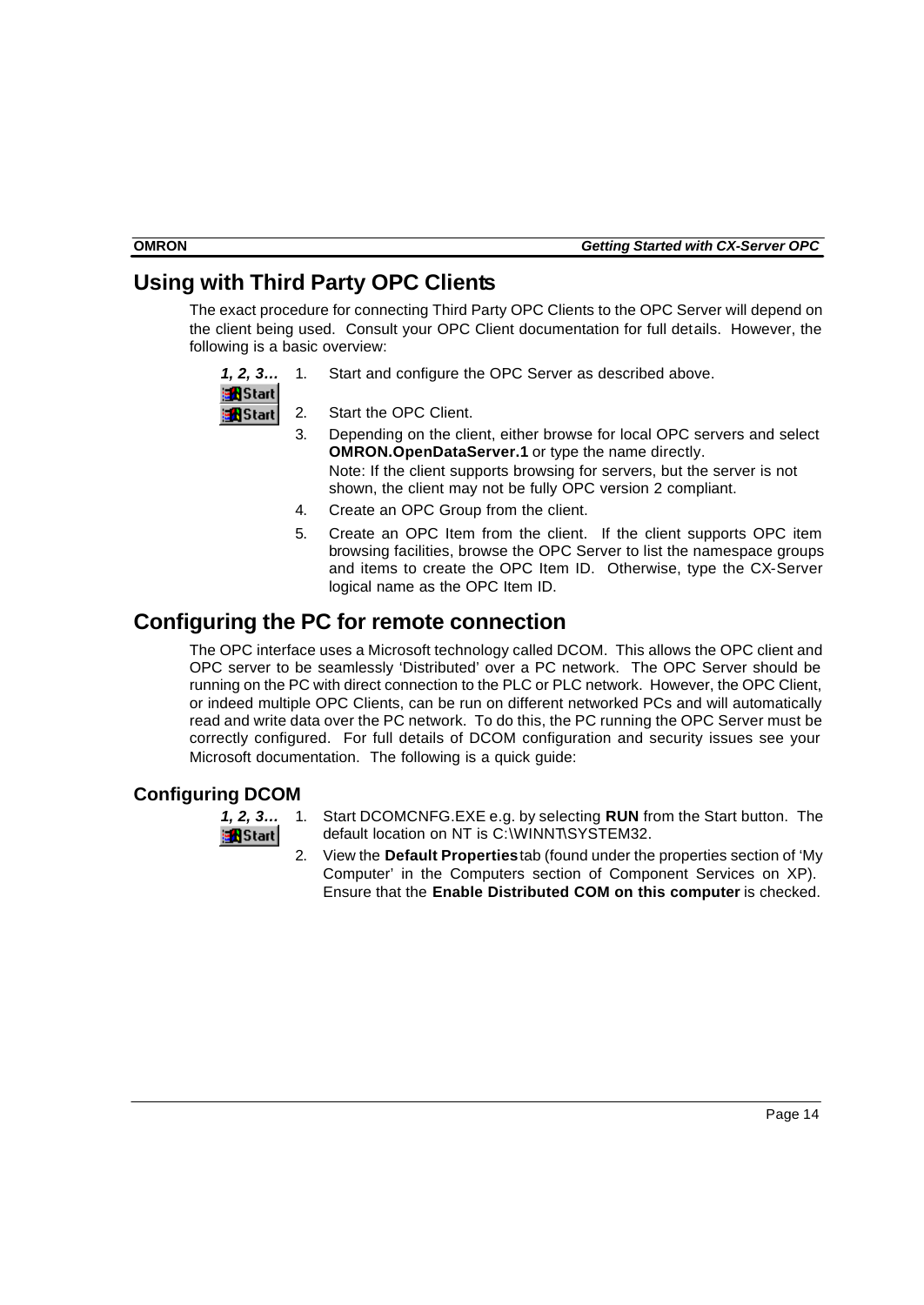- 3. From the **Default Properties** tab, configure the **Default Authentication Level** to **Connect** and the **Default Impersonation Level** to **Identify**. Setup the access permissions by either:
	- a) On the **Default Security** tab, adding the user to the Access, Launch and Configuration lists by clicking the **Edit Default…** button in each case. The user added should have Administrator rights on the local PC. If not, it may be necessary to add user groups '**INTERACTIVE**' and '**NETWORK**' as well.
	- b) From the **Applications** tab, configure the properties for **OpenDataServer** and **OpcEnum**. On the **Security** tab, add the required users to each of the **Custom Permissions**. The users added should have Administrator rights on the local PC. If not, it may be necessary to add user groups '**INTERACTIVE**' and '**NETWORK**' as well.

## **Using CX-Server OPC offline**

CX-Server OPC can be used offline (not connected to a PLC). To use this mode of operation set the "local values" option on the "Server Info" dialog (accessed by right-clicking with the mouse on the CX-Server OPC icon in the taskbar that is present whenever CX-Server OPC is running.) The OPC Server should be closed and restarted after setting or unsetting this option to ensure correct operation.

## **Using CX-Server OPC Device Redundancy Functionality**

CX-Server OPC supports device and network redundancy in a way that is transparent to the OPC client. In order to achieve the full benefits the use of specialist function blocks running in the PLCs is required. These are usually supplied separately (e.g. on the Installation CD) along with technical documentation describing their usage. Those documents should be consulted for detailed technical information on how to set up device redundancy. This section only contains a brief general overview.

The redundancy is enabled via the "redundant configuration" checkbox on the main "Select CX-Server Project" dialog, and a separate configuration file is used to store the redundancy configuration information. The relevant settings are shown below: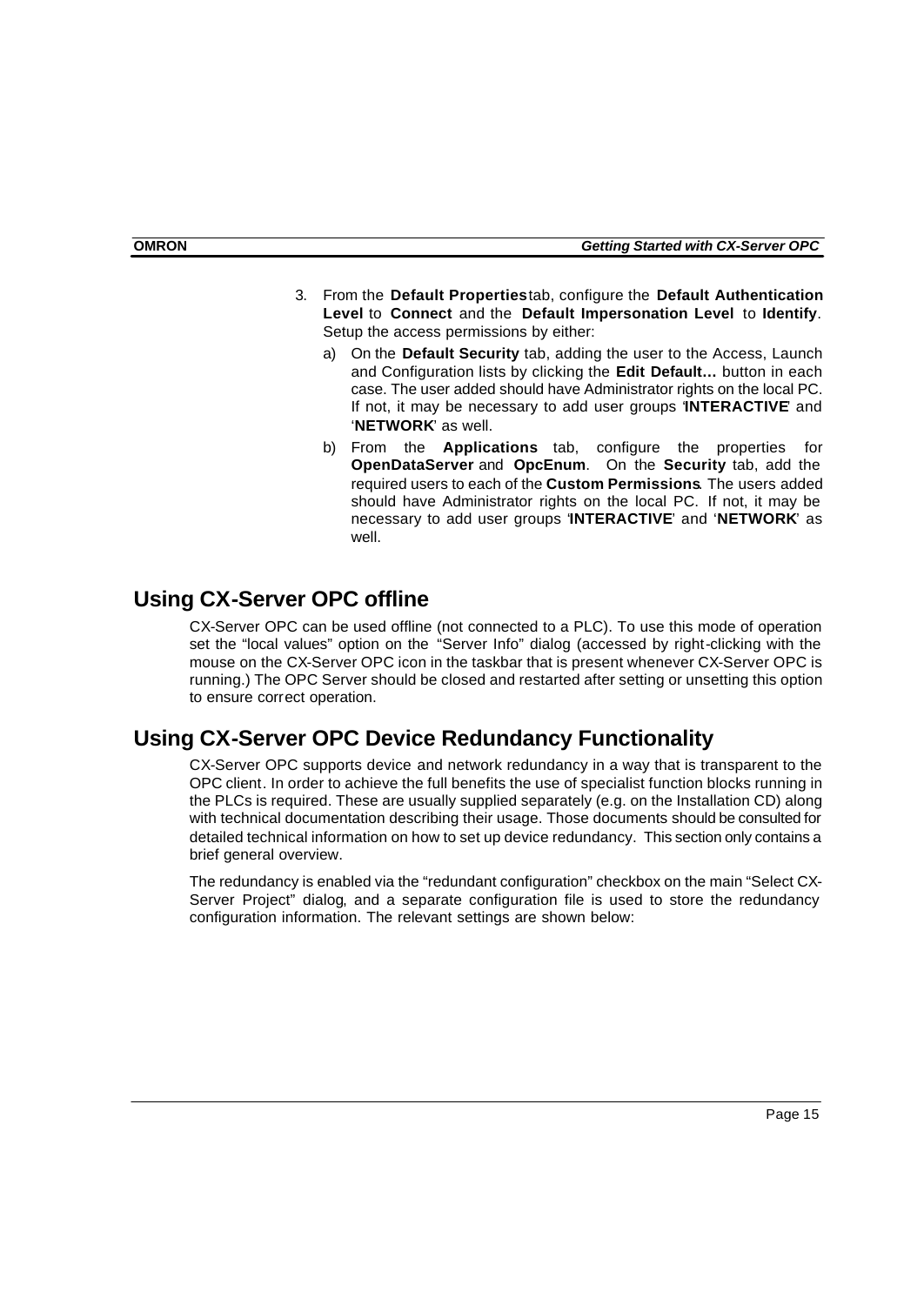| PLC1<br>Redundancy<br>Level |                     | Redundancy<br>0 <sub>n</sub> | <b>Address</b> | <b>Network</b><br><b>Number</b> | <b>Node</b> | <b>PLC Status</b><br>Location |
|-----------------------------|---------------------|------------------------------|----------------|---------------------------------|-------------|-------------------------------|
| <b>CJ1M - CPU23</b>         | 1st Network         |                              | 192.168.0.55   | 4                               | 55          | <b>StatusPoint</b>            |
|                             | 2nd Network         | ⊽                            | 192.168.0.56   | 12                              | 56          |                               |
| Partner                     | 1st Network         | ঢ়                           | 44.55.66.77    | 4                               | 77          |                               |
|                             | 2nd Network         | ⊽                            | 44.55.66.78    | 12                              | 78          |                               |
| PLC <sub>2</sub>            | Redundancy<br>Level | Redundancy<br>0 <sub>n</sub> | <b>Address</b> | <b>Network</b><br>Number        | <b>Node</b> | <b>PLC Status</b><br>Location |
| <b>CJ1M - CPU23</b>         | 1st Network         |                              | 192.168.0.61   | $\overline{4}$                  | 61          | S <sub>2</sub>                |
|                             | 2nd Network         |                              |                |                                 |             |                               |
| Partner                     | 1st Network         | ⊽                            | 44.55.66.80    | 4                               | 80          |                               |
|                             | 2nd Network         |                              |                |                                 |             |                               |
| PLC5                        | Redundancy<br>Level | Redundancy<br>0n             | <b>Address</b> | <b>Network</b><br>Number        | <b>Node</b> | <b>PLC Status</b><br>Location |
| <b>CJ1M - CPU23</b>         | 1st Network         |                              | 10.50.59.99    | 4                               | 99          |                               |
|                             | 2nd Network         |                              |                |                                 |             |                               |
| Partner                     | 1st Network         |                              |                |                                 |             |                               |
|                             | 2nd Network         |                              |                |                                 |             |                               |

#### **Redundancy Settings**

With device redundancy an OPC client sees a single device connection, which in fact consists of two physical devices which are effectively duplicates of each other in terms of programs, data, I/O connectivity etc. In normal operation reading of data occurs from one of the devices, but data written is sent to both. If the device being read from fails, then a switch is seamlessly made to the "partner" PLC. In order to ensure that operation proceeds smoothly, and the PLCs transfer status data between themselves correctly, the use of specialist Function Blocks (produced by Omron) is required.

For each device in the CX-Server file redundancy can be turned on or off. A partner IP address and node number can be specified for all suitable (CS/CJ) Ethernet devices. In addition a "status location" can be specified – this represents the start address of the status data used by the Omron-supplied function blocks.

In addition to the device-level redundancy there is also network-level redundancy- i.e. for each device two separate Ethernet connections, associated with two different networks, can be specified. It is possible for example, to connect to a PLC via two entirely separate Ethernet networks, with the only common hardware being the PC and the PLC.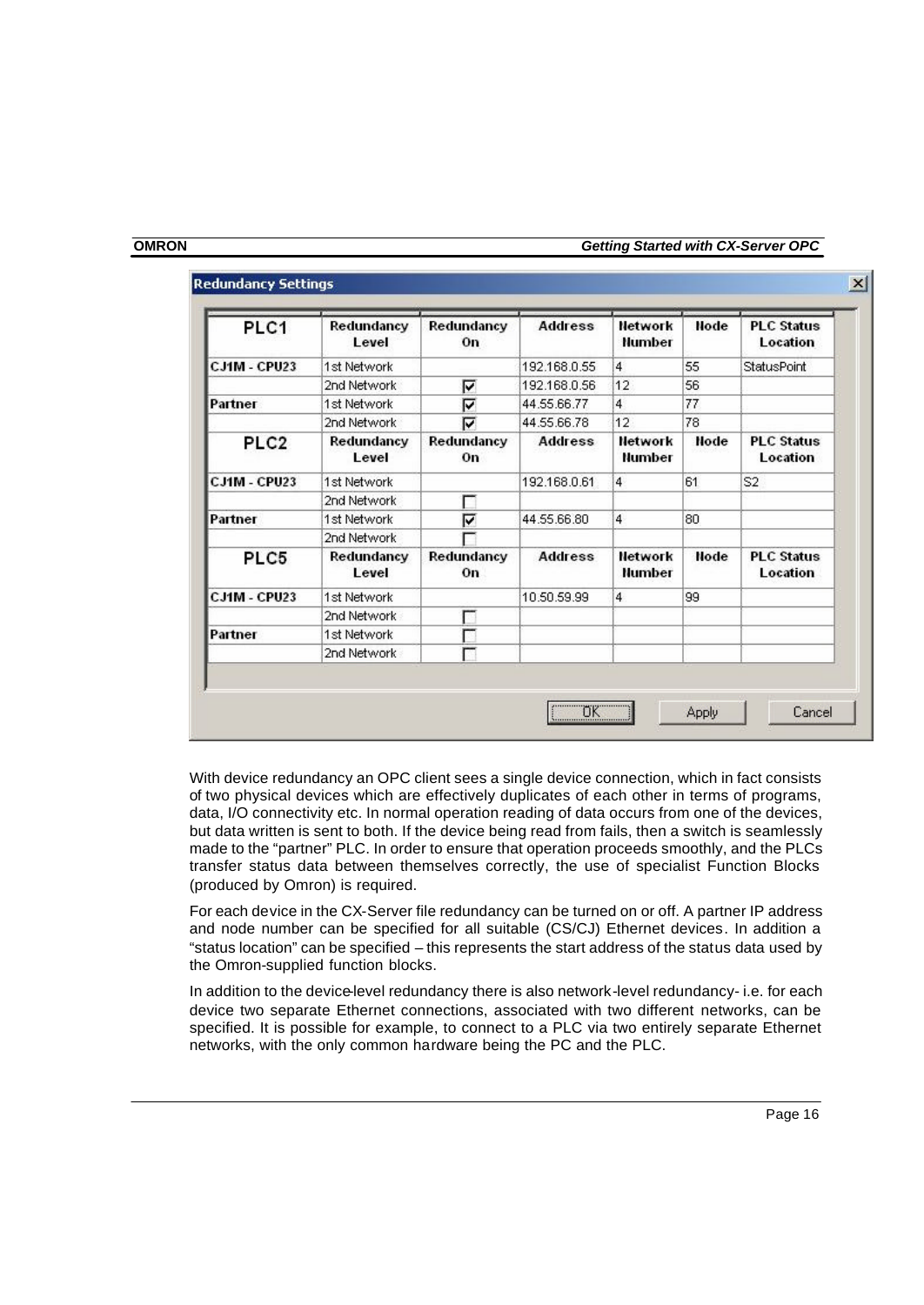Device and Network redundancy can be used separately, or together (i.e. it is possible to have up to two network connections to each single or paired device).

The Fins Gateway communications option can be used for device-level redundancy, but will have no effect where network-level redundancy is in use (i.e. CX-Server will still be used to communicate to any device that is configured to have access via a second network).

System points that provide access to PLC redundancy function block data include:

PLCNAME Active – Whether a PLC is currently the active device (boolean)

PLCNAME Inactive – Whether a PLC is currently the inactive device (boolean)

PLCNAME\_ForcedRun – Whether the PLC forced run bit is set

PLCNAME\_ProgChangeAlm – Whether the PLC FB "Program Change Alarm" bit is set.

PLCNAME\_PartnerFailAlm – Whether the PLC FB "Partner Change Alarm" bit is set.

PLCNAME\_Lifecycle – Whether the PLC FB "Lifecycle" bit is set.

PLCNAME\_PrimaryNodeNum – PLC FB Primary Node Number

PLCNAME\_MakeActive – When set, makes a PLC Active

PLCNAME\_MakeInactive – When set, makes a PLC Inactive

PLCNAME\_ForceRunPLC – When set, forces a PLC to run

PLCNAME\_UseFBInput – Signals that the Function Block Input data should be used

PLCNAME\_AutoSwitch – When set, indicates that the server should treat a device as inactive when communications with it is lost (otherwise the FB Active and Inactive setting will always be treated as correct – i,e, the redundancy will be under full Function Block control).

PLCNAME\_OKConnections – Number of currently valid connections to a device (e.g. in a system with both device redundancy and network redundancy this value will normally be 4).

Consult the function block documentation for further details of function block operation.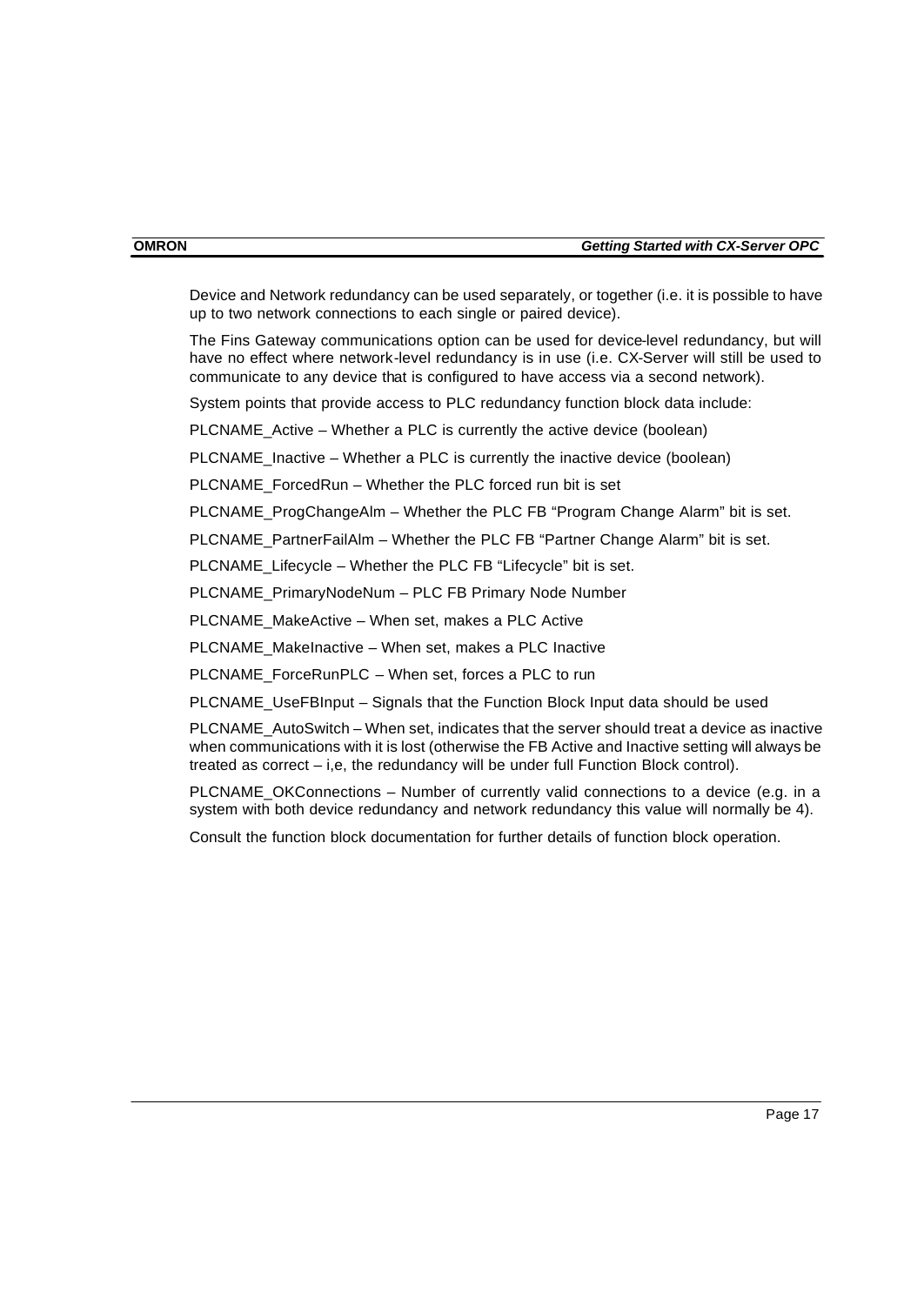## **Predefined System Points**

In addition to the redundancy system points described in the section on redundancy, CX-Server OPC includes several other predefined points which can be used for reading status and diagnostic information. These points include:

(Note: In all of the points below PLCNAME is replaced with the actual name of the PLC)

PLCNAME\_Status – Current PLC Status as an integer – the values correspond to the standard OPC values and should be displayed in hexadecimal, e.g. 0xC0 (the 0x prefix indicates hexadecimal, 0xC0 is 192 in decimal) means OPC status OK

(Note: the most common OPC values are "OPC Quality Bad" = 0x00, "OPC Quality Uncertain" = 0x40, "OPC Quality Good" = 0xC0, "OPC Quality Configuration Error" = 0x04, "OPC Quality Not Connected" =  $0x08$ , "OPC Quality Device Failure" =  $0x0C$ , "OPC Quality Out of Service" = 0x1C. The status text point – see below – will contain a description of the status.)

PLCNAME\_StatusText – Current PLC Status (as a string)

PLCNAME Mode – Current PLC Mode (as an integer, unknown mode  $=$  -1 (or 65535 if displayed as an unsigned value), stop/program mode = 0, run mode = 1, monitor mode = 2)

PLCNAME\_Time – Current PLC Time (as a string)

PLCNAME\_IsOpen. – Whether PLC has been "opened" for communications (as a boolean)

PLCNAME\_Heartbeat – The current "heartbeat" of the communications, in milliseconds. This value is normally 1000, and a consistently higher value can indicate that communications is overloaded. Note: Calculation of this value relies on the presence of at least one point that is being read at a 1-second subscription update rate, otherwise 0 will be returned.

The following diagnostics points are only maintained if communications is being read via Fins Gateway. (The CX-Server Performance Tool should be used to obtain the corresponding values when communicating via CX-Server):

PLCNAME\_MessageQLen – Number of outstanding comms messages (as an integer)

PLCNAME\_TXBytes – Total bytes transmitted

PLCNAME\_RXBytes – Total bytes received

PLCNAME Latency – time in milliseconds between starting to tansmit a message and receiving the last byte of the reply.

PLCNAME\_TheoreticalCPS – Number of characters (bytes) expected to be transmitted

PLCNAME\_ActualCPS– Total characters (bytes) transmitted in last second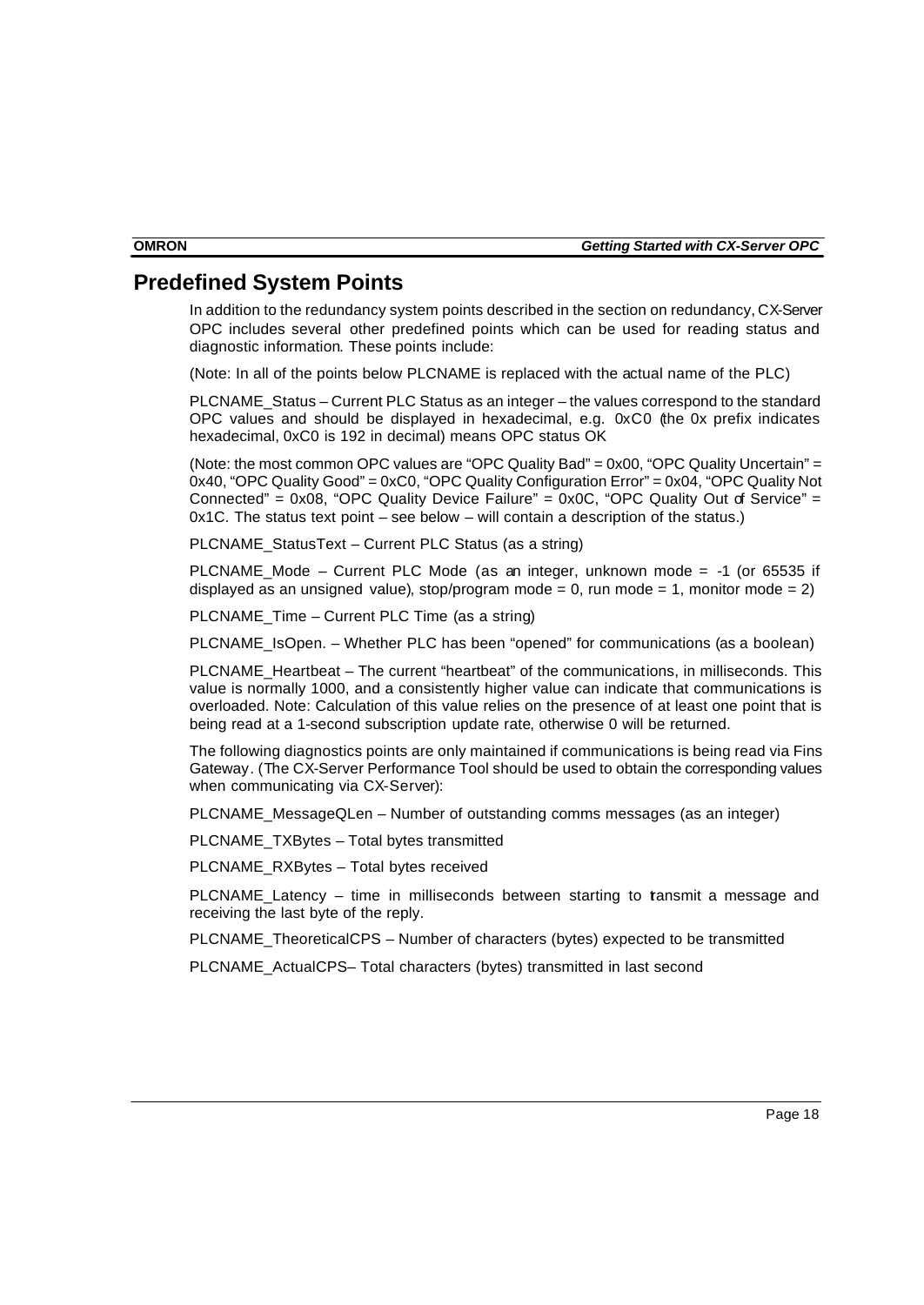## **Controlling CX-Server Input Optimisations**

The Omron CX-Server middleware contains optimisations that improve communications throughput and which are enabled by default. In certain specific circumstances it may be best to disable the CX-Server i nput optimisations: if a program is running in the PLC which changes a memory location that is being written by CX-Server soon after the time that CX-Server writes it, then there is a theoretical risk that the change of value by the PLC program may be missed by a current subscription to the same location. This situation can also occur if the value written to the PLC by the PLC program is a constant value, and CX-Server changes it in-between the writes by the PLC program. (Note: any new attempt to read *from device*, e.g. a synchronous read from device, would return the correct value). Disabling the CX-Server input optimisations will ensure that the correct value is always obtained, but will slow down communications, although this is unlikely to be noticeable except in the circumstances where there are subscriptions to large numbers of points that are rapidly changing value.

## **PLC Opening Option**

The "Open all PLCs when first client connects" option does what it says -automatically opens all PLCs when the first client connects. This means that an attempt is made to communicate with the PLC. The PLC will be polled thereafter, while open, at the rate of about once a second to check that it remains online and ready for communications.

If the option is not set, then the PLC will only be opened when an attempt is made to communicate with it (e.g. a point within it is made active). The PLC will be closed when the last active point within it is made inactive.

Users should be aware that opening and closing a PLC can be quite inefficient, so in normal circumstances it is better to leave this option set. In circumstances where some PLCs are deliberately left unconnected, it may be better to unset the option and to control whether the PLC is opened or closed by the use of active points within it – as long as one point is active the PLC will be kept open. Users should also be aware that any direct read of the PLC will also cause it to be opened, even if no points within it are active, and that it will not be automatically closed thereafter. It will be left open, awaiting any further direct PLC communications.

## **String Option**

The "Set default (cardinal) type for signed char arrays to string (VT\_BSTR)" option is intended for use with clients which display the default server type for items. The CX-Server signed char array type is the internal CX-Server data type used for strings, but some clients do not convert this into a string by default. Setting this option means that CX-Server OPC will inform clients that the default native (cardinal) type for any points defined as signed char arrays is string (VT\_BSTR). This should ensure that those clients correctly represent the data as a string.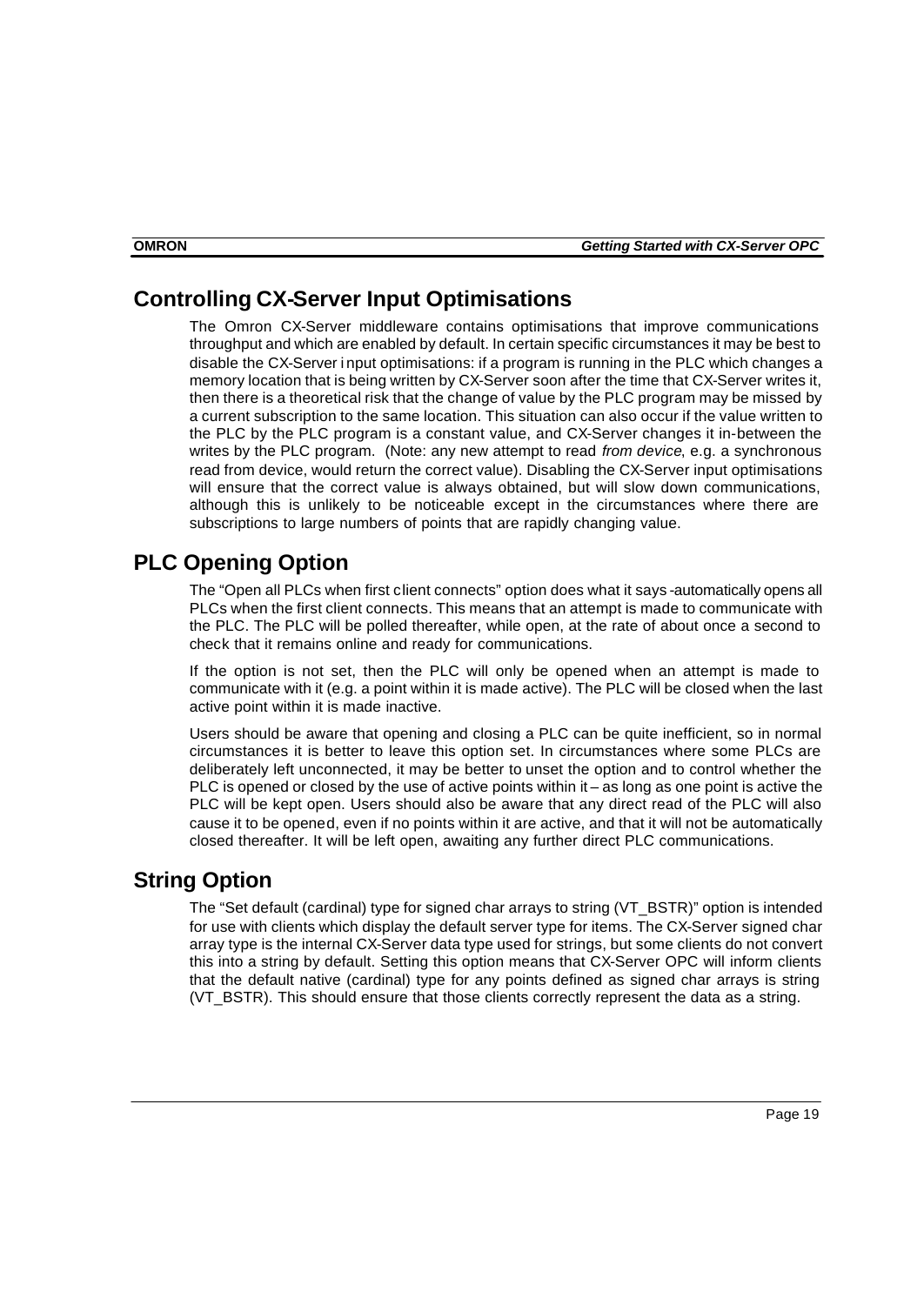## **Silent Mode Option**

This option can be used to configure CX-Server OPC to start up hidden (without a splash screen, and without an icon on the Windows system tray).

## **Command Line Options**

Parameters that can be passed to CX-Server OPC are normally preceded with a hyphen or the slash symbol /, and include the following:

-**Silent** – This will force CX-Server OPC to start up hidden (without a splash screen, and without an icon on the Windows system tray)

-**Display** – This will **force** CX-Server OPC to start up visibly (with a splash screen, and with an icon in the Windows system tray). This option overrides the silent mode option (and the Silent parameter).

-**Persist** – If this option is **not** set then CX-Server OPC will automatically close when the last client disconnects, otherwise it will continue to run. Use the combination of this option and Silent cautiously, as CX-Server OPC will then continue running until Windows is shut down.

-**RegServer** - This is an advanced option, normally used on its own, which, rather than running CX-Server OPC, simply registers it at the location of the .exe being run, so that it can be automatically invoked from OPC etc.

These parameters can be passed via the Windows Run command, or added to a Windows icon shortcut linked to CX-Server OPC.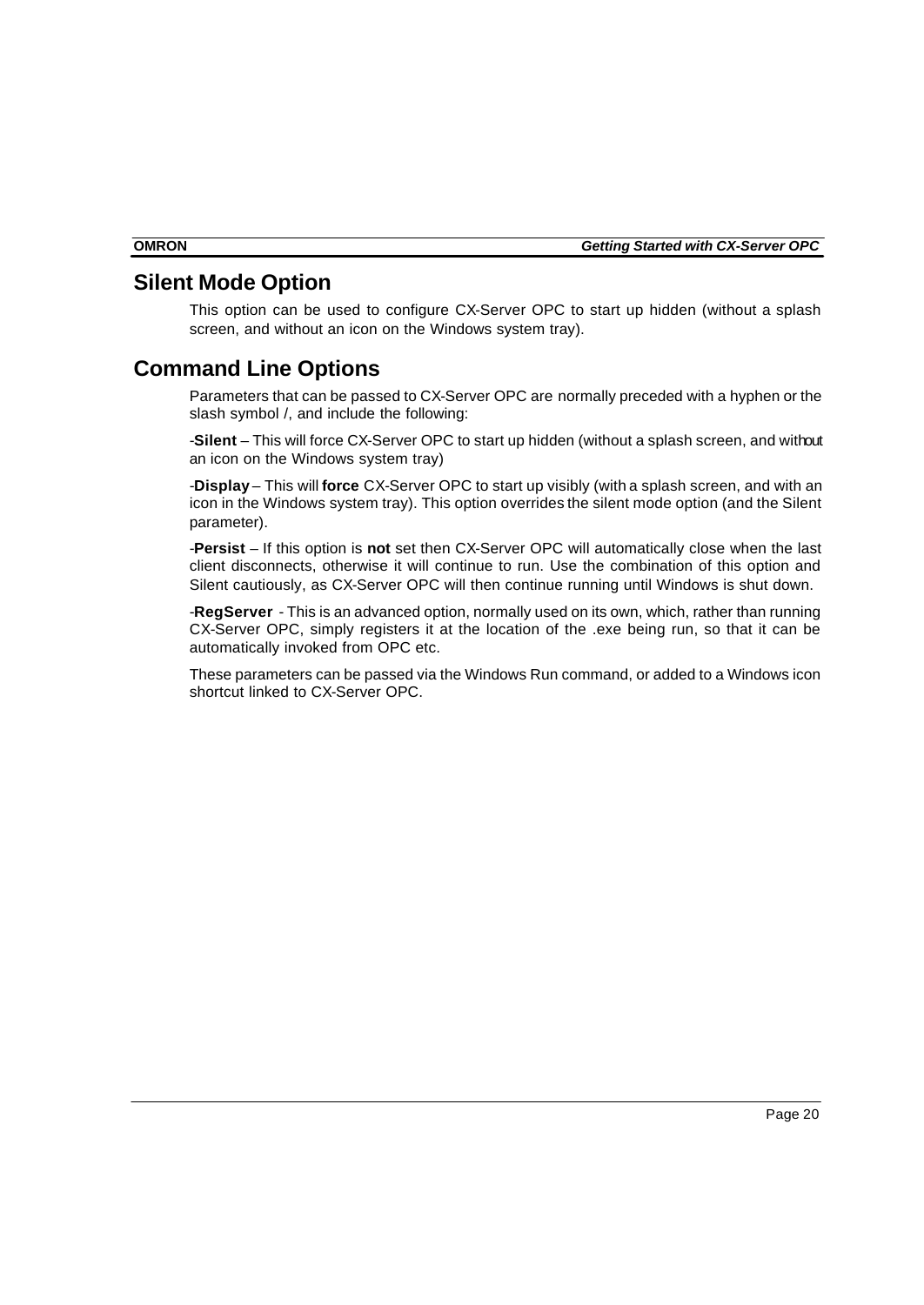## **Using the OPC Client Components**

CX-Server OPC also includes an OPC Client, called **Omron OPC Communications Component** and graphical controls that link directly to the communications component. These are all ActiveX controls allowing data to easily be collected and displayed in either Excel or Visual Basic. The graphical controls and communication component can of course be used with any version 2 OPC Server.

## **Objects Overview**

#### **OPC Communications Control**

This control provides a seamless interface between the CX-Server OPC host application (Excel, Visual Basic) and any version 2 compliant OPC Server. Note that the control is only visible when the host application is in the Design mode.

#### **7 Segment**

The 7 segment displays a numerical value in Binary, Decimal or Hexadecimal formats. Leading zeros and unused segments can be hidden. The colour of the segments and the display background can be set independently. The 7 Segment cannot be used to set a value.

#### **Data Logging**

The Data Logging control provides logging and trending functionality through use of the Data Log Viewer components currently used by other Omron software packages including CX-Supervisor and SYS-Config. The control is configured in design-mode to log data items and is controlled in runtime-mode using script commands. See the on-line help for further details regarding the script interface.

#### **Display**

The Display displays an analogue or text value. The Display only displays a value i.e. you cannot set a value using this display.

#### **LED Indicator**

The LED functions as a coloured on/off indicator. The colour of the indicator and the display background can be set independently while its shape can be round or square. In the off state, the chosen indicator colour is dimmed.

#### **Linear Gauge**

The Linear Gauge displays an analogue value by filling a rectangle to represent the actual value as a proportion of its expected maximum. The rectangle can be filled from bottom to top (like a thermometer) or from left to right (like a progress complete bar). There is also a configurable scale, enabling intermediate values to be estimated. The Linear gauge will only display a value, you can not set a value with this gauge.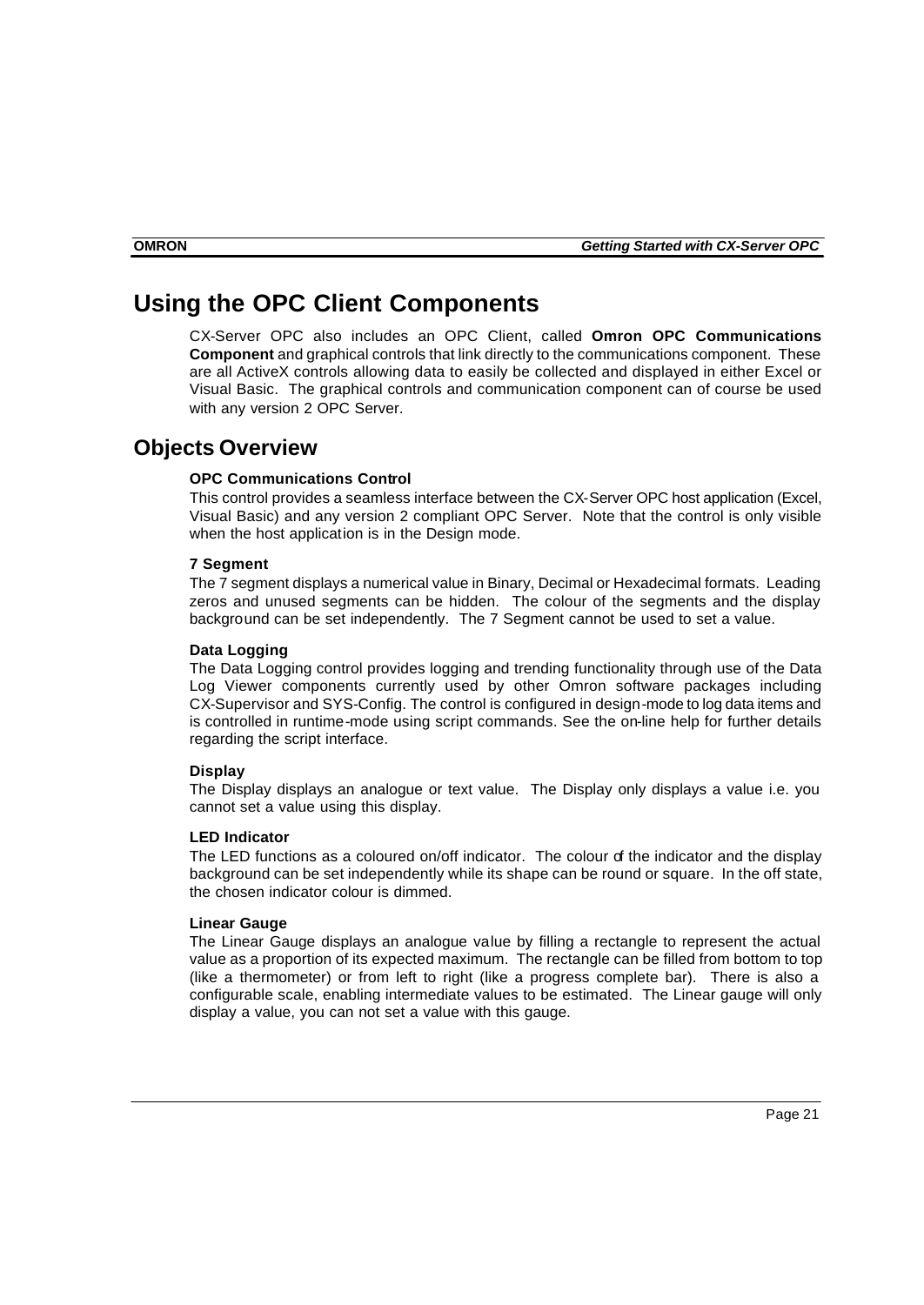#### **Linker**

This control gives the ability to link COTS (commercial off the shelf) ActiveX components to any of the Omron communications controls, e.g. the CX-Server communications control. The control is configured in design-mode to select the ActiveX component (e.g. a Microsoft Forms V2.0 check box control) to which the control will link at runtime. In runtime mode data will be read from and written to the selected PLC item and the selected ActiveX component.

#### **Rotational Gauge**

The Rotational Gauge displays an analogue value, similar to a speedometer. An indicator needle rotates according to the value. There is a configurable scale, enabling intermediate values to be estimated. The Rotational gauge will only displays a value, you can not set a value with this gauge.

#### **Rotary Knob**

The Rotary Knob allows the you to set an analogue value, similar to a volume knob. You can rotate the knob, e.g. by clicking and dragging the mouse, to set the pointer to a new position. There is a configurable scale, enabling intermediate values to be estimated. The pointer always reflects the current value e.g. on start-up, and will change position in response to an external influence.

#### **Toggle**

The Toggle allows you to toggle a Boolean bit between its 'On' and 'Off' state. This is as a switch that can be clicked to change its state. The current state is shown by the position of the switch. The switch position also reflects the current value e.g. on start-up, and will change position in response to an external influence.

#### **Timer**

The timer enables you to run a set of instructions repeatedly at regular intervals.

#### **Thumbwheel**

The Thumbwheel provides a set of input controls, similar to a hardware Thumbwheel Switch. By clicking minus and plus buttons, the various input digits can be set. There are two modes of operation; Commit and Direct. When the optional *Commit* button is enabled, digit values may be edited freely. The PLC will not receive an updated value until the Commit button is pressed. In *direct mode* [without the optional Commit button] changes to digit values are sent direct to the PLC as they occur. Floating point is supported, and integer values can be represented in both decimal and hexadecimal.

## **Using the OPC Server**

The following sections take you through the steps required to open your selected application, i.e. Excel or Visual Basic and create a working area. Using the short tutorial you can then continue and load a number of ActiveX objects, link them together and run a simulation.

As you became more practised in using CX-Server OPC you will find there is usually more then one way to perform an operation. The following procedures may not always be the quickest but have been written to show how the application works using the basic features.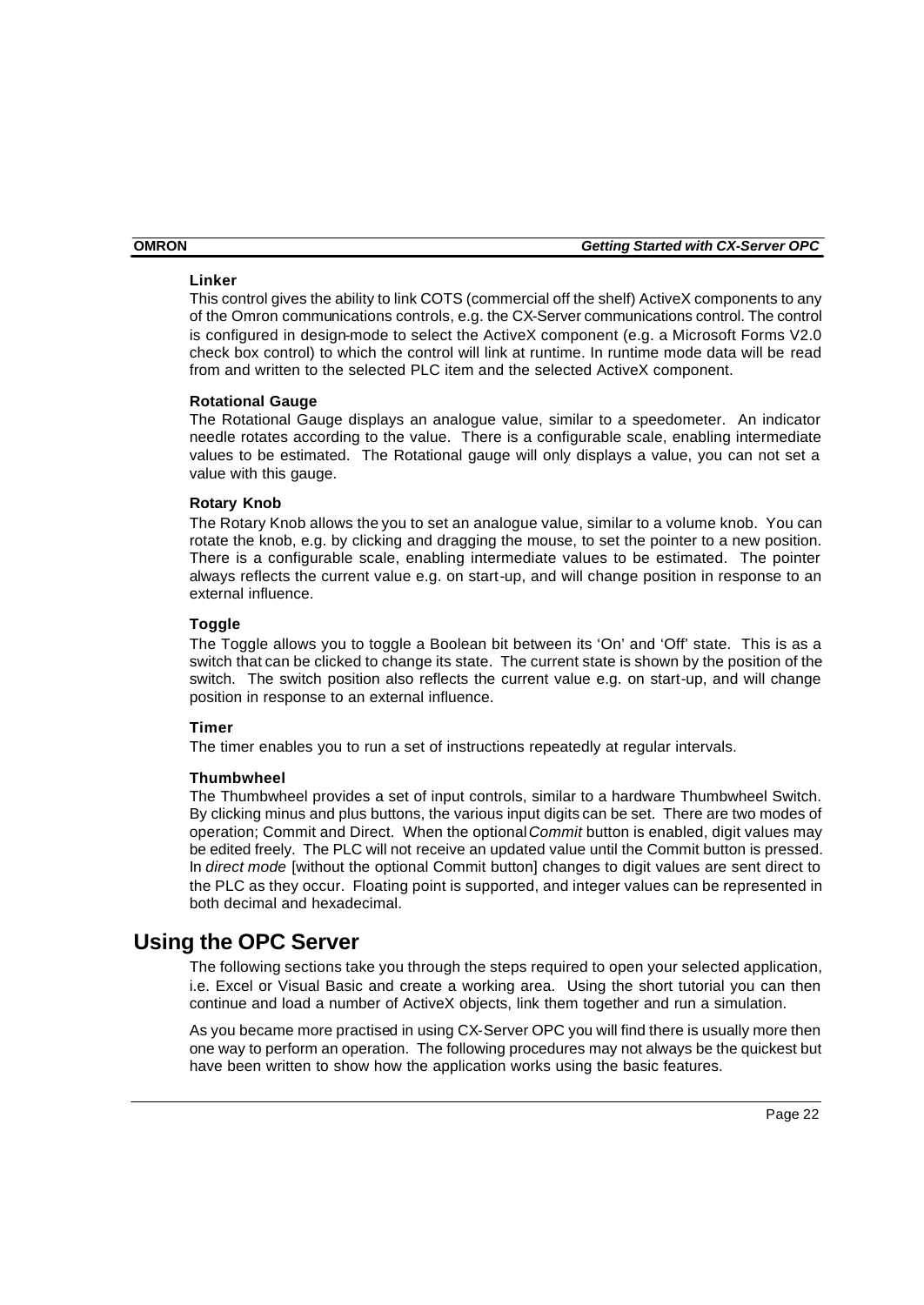If the ActiveX objects are not visible in the Visual Basic Toolbox they can be added as follows:

- *1, 2, 3…* 1. Right click in the Toolbox and select the **Components…** option. This will open the Components dialog.
	- 2. Find the CX-Server OPC controls in the list, all of which all start with **OMRON CX**, and tick each box.
	- 3. Click the **OK** button. The objects are now displayed in the Toolbox.

## **Step 1: Viewing Data using Omron Graphical Controls**

### **Adding the Communications Control**

Before the Graphical Controls objects of CX-Server OPC can communicate with an OPC Server, the correct data source connections have to be set up for it. This is not necessary if the Graphical Control will be used stand alone and driven from script.

To add a Communications Control:

- *1, 2, 3…* 1. Start the host application e.g. Microsoft Excel 97.
- **Tip:** If you intend having a large number of components on your **B**Start desktop it is recommended you run Excel in full screen mode.
	- 2. Ensure the **Control Toolbox** and **CX-Server OPC** toolbars are shown by selecting them from the **View**, **Toolbar** menu.

**Note:** In Visual Basic, ensure the **Toolbox** is shown by selecting  $\frac{1}{2}$ **Toolbox** from the **View** menu.

- 3. Ensure the host application is in design mode for example, in Excel by clicking the Design Mode button in the **Control Toolbox**.
- 4. In the **CX-Server OPC** toolbar click the **Add OPC Communications Control** button. The Communications Control object is drawn in the default position - top left hand corner of the work area.

**Note:** In Visual Basic, select the required component from the

**Toolbox** and draw a rectangle at the desired position.

**Tip:** Double clicking the toolbox button inserts the component with a default size.

5. Using Drag and Drop the object can now be repositioned in the work area. Note that the object will not be visible in run mode.

#### **Connecting the Communications Control to an OPC Server**

The first step is to create a project file (.OPC file) or select one which has been previously created. This file contains configuration data and symbolic definitions for the desired OPC items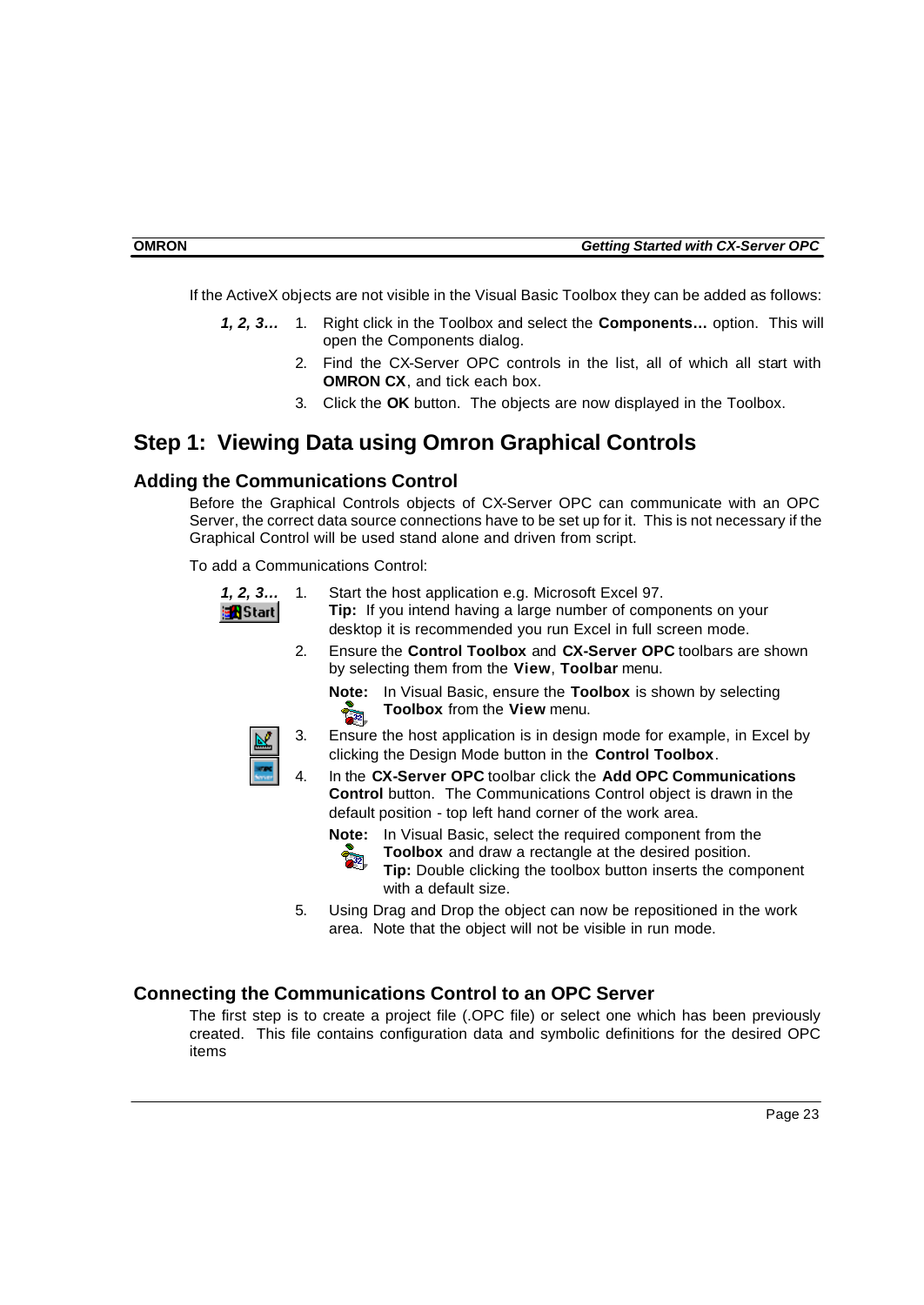The following procedure takes you through the steps required to load an existing .OPC file or create a new one.



*1, 2, 3…* 1. Right click on the OPC communications control. In the popup menu, select the **OMRON CX OPC Communications Control Object** option.

**Note:** In Visual Basic, the menu option is called **Properties**.

- 2. In the Communication Control Properties dialog select the Project file:
	- i. **To open an existing project (.OPC) file:**
		- ♦ Click the **Open…** button and in the Open Project dialog navigate to the file you wish to open.
		- ♦ When you click the **Open** button, the full path name of the selected file will be entered into the Project field.
	- ii. **To create a new project (.OPC) file:**
		- ♦ Click the **New…** button and in the Create Project dialog navigate to the directory in which you wish to create the new file.
		- ♦ In the File Name field, enter the desired file name. When you click the **Save** button, the full path name of the new file will be entered into the Project field.
- 3. By default, the Computer Name field shows the name of the local computer. If the OPC Server is on a remote machine, click **Show All**. This may take a few moments, depending on your network and operating system. When complete the Computer Name list now shows all computer names. Select the required computer, and wait while connection is tested.
- 4. The Server name list shows all the OPC version 2 compliant servers registered on the computer listed in Computer Name field. For the server included with CX-Server OPC select **Omron.OpenDataServer.1** from the list. The connection can be tested by clicking the **Info…** button that will display standard OPC status information collected from the OPC server.
- 5. At least one OPC client Groups must now be defined using the **Groups** tab. Choose any meaningful name.
- 6. Add an Item for the data to display using the **Items** tab. Choose any meaningful name e.g. OPCBoilerTemp. Type the Item ID of the item as defined by the OPC Server or use the **Browse…** button if the server supports the optional 'Browse items' interface. For the server included with CX-Server OPC the Item ID is same as the CX-Server Point Name e.g. "BoilerTemp".
- 7. Click the **OK** button to complete the configuration.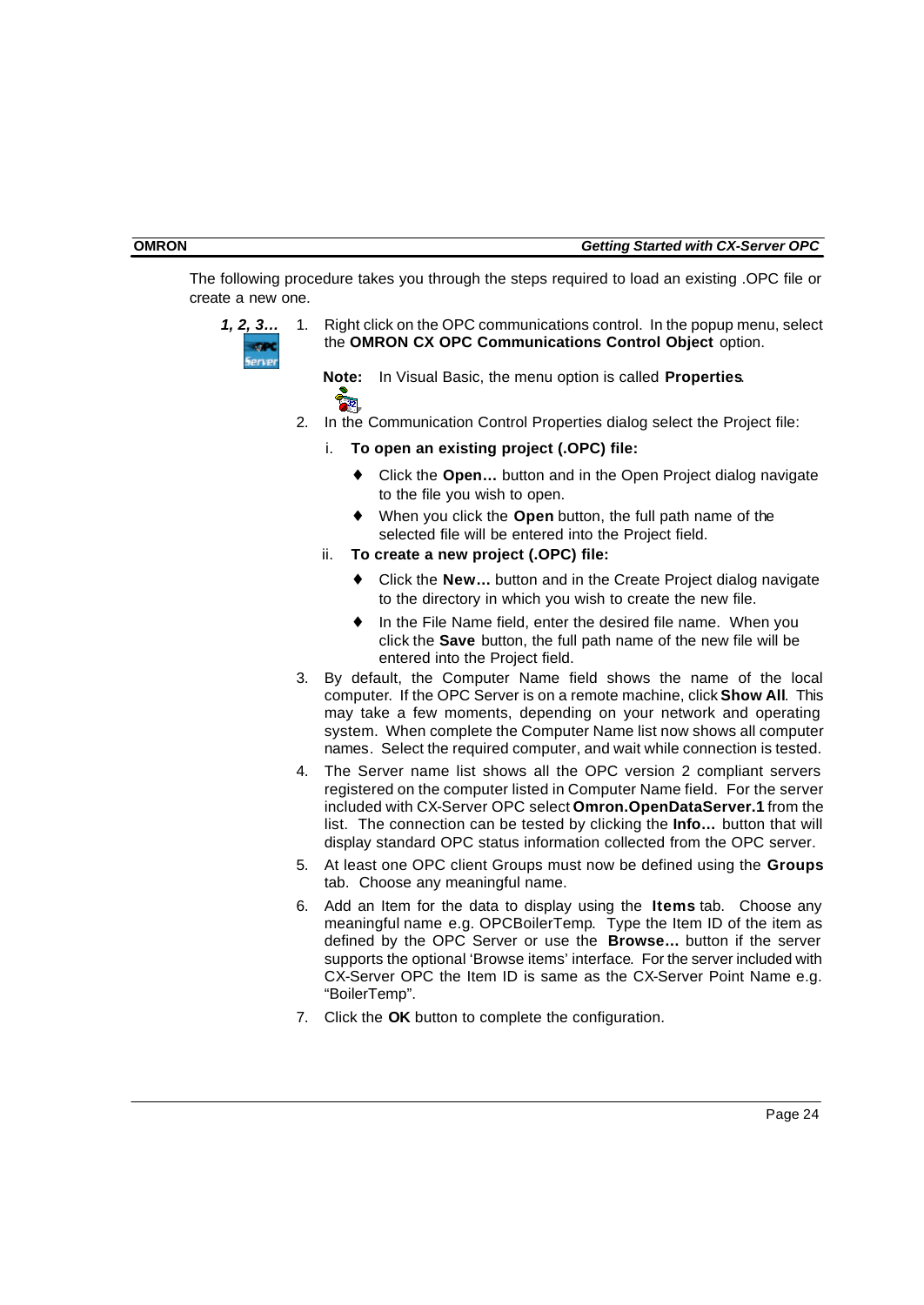The communications control is now ready to connect to the OPC Server, and retrieve data. This data can be accessed using script commands (see Appendix B), or by adding a Graphical Component.

## **Adding a 7 Segment Display**

- *1, 2, 3…* 1. With the host application in design mode, add a 7 Segment control.
	- 2. Right click on the graphical component and from the popup menu select the **OMRON CX 7 Segment Control Object option.**

**Note:** In Visual Basic, the menu option is called **Properties**.  $\mathbb{Z}$ 

- 3. In the component properties dialog select the **Data Source** tab and enter the following information:
	- **Server:** Select the name of the communications control to be used. If only one has been added, it is selected automatically. If the list is empty then you need to add one first.
	- ♦ *Group:* Select the required group. If the appropriate group is not in the list click the **>** button and select **Add Group…**.
	- ♦ *Item:* Select the point Item. If the appropriate Item is not in the list click the **>** button and select **Add Item…**.
- 4. Click **OK** to complete the connection.

## **Running the Application**

Click the Mode button to change to 'Run' mode. The communications control will disappear and will connect to the server. Once connected, the 7 Segment display will show the current value.

**Note:** In Visual Basic, click **I** to switch to run mode, and **I** to return to design mode.

## **Step 2: Inserting Data in Cells**

Step 1 shows data in a graphical control, but the data can also be inserted directly into cells within Excel. This could be useful for further numerical analysis, like averaging or statistical control.



In Visual Basic, there is no concept of cells, but the same technique could be used to set a Visual Basic variable.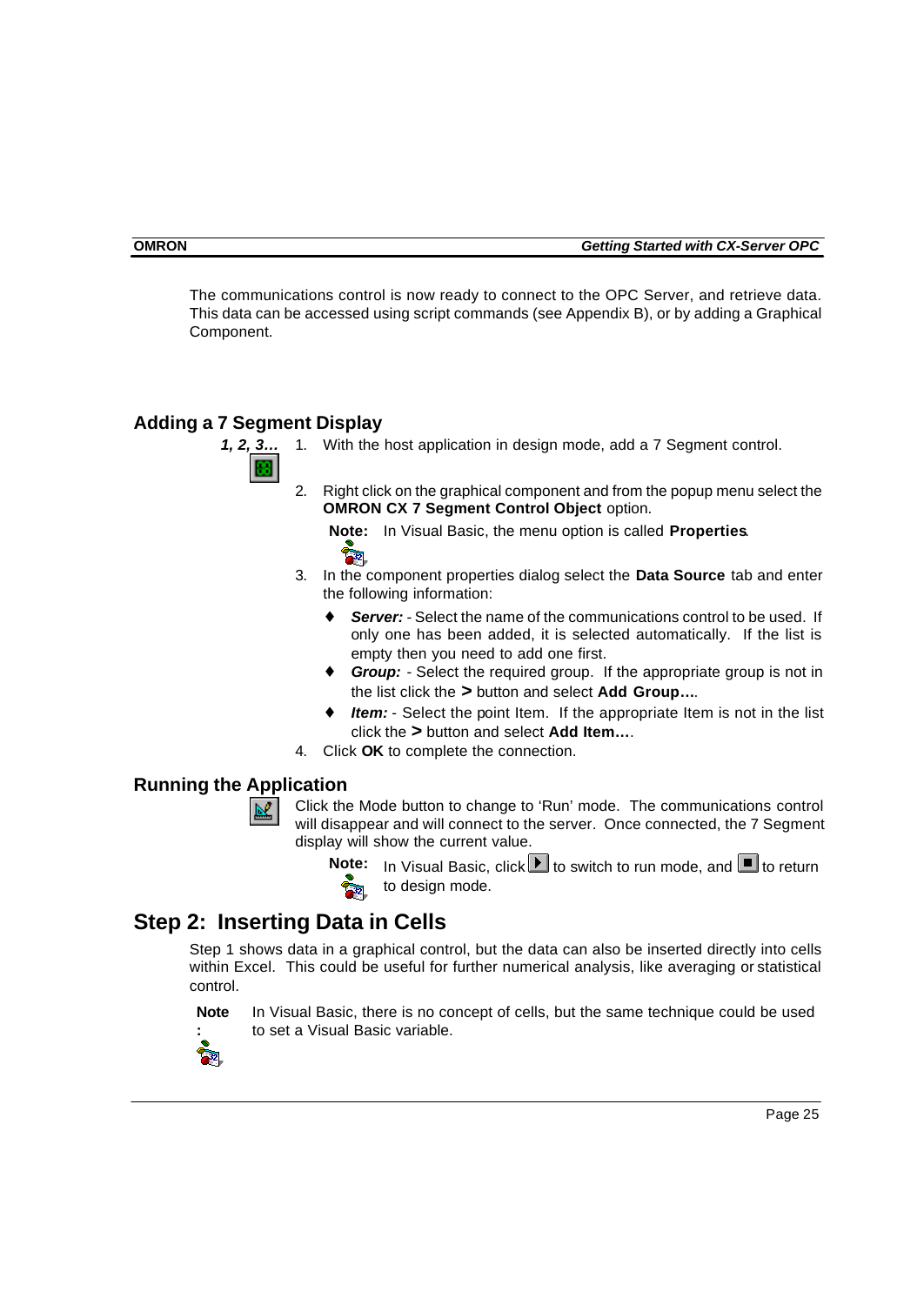Assuming Step 1 above has been completed:

*1, 2, 3…* 1. Decide when the data should be updated:

i. For the user to control the data update, add a standard **Command Button** from the **Control Toolbox**.

ii. For the value to constantly update on a regular interval, add the Omron timer control.

2. Double click the added object to access the script and add the line: **Cells(1, 1) = OPCComms1.Value("GroupName", "OPCBoilerTemp")**

where OPCBoilerTemp is the name of the item to read.



활

3. Close the Visual Basic editor, and run the application as shown in Step 1. The cell A1 (that is row 1, column 1) will show the required data.

## **Step 3: Adding Third Party ActiveX Controls**

Step 1 shows data in an Omron graphical control, but the data can used by other ActiveX controls, like Graphical Control Libraries supplied by other manufacturers, or controls like Charts or Scroll Bars supplied with Microsoft products.

Assuming Step 1 above has been completed, the following steps show connecting the data to a standard Scroll Bar:

- *1, 2, 3…* 1. Add a standard **Scroll Bar** from the **Control Toolbox**.
	- 2. Select and resize the buttons as required then drag and drop the buttons in the desired position.
	- 3. Double- click on the scroll bar buttons. This will reposition the cursor in the code sheet at the following entry.

```
Private Sub Scrollbar1_Change()
End Sub
```
**Note:** In Visual Basic, the default name for scroll bars is **HScroll1** or **VScroll1.**

4. Add the following syntax. The additional command instructs any new Scroll Bar value to be written to the server.

```
Private Sub Scrollbar1_Change()
    OPCComms1.Value("GroupName", "OPCBoilerTemp") = 
Scrollbar1.Value
End Sub
```


Run the application as shown in Step 1. The communications control will disappear and the 7 Segment display will show the current value. When you click on the scroll bar buttons the value is sent to the server. This new value is then shown on the 7 segment display. Note that the maximum value is limited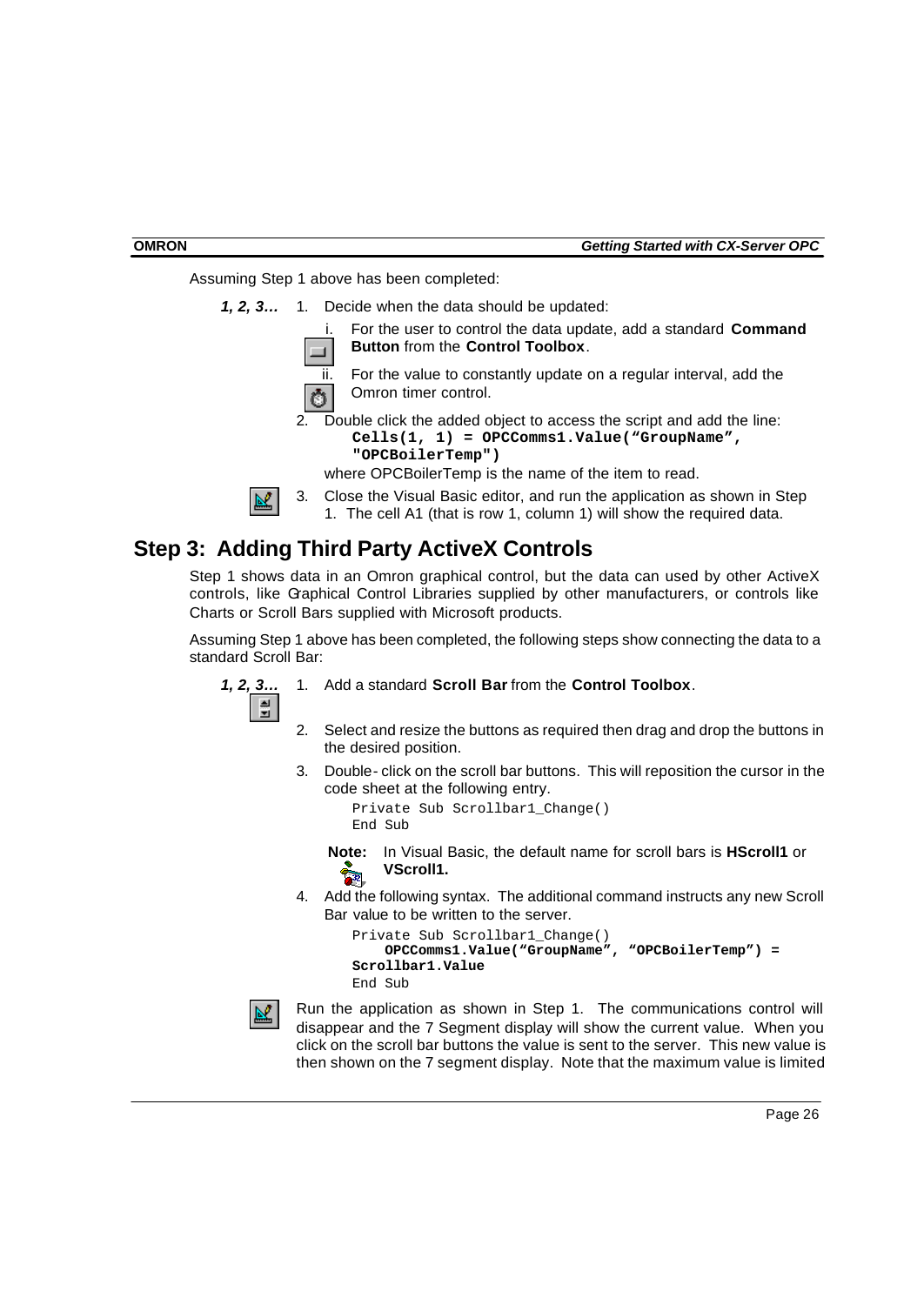to 100. This is the default value of the scroll bar buttons.

This example shows a control setting a value. Third Party controls can also display values. For this, the syntax would be (depending on actual control):

**ControlName.Value = OPCComms1.Value("GroupName", "OPCBoilerTemp")** 

This script could also be added to a button or Timer control, as explained in Step 2. Script functions are described further in Appendix B.

## **Other Features**

The following sections provide a brief overview of some of the more advanced features available in CX-Server OPC.

#### **Event Driven Routines**

Many of the script examples in this manual use asynchronous communications, that is communications are carried out on demand without synchronisation with the rest of the system. Asynchronous communications can be easily used to quickly create solutions that are easy to understand. As a solution grows however, asynchronous communications can prove inefficient and produce unpredictable updating, which is difficult to debug because multiple scripts may be demanding the same data at the same time.

The OPC Communications Control provides facilities for synchronous communications, that is communications and data updating are synchronised. The **GetData** and **StopData** script commands (see Appendix B for full details) control the generation of **OnData** events on regular intervals, which can be used to efficiently drive multiple controls, and is easier to debug.

#### **Example:**

- *1, 2, 3…* 1. Add an **OMRON CX OPC Communications Control** and two standard **Command Buttons**.
	- 2. Double click the communications control to add the following script. Note the script is in the Event **OnData**:

```
Private Sub OPCComms1_OnData(ByVal Group As String, 
ByVal Item As String, ByVal Value As Variant, ByVal 
BadQuality As Boolean)
      If (Item = "OPCBoilerTemp") Then
         'Data is from this point
         Cells(1, 1) = Value
      End If
End Sub
```
Every time **OnData** is called with data from the point **OPCBoilerTemp** the value is written to the cell A1.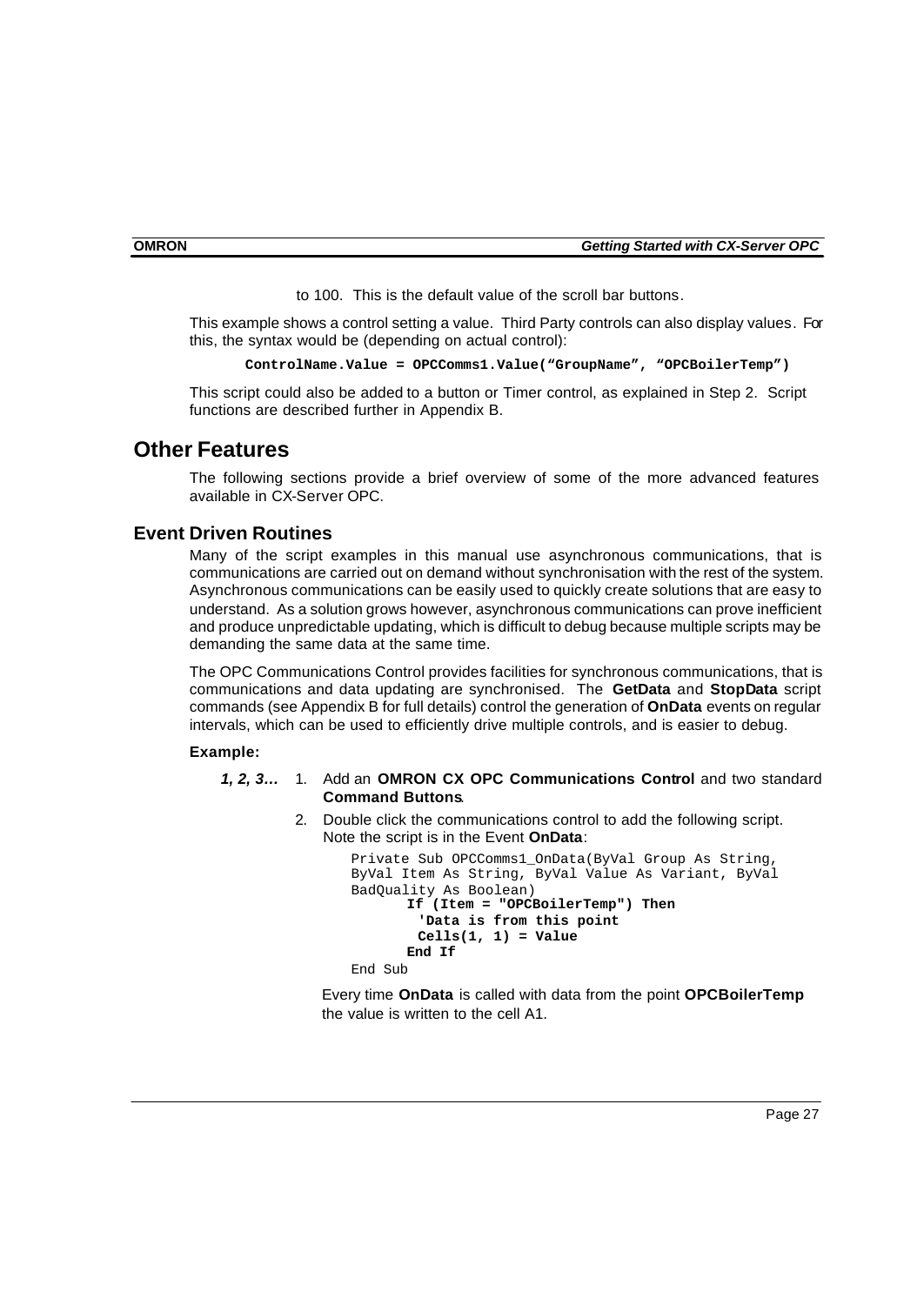3. Double click the Command Buttons to add the following script:

```
Private Sub CommandButton1_Click()
    OPCComms1.GetData "MyGroup", "OPCBoilerTemp"
End Sub
Private Sub CommandButton2_Click()
    OPCComms1.StopData "MyGroup", "OPCBoilerTemp"
End Sub
```
Run the application. Click CommandButton1 to start creating OnData events every second. Note the cell A1 updating. Click CommandButton2 to stop the updating.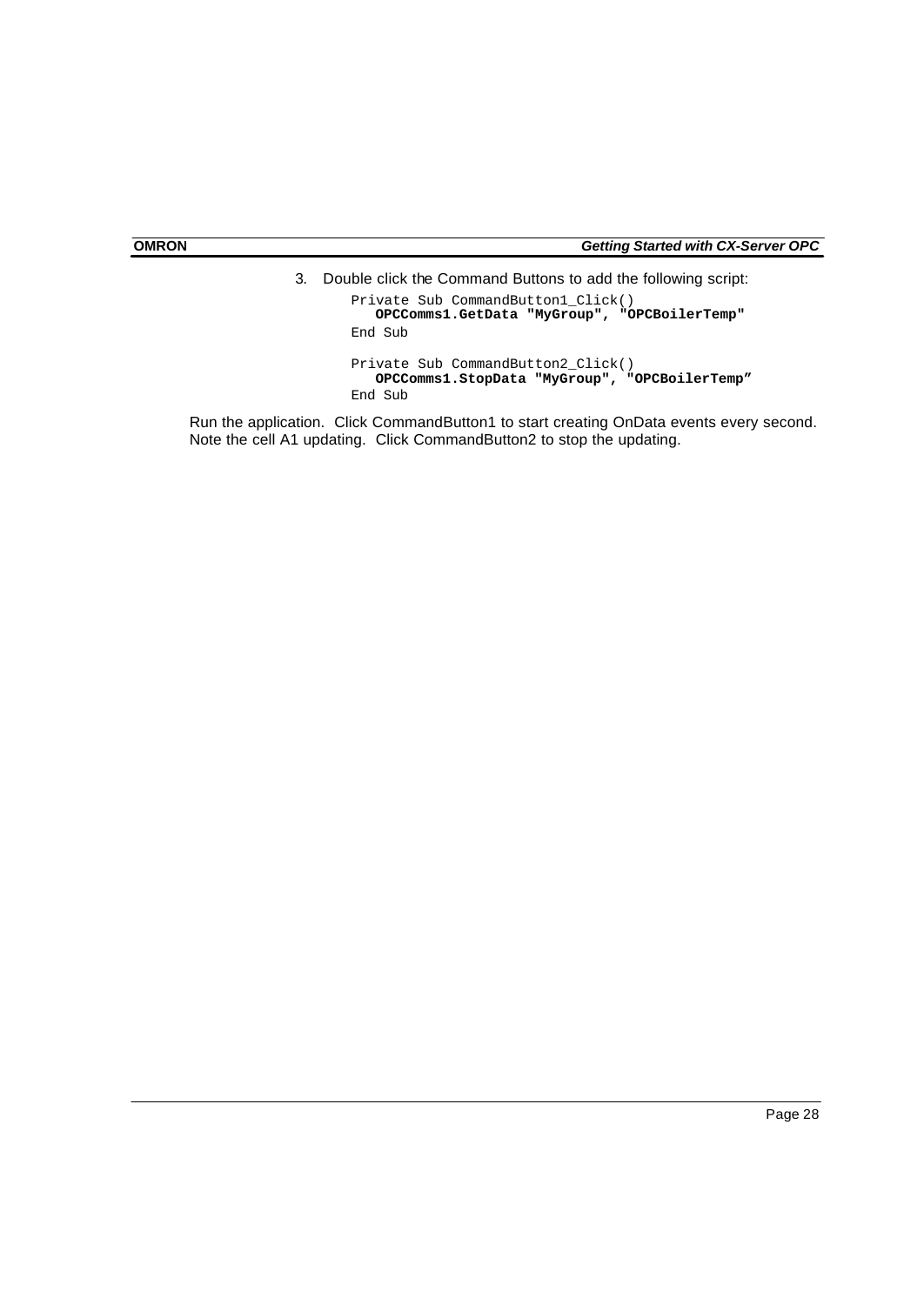### **Advanced Properties**

When working with Visual Basic the advanced properties dialog is normally displayed on the right of the work form, although it can be docked in any position. In Excel it is opened by right clicking on an object and selecting the Properties option from the popup menu. The dialog allows you to scan through all the available options. Some options require you to enter specific information, others provide a choice of entries from a drop down menu.

From the drop down menu at the top of the dialog select the object to be edited. This will display the full range of options available for that object, which can then be viewed either Alphabetically or Categorised. A full list of the options and their settings and ranges for the CX-Server OPC objects can be found in Appendix A – Component Properties.

| Properties               | ×              |  |  |  |  |  |  |
|--------------------------|----------------|--|--|--|--|--|--|
| Gauge2 Gauge             |                |  |  |  |  |  |  |
| Alphabetic   Categorized |                |  |  |  |  |  |  |
| (About)                  |                |  |  |  |  |  |  |
| (Custom)                 |                |  |  |  |  |  |  |
| (Name)                   | Gauge2         |  |  |  |  |  |  |
| AutoLoad                 | Ealse          |  |  |  |  |  |  |
| BackColour               | 8H00E0E0E0&    |  |  |  |  |  |  |
| BorderStyle              | 1 - Raised     |  |  |  |  |  |  |
|                          |                |  |  |  |  |  |  |
| <b>DisplayMajorTicks</b> | $1 - True$     |  |  |  |  |  |  |
| DisplayMajorUnits        | $1 - True$     |  |  |  |  |  |  |
| <b>DisplayMinorTicks</b> | $1 - True$     |  |  |  |  |  |  |
| DisplayMinorUnits        | 0 - Falsel     |  |  |  |  |  |  |
| Enabled                  | 0 - False      |  |  |  |  |  |  |
| Font                     | $1 - True$     |  |  |  |  |  |  |
| FontColour               | 8H000000008    |  |  |  |  |  |  |
| Height                   | 141.75         |  |  |  |  |  |  |
| IndicatorColour          | &H000000FF&    |  |  |  |  |  |  |
| <b>ItemName</b>          | - Not Set -    |  |  |  |  |  |  |
| Left                     | 153            |  |  |  |  |  |  |
| Locked                   | True           |  |  |  |  |  |  |
| MajorTickInterval        | 1 <sub>0</sub> |  |  |  |  |  |  |
| MaxAngle                 | 180            |  |  |  |  |  |  |
| MaxGaugeValue            | 50             |  |  |  |  |  |  |
| MinAngle                 | n              |  |  |  |  |  |  |
| MinGaugeValue            | -50            |  |  |  |  |  |  |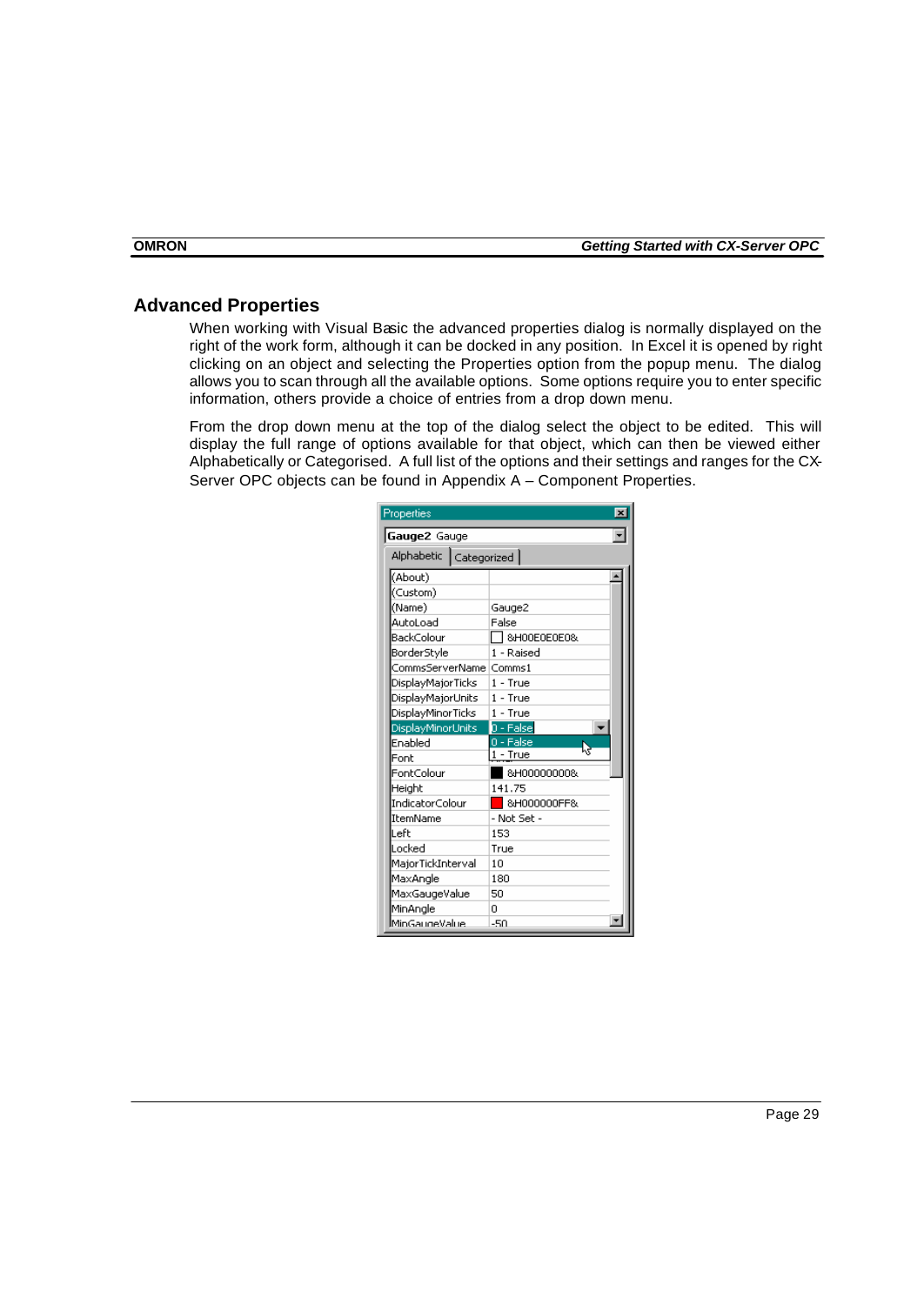## **Project Tree**

Like Explorer the Project Tree provides a graphical representation of you application. In Visual Basic it is displayed to the right of the work form while in Excel it is shown on the left of the code sheet.

By expanding the tree you can see all your associated files and work sheets. It is possible to open any number of work sheets by simply double- clicking on them. Having multiple work sheets open in this way enables you to copy and paste between them saving you valuable time rewriting sections of code that already exist, and more importantly are known to work.



## **Controlling ActiveX Objects**

A number of objects can be grouped together such as the 7 segment display and the spin buttons by selecting the objects you want to group while holding down the 'Shift' key as you select each object. When you have selected all the objects, right click on an object and select the 'Group' option from the drop down menu. Note however that objects must be ungrouped before their parameters can be edited.

Other drawing commands such as Bring to Front, Send to Back, Cut, Copy, Past etc. follow the standard windows conventions and are selected from the toolbar and/or drop down menus.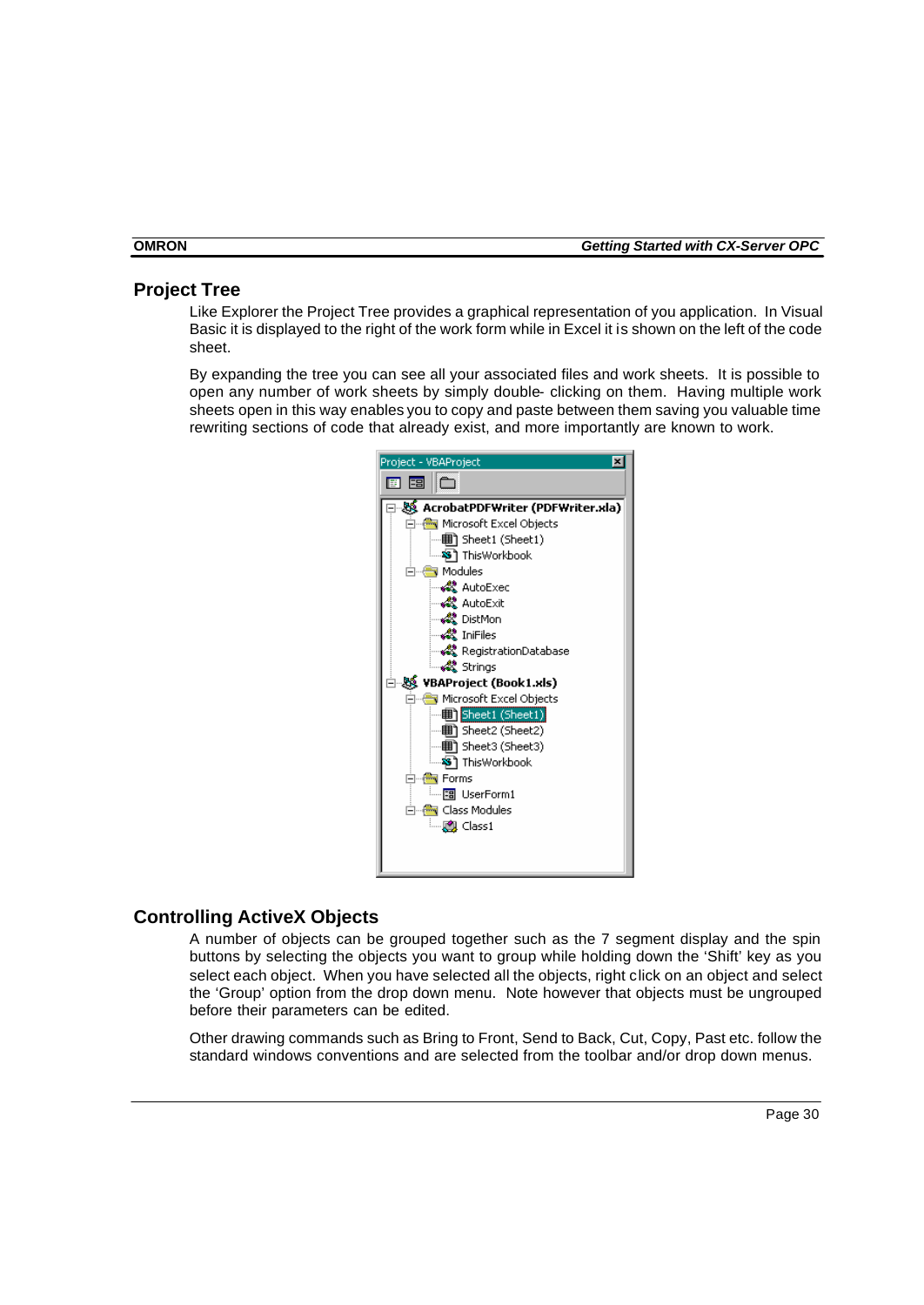## **Temperature Controller Support**

This version of CX-Server OPC provides access to all the temperature controller devices supported by CX-Server. For further information regarding the functionality support, see Appendix C.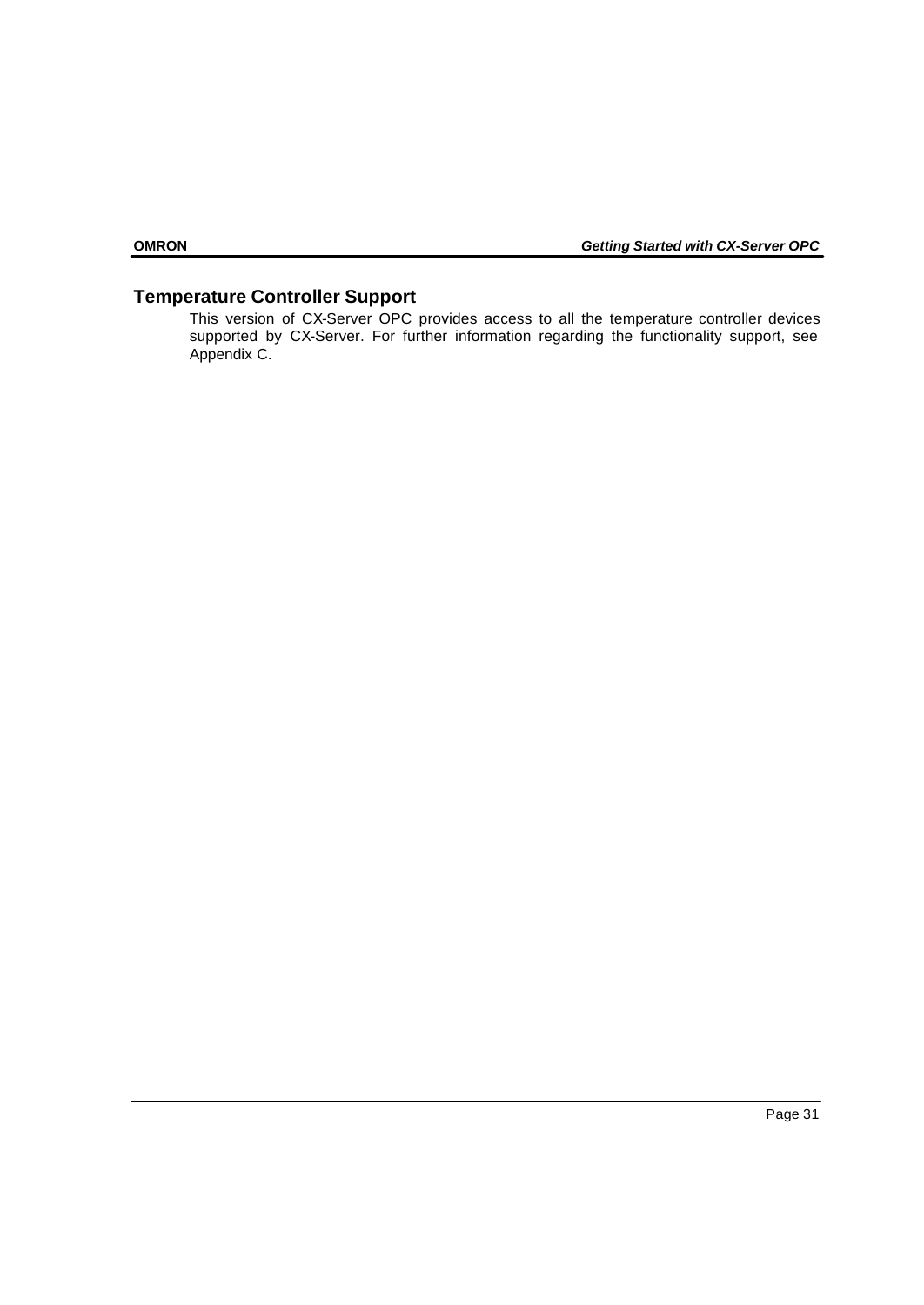## **Appendix A Component Properties**

This appendix gives a list of the available properties. Each component supports a selection of these properties which can be set in design mode by using the properties dialog, or in the run time by using a Visual Basic script command – for example: - Object1. Value = 10

(Note: The container application may also display additional container-specific properties that apply to all objects, e.g. Excel provides a parent property. Consult the help for the container application for details of these properties.)

| <b>Property Title</b> | <b>Example Values</b>                    | <b>Description</b>                                                                                                                                                                                                                                                                        |  |  |  |  |  |  |  |  |
|-----------------------|------------------------------------------|-------------------------------------------------------------------------------------------------------------------------------------------------------------------------------------------------------------------------------------------------------------------------------------------|--|--|--|--|--|--|--|--|
| About                 | None                                     | Description of the object.                                                                                                                                                                                                                                                                |  |  |  |  |  |  |  |  |
| (Custom)              | None                                     | Opens the properties dialog for the object.                                                                                                                                                                                                                                               |  |  |  |  |  |  |  |  |
| (Name)                | <b>Object Name</b>                       | This is the system generated name for the object.                                                                                                                                                                                                                                         |  |  |  |  |  |  |  |  |
| Active                | Group and Item<br>name                   | This property can be used to get or set OPC group or item active status (to<br>get or set agroup, use an empty name for the item). OPC active status is<br>more normally set by the EnableGroup and EnableItem methods                                                                    |  |  |  |  |  |  |  |  |
| Autoload              | True<br>False                            | Switches the Autoload function On or Off. When set to On the ActiveX<br>component value will autoload.<br>True = $On.$ False = $Off.$                                                                                                                                                     |  |  |  |  |  |  |  |  |
| AutoSize              | $0$ to 1                                 | Switches the fonts auto size option on or off.<br>$0 = \text{Off}, 1 = \text{On}.$                                                                                                                                                                                                        |  |  |  |  |  |  |  |  |
| <b>BackColour</b>     | &H00E0E0E0&                              | The code determines the background colour of the object. Click the browse<br>button to display the colour palette.                                                                                                                                                                        |  |  |  |  |  |  |  |  |
| BorderStyle           | $0$ to $3$                               | The value determines the visual appearance of the border that surrounds the<br>object.<br>$0 =$ None, $1 =$ Raised, $2 =$ Sunken, $3 =$ Single_Line                                                                                                                                       |  |  |  |  |  |  |  |  |
| <b>ButtonOn</b>       | $0$ to 1                                 | Determines the default state of the toggle.<br>$0 =$ Off, Up, Inactive. $1 =$ On. Down, Active . etc.                                                                                                                                                                                     |  |  |  |  |  |  |  |  |
| <b>ButtonStyle</b>    | $0$ to $6$                               | The value determines the button style.<br>$0 =$ Toggle Switch, 1 = Colour Button, 2 = In/Out Button, 3 - Rotary Switch<br>$4 =$ Rocker Switch, $5 =$ Indicator Button, $6 =$ Blank Button.                                                                                                |  |  |  |  |  |  |  |  |
| CommsServerName       | Comms1 to n                              | This is the name of associated communications control.                                                                                                                                                                                                                                    |  |  |  |  |  |  |  |  |
| ControlName           | CheckBox1                                | Selects the control name that will be linked to the PLC item at runtime                                                                                                                                                                                                                   |  |  |  |  |  |  |  |  |
| DatasetName           | MyLogFile                                | Determines the name of the dataset and the file to which the log data will be<br>saved                                                                                                                                                                                                    |  |  |  |  |  |  |  |  |
| <b>DecimalPlaces</b>  | $\overline{2}$                           | Number of decimal places for 7 Segment. Only applies when NumberBase =<br>10                                                                                                                                                                                                              |  |  |  |  |  |  |  |  |
| DisplayErrors         | True<br>False                            | Determines whether or not error messages will be displayed by the<br>communications control in a message box (set to True), or returned as an<br>error code to the client application (set to False), in which case the Visual<br>Basic Error Object should be used to display the error. |  |  |  |  |  |  |  |  |
| DisplayFont           | Arial                                    | This is the system name of the font used for the display. Use the browse<br>button to display the font dialog. Arial is the default.                                                                                                                                                      |  |  |  |  |  |  |  |  |
| DisplayFontColour     | &H00000000&                              | The code determines the colour of the display font. Click the browse button<br>to display the colour palette.                                                                                                                                                                             |  |  |  |  |  |  |  |  |
| DisplayFormat         | $0 - Dec$<br>$1 -$ Hex<br>2 - Scientific | Determines the format used to display the analogue display information.<br>$0 =$ Decimal, $1 =$ Hexadecimal, $2 =$ Scientific.                                                                                                                                                            |  |  |  |  |  |  |  |  |
| DisplayMajorTicks     | False<br>True                            | Shows or hides the major tick marks of the scale.<br>True = $Show. - False = Hide.$                                                                                                                                                                                                       |  |  |  |  |  |  |  |  |
| DisplayMajorUnits     | False                                    | Shows or hides the major units markers of the scale.                                                                                                                                                                                                                                      |  |  |  |  |  |  |  |  |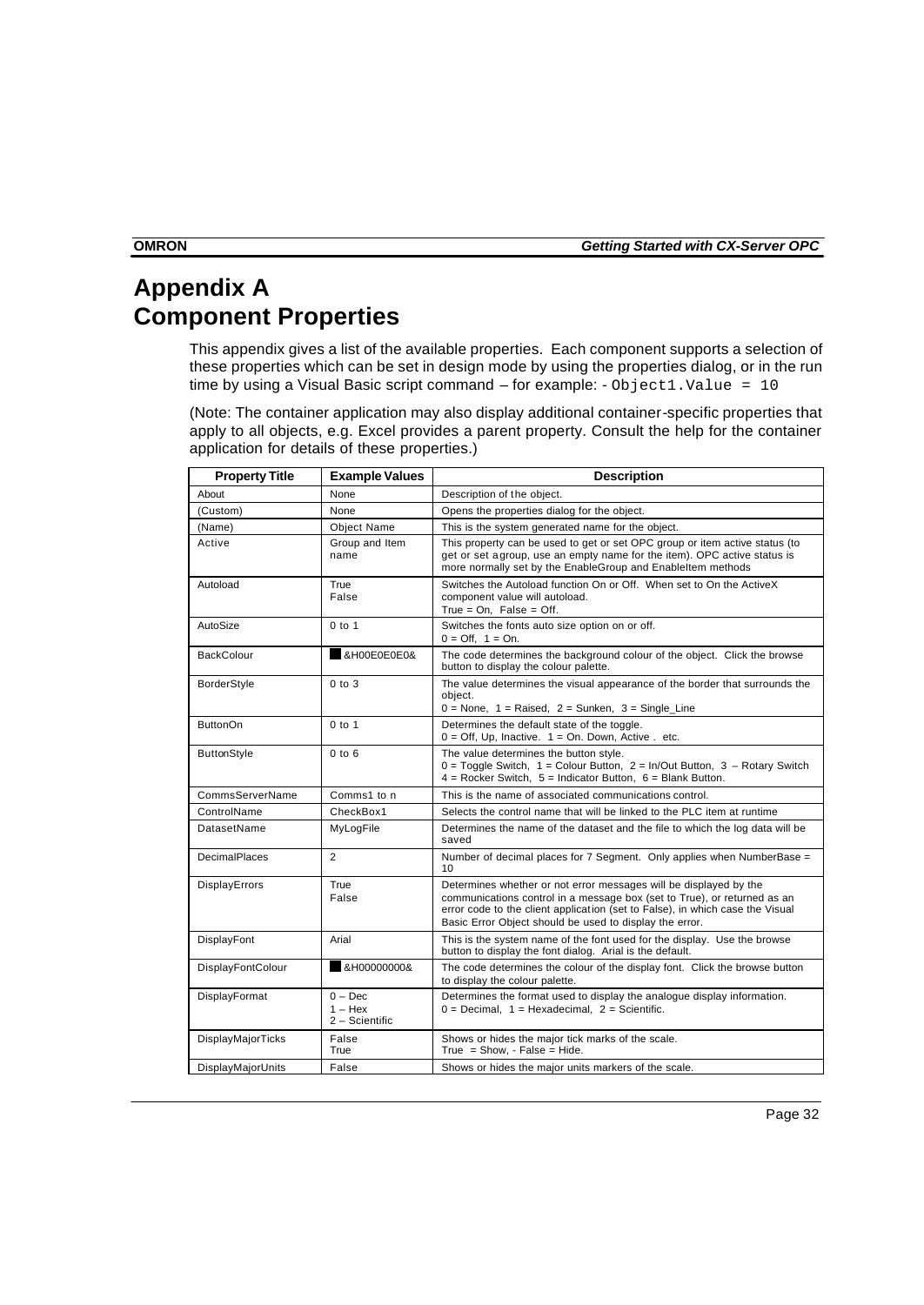|                         | True                                          | $True = Show$ , $False = Hide$ .                                                                                                          |
|-------------------------|-----------------------------------------------|-------------------------------------------------------------------------------------------------------------------------------------------|
| DisplayMinorTicks       | False<br>True                                 | Shows or hides the minor tick marks of the scale.<br>True = $Show. False = Hide.$                                                         |
| DisplayMinorUnits       | False<br>True                                 | Shows or hides the minor units markers of the scale.<br>True = $Show, False = Hide.$                                                      |
| DisplayType             | $0 -$ Analoque<br>$1 - Diqital$<br>$2 - Text$ | Determines the type of display.<br>0 - Analogue: as a numeric value, 1 - Digital: as textual value,<br>$2 - Text:$ as text.               |
| Enabled                 | True<br>False                                 | Switches the object on or off.<br>True = $On$ , False = $Off$ .                                                                           |
| Font                    | Arial                                         | This is the system name of the font used for the object title. Use the browse<br>button to display the font dialog. Arial is the default. |
| FontColour              | &H00000000&                                   | The code determines the colour of the title font. Click the browse button to<br>display the colour palette.                               |
| Height                  | 141                                           | Sets the overall height of the object in pixels.                                                                                          |
| <b>IndicatorColour</b>  | &H00FF0000&                                   | The code determines the colour of the indicator. Click the browse button to<br>display the colour palette.                                |
| <b>IsPointvalid</b>     | PointName                                     | Returns whether a point is valid Use of this property is described in the script<br>interface section below                               |
| ItemName                | Output Flow No1                               | This is the reference name given to the object.                                                                                           |
| KnobBorderPercentage    | 25                                            | This value determines the size of the knob border as a percentage of the<br>overall size.                                                 |
| KnobColour              | &H02C4723E&                                   | The code determines the colour of the knob. Click the browse button to<br>display the colour palette.                                     |
| KnobStyle               | $0$ – Integer<br>$1 - Real$                   | Determines how the numerical value of the knob is interpreted<br>$0 =$ as an integer or $1 =$ as a real number.                           |
| LeadingZeros            | False<br>True                                 | Turns On or Off the leading zero's of the display.<br>$False = On$ , True = Off.                                                          |
| LEDColour               | &H00FF0000&                                   | The code determines the default or inactivated colour of the LED indicator.<br>Click the browse button to display the colour palette.     |
| Left                    | 153                                           | Determines the position of the object from the left hand edge of the work area<br>in pixels.                                              |
| ListPoints              | PLCName<br>(optional)                         | Lists the points in a project (or PLC) Use of this property is described in the<br>script interface section below                         |
| ListPLCs                | ÷,                                            | Lists the PLCs in a project (or PLC) Use of this property is described in the<br>script interface section below                           |
| Locked                  | True<br>False                                 | Locks the actions of the ActiveX object.<br>True = Locked, False = Unlocked.                                                              |
| MajorTickInterval       | 10                                            | Sets the number of major tick intervals.                                                                                                  |
| MaxAngle                | 180                                           | Determines the length of the arc for rotary gauges. Range $\pm 360^{\circ}$ .                                                             |
| <b>MaxCharacters</b>    | 6                                             | Determines the number of digits to be included in the display.                                                                            |
| <b>MaxDecimalPlaces</b> | $\overline{2}$                                | Determines the position of the decimal point in the display.                                                                              |
| MaxGaugeValue           | 50                                            | Sets the maximum value of the gauge.                                                                                                      |
| MaxValue                | 999.99                                        | Sets the maximum value that can be shown by a display.                                                                                    |
| MinAngle                | $\Omega$                                      | Determines the length of the arc for rotary gauges. Range $\pm 360^{\circ}$ .                                                             |
| MinGaugeAngle           | 50                                            | Sets the minimum angle of the gauge.                                                                                                      |
| MinGaugeValue           | 10                                            | Sets the minimum value displayed on the gauge.                                                                                            |
| MinorTickInterval       | $\overline{2}$                                | Sets the number of tick intervals between each major tick interval.                                                                       |
| MinValue                | $-999.99$                                     | Sets the minimum value that can be shown by a display.                                                                                    |
| NumberBase              | 10                                            | Number Base for 7 Segment e.g. 2 for Binary, 10 for Decimal, 16 for<br>Hexadecimal                                                        |
| NumberOfDigits          | 3                                             | Determines the number of digits to be included in the display.                                                                            |
| Orientation             | 0 or 1                                        | Sets the orientation of the gauge - Horizontal or Vertical.                                                                               |
|                         |                                               |                                                                                                                                           |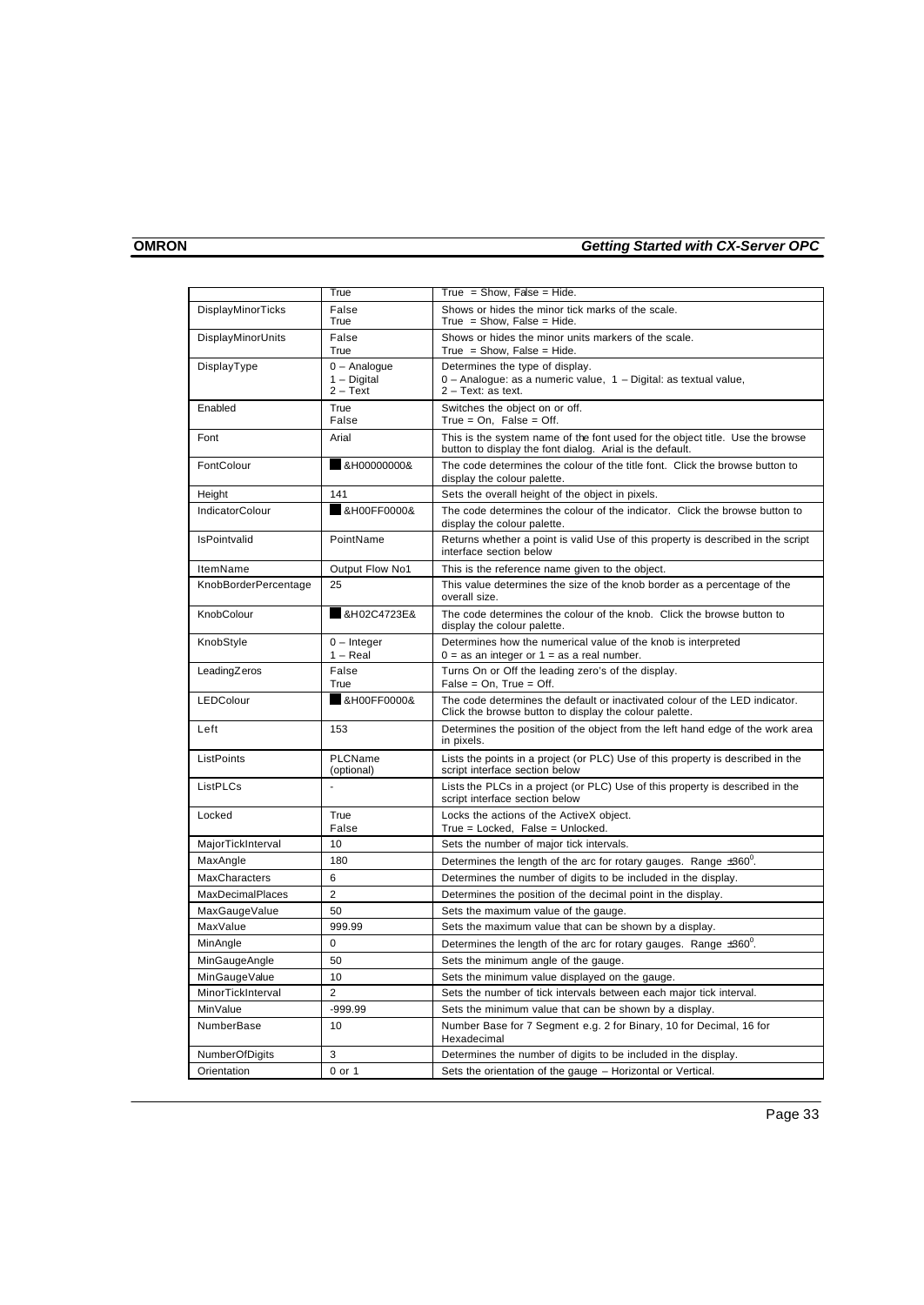|                        |                             | $0 = V$ ertical, $1 =$ Horizontal.                                                                                                                                                                                                  |
|------------------------|-----------------------------|-------------------------------------------------------------------------------------------------------------------------------------------------------------------------------------------------------------------------------------|
| Path                   | C:\TEMP                     | Determines the location in which the control will save the log data                                                                                                                                                                 |
| PLCName                | PLC1                        | This is the name given to the PLC, not its type.                                                                                                                                                                                    |
| Precision              | $\overline{2}$              | Number of decimal places for 7 Segment. Only applies when NumBase = 10                                                                                                                                                              |
| PrintObject            | True<br>False               | Determines if this ActiveX object will be shown on a printout of the work<br>sheet.<br>True = Printed, False = Not printed.                                                                                                         |
| PropertyName           | Value                       | The name of the property in the control to which the PLC item is linked at<br>runtime                                                                                                                                               |
| ProjectName            | C:\Test1.OPC                | The OPC client project file (used by the OPC Client control). Note: This should<br>not be changed while communications are active -to change the project<br>name disconnect comms first, then reconnect after setting the new name. |
| Rollovertime           | $\mathbf{1}$                | Determines the frequency in hours at which the control will create a new log<br>file                                                                                                                                                |
| Round                  | 0 or 1                      | Determines the shape of the LED indicator. $0 = Square$ , 1 = Round.                                                                                                                                                                |
| ScaleFont              | Arial                       | This is the system name of the font used for the scale. Use the browse<br>button to display the font dialog. Arial is the default.                                                                                                  |
| <b>ScaleFontColour</b> | &H00000040&                 | The code determines the colour of the scale font. Click the browse button to<br>display the colour palette.                                                                                                                         |
| SegmentColour          | &H0000C000&                 | The code determines the colour of the display segments. Click the browse<br>button to display the colour palette.                                                                                                                   |
| ServerComputerName     | <b><i>IMAINPC</i></b>       | The machine name of the computer on which the OPC Server is running                                                                                                                                                                 |
| ServerName             | OMRON.OpenData<br>Server.1  | The name of the OPC Server                                                                                                                                                                                                          |
| ServerProjectName      | C:\CXSPROJ.CDM              | The project file used by the OPC Server (optional, may be blank)                                                                                                                                                                    |
| Shadow                 | True<br>False               | Adds or removes a shadow from the object giving it a raised appearance.<br>True = Shadow On, False = Shadow Off.                                                                                                                    |
| State0Colour           | &H000000FF&                 | The code determines the colour of the toggle switch in the 0 state. Click the<br>browse button to display the colour palette.                                                                                                       |
| State0Text             | Text                        | This is the text indicating the 0 state of the switch, i.e. Off, Stopped, Halt etc.                                                                                                                                                 |
| State1Colour           | &H0000FF00&                 | The code determines the colour of the toggle switch in the 1 state. Click the<br>browse button to display the colour palette.                                                                                                       |
| State1Text             | Text                        | This is the text indicating the 1 state of the switch, i.e. On, Running, Start etc.                                                                                                                                                 |
| <b>StateFont</b>       | Arial                       | This is the system name of the font used to display the sate of the switch ro<br>button. Use the browse button to display the font dialog. Arial is the default.                                                                    |
| <b>StateFontColour</b> | &H00000000&                 | The code determines the colour of the title font. Click the browse button to<br>display the colour palette.                                                                                                                         |
| Title                  | Text                        | This is the title that appears in the object.                                                                                                                                                                                       |
| <b>TitlePosition</b>   | $0 - Top$<br>$1 - Bottom$   | Determines where title will be placed in the object. Above or below the scale.                                                                                                                                                      |
| Top                    | 230                         | Determines the position of the object from the top of the work area in pixels.                                                                                                                                                      |
| <b>UnitPostion</b>     | $0$ – Inside<br>1 - Outside | Positions the dial units inside or outside the scale.                                                                                                                                                                               |
| UpdateMethodID         | $-610$                      | The ID of the method that will invoke the update to the PLC at runtime.                                                                                                                                                             |
| <b>UpdateRate</b>      | 10                          | The value sets the frequency, in seconds, at which the data passing to or<br>from the object is updated.                                                                                                                            |
| Value                  | $\Omega$                    | Determines the default value of the ActiveX object. This is typically (although<br>not always) the default property for a control, so ControlName. = 10 is usually the<br>same as ControlName. Value = $10$                         |
| Visible                | True<br>False               | Switches the object between visible and invisible in run mode.<br>$True = Visible, False = Invisible.$                                                                                                                              |
| Width                  | 98.25                       | Determines the overall width of the object in pixels.                                                                                                                                                                               |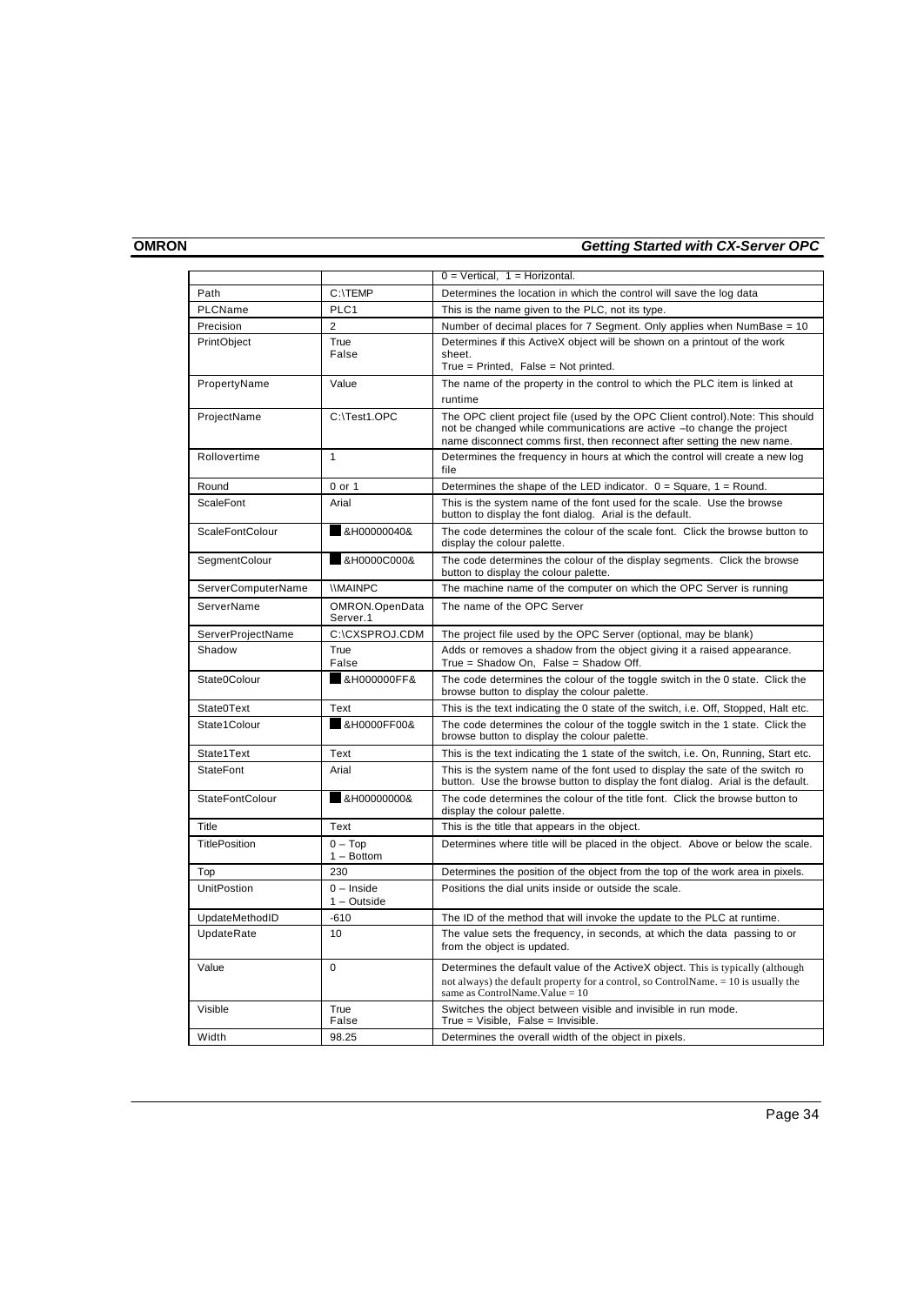## **Appendix B Script Interface**

The Script Interface defines the Visual Basic script interface for the OPC communications control. (Note: The container application may also display additional container-specific methods that apply to all objects, e.g. Excel provides a BringToFront method. Consult the help for the container application for details of these methods.)

## **Functions**

| Value                  | Function for getting and setting an OPC item value.                                                                                                                                                                               |
|------------------------|-----------------------------------------------------------------------------------------------------------------------------------------------------------------------------------------------------------------------------------|
| Read                   | Function to read the value of an OPC item.                                                                                                                                                                                        |
| Write                  | Function to write the value of an OPC item.                                                                                                                                                                                       |
| <b>GetData</b>         | Function for starting OnData events.                                                                                                                                                                                              |
| <b>StopData</b>        | Function for stopping OnData events.                                                                                                                                                                                              |
| <b>OnData</b>          | Event for receiving notification of a change in data.                                                                                                                                                                             |
| <b>EnableGroup</b>     | Function for enabling (or disabling) active state of an OPC Group                                                                                                                                                                 |
| <b>EnableItem</b>      | Function for enabling (or disabling) active state of an OPC Item                                                                                                                                                                  |
| <b>IsBadQuality</b>    | Checks whether an item is currently indicating "Bad Quality"                                                                                                                                                                      |
| About                  | Brings up the about box                                                                                                                                                                                                           |
| Help                   | Brings up help information                                                                                                                                                                                                        |
| <b>ConnectToServer</b> | Connects to an OPC Server, optionally adding client group and<br>item definitions to the Server. Note: it is usually not necessary to<br>call this method, as many other methods automatically call it first if<br>it is required |
| <b>Disconnect</b>      | Disconnects from the OPC Server. Note: it is usually not<br>necessary to call this method, as many other methods<br>automatically call it if it is required                                                                       |
| <b>ListGroups</b>      | Returns a list of the groups in an OPC project.                                                                                                                                                                                   |
| <b>ListItems</b>       | Returns the list of items in an OPC group.                                                                                                                                                                                        |
| VarType                | Returns the data type of an OPC item                                                                                                                                                                                              |
|                        |                                                                                                                                                                                                                                   |

#### **Value**

Reads or writes the value of an OPC item.

Example 1 – Reading a value:

*intVal = OPCComms1.Value("MyGroup", "BoilerTemp")*

In this example, the OPC item 'BoilerTemp' in the OPC group called "MyGroup" will be read from the OPC Server and will be stored in 'intVal'.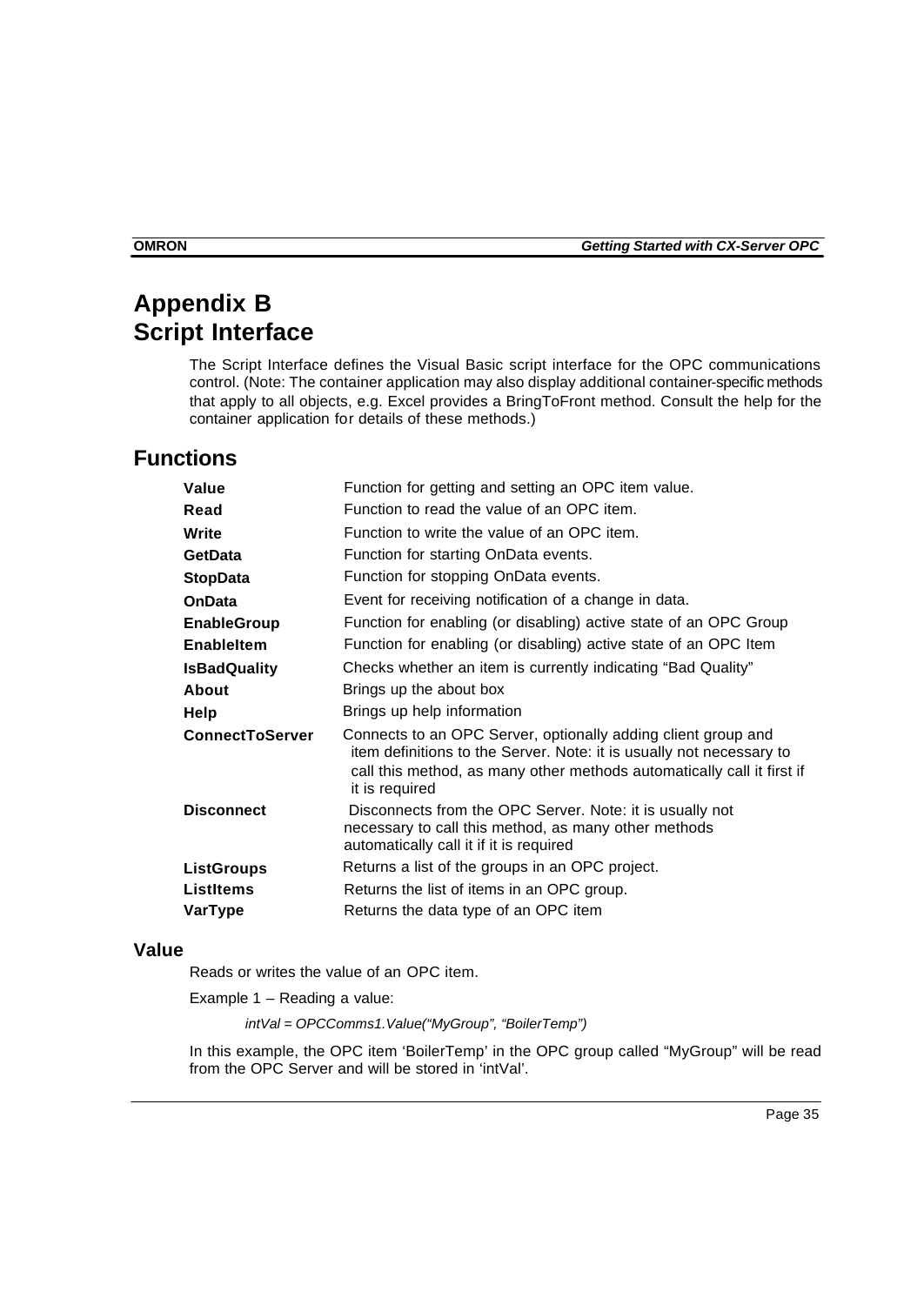Example 2 – Writing a value:

*OPCComms1.Value("MyGroup", "BoilerTemp") = 50*

In this example, the value 50 will be written to the OPC item 'BoilerTemp'.

Note: 'Value' is the default property for all objects, so is assumed if omitted. Therefore, the following examples are the same:

```
intVal = OPCComms1.Value("MyGroup", "BoilerTemp")
and
intVal = OPCComms1("MyGroup", "BoilerTemp")
```
#### **Read**

Reads the value of an OPC item.

Example of synchronous read from device:

*intVal = OPCComms1.Read("MyGroup", "BoilerTemp", ReadFromDevice)*

In this example, the OPC item 'BoilerTemp' in the OPC group called "MyGroup" will be read from the device (e.g. PLC) by the OPC Server and will be stored in 'intVal'. The script will wait for the read operation to complete before continuing to execute the next line. This is identical to the operation of the 'Value' method.

Example of synchronous read from cache:

*intVal = OPCComms1.Read("MyGroup", "BoilerTemp", ReadFromCache)*

In this example, the OPC item 'BoilerTemp' in the OPC group called "MyGroup" will be returned by the OPC Server from its cache, and will be stored in 'intVal'. The script will wait for the read operation to complete before continuing to execute the next line. If the value is not available in the cache (e.g. because the point is not active) then an error  $(E$  FAIL) will be returned and the quality of the item will be set to bad quality.

Example of synchronous read from cache (or device if cache not available):

*intVal = OPCComms1.Read("MyGroup", "BoilerTemp", ReadFromCacheOrDevice)*

In this example, the OPC item 'BoilerTemp' in the OPC group called "MyGroup" will be returned by the OPC Server from its cache, and will be stored in 'intVal'. The script will wait for the read operation to complete before continuing to execute the next line. If the value is not available in the cache (e.g. because the point is not active) then the value will be read from device instead.

Example of asynchronous read:

*OPCComms1.Read "MyGroup", "BoilerTemp", ReadFromDeviceAsync*

In this example, the OPC item 'BoilerTemp' in the OPC group called "MyGroup" will be read from the device by the OPC Server. The script will continue to execute the next line immediately, and when the data is read, it generates an OnData event.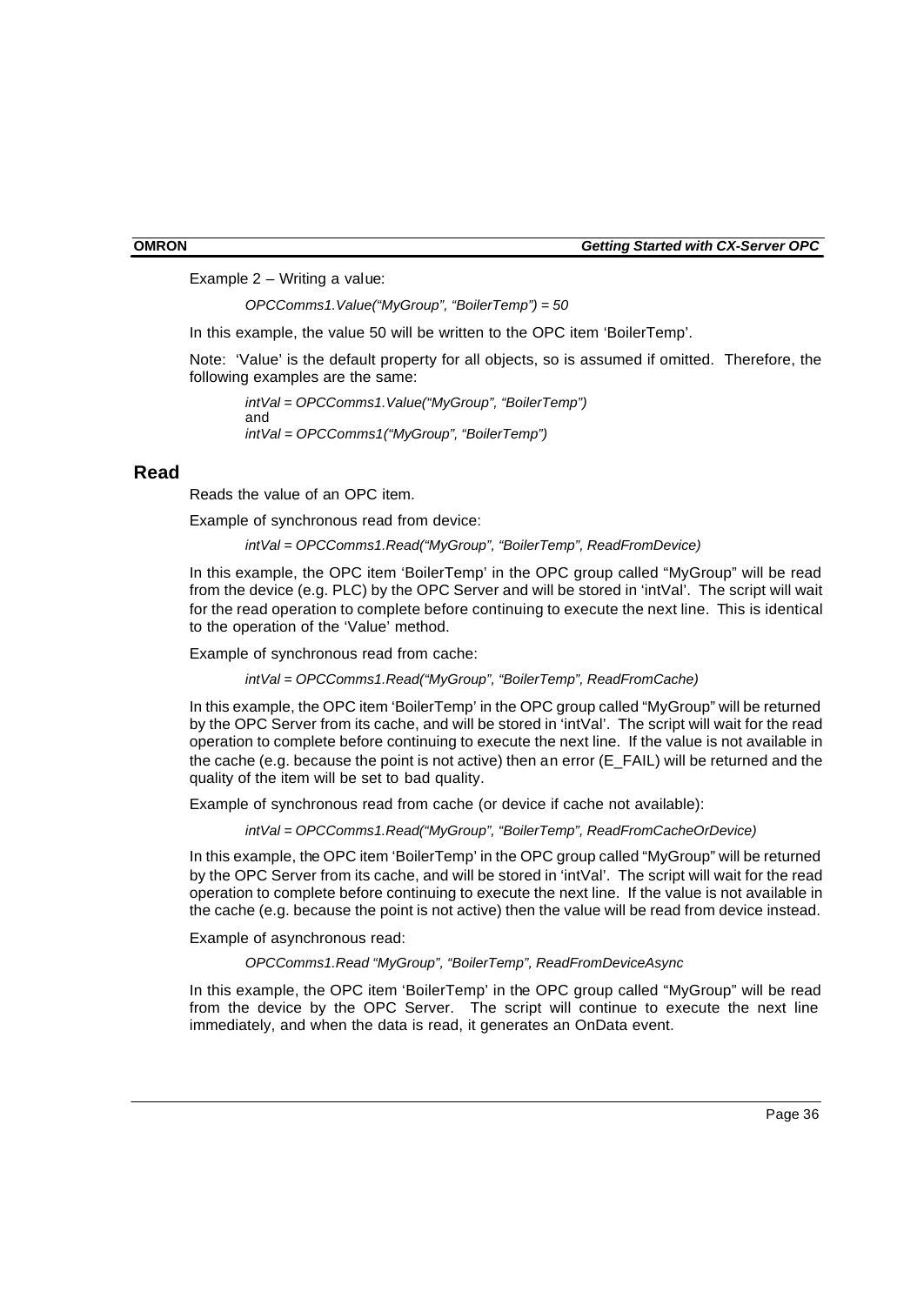#### **Write**

Writes the value of an OPC item.

Example of synchronous write:

*OPCComms1.Write "MyGroup", "BoilerTemp", NewValue, WaitUntilComplete*

In this example, 'NewValue' will be written to the OPC item 'BoilerTemp' in the OPC group called "MyGroup". The script will wait for the write operation to complete before continuing to execute the next line. This is identical to the operation of the 'Value' method.

Example of asynchronous write:

*OPCComms1.Write "MyGroup", "BoilerTemp", NewValue, NoWaiting*

In this example, 'NewValue' will be written to the OPC item 'BoilerTemp' in the OPC group called "MyGroup". The script will continue to execute the next line immediately.

#### **GetData**

Starts asynchronous data reading of the specified OPC item at the group update rate

Example

*OPCComms1.GetData "MyGroup", "MyItem"*

In this example, MyItem in MyGroup would be read at the group update rate. Data is then sent to the OnData routine.

An individual element of a point, defined as an array in a CDM file, can be accessed for reading or writing values.

Example

*Comms1.GetData "MyPLC", "MyPoint[2]", nUpdateRate*

In this example, the third element of the point MyPoint (defined as plc1/DM500/10/USH) can now be accessed as MyPoint[2]. By default, if the array element is not specified, then the whole point (whole array of elements) is manipulated.

By using the 'OnChange' command as the forth parameter, the GetData method will only return points when they change.

Example

*Comms1.GetData "MyPLC", "MyPoint", nUpdateRate, OnChange*

*OnChange* is of type *'UpdateSetting'*. By default, the UpdateSetting is set to *Continuous*, to remain compatible with previous versions.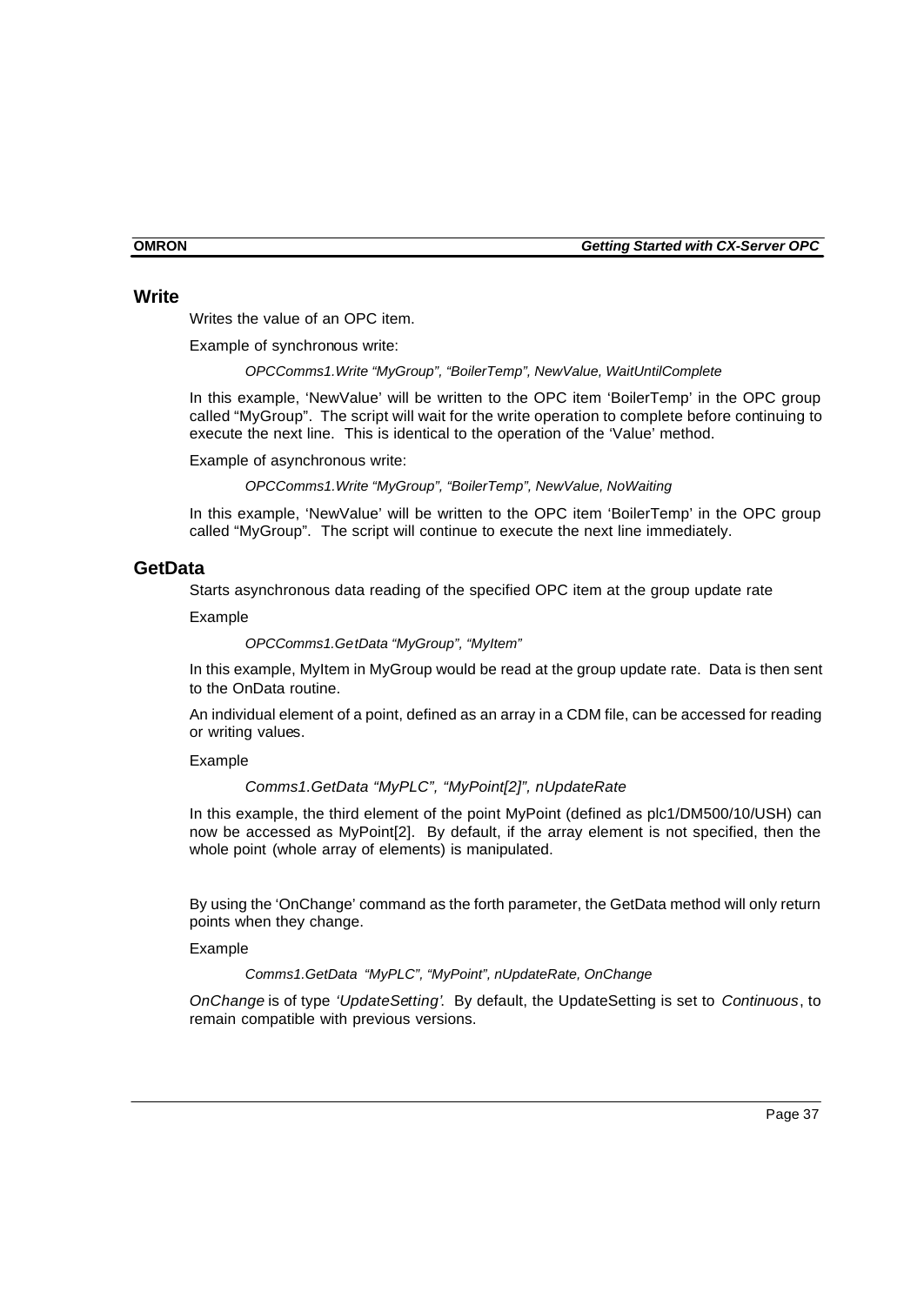#### **StopData**

Stops asynchronous data reading of the specified OPC item

Example

*OPCComms1.StopData "MyGroup", "MyItem"*

In this example, the asynchronous reading of MyItem in MyGroup would be stopped.

#### **OnData**

This event is sent back to the container (e.g. Excel) when data has changed. This is either data started by calling GetData, or by calling Read or Write in asynchronous mode.

Example

```
Private Sub OPCComms1_OnData(ByVal Group As String, ByVal 
                         Item As String, ByVal Value As Variant, 
                         ByVal BadQuality as Boolean)
        TextBox1 = Item
        Segment1 = Value
```
*End Sub*

In this example, the CX-Server 7 Segment component is set to the value of the point and a text box is set to display the name of the item.

If BadQuality is set to True then the value may be inaccurate e.g. from a device which has been disconnected.

 The OnData routine can be enhanced to include logical expressions on the incoming Item name and then update the correct graphical object etc. for example:

```
Private Sub OPCComms1_OnData(ByVal Group As String, 
                         ByVal Item As String, ByVal Value As 
                          Variant, ByVal BadQuality as Boolean)
        If Item = "MyItem" then
                 Segment1 = Value
        Else if Item = "MyOtherItem" then
                 Cells(1,1) = Value
        End if
End Sub
```
## **EnableGroup**

Enables (or disables) the active state of the specified OPC group

Examples

*OPCComms1.EnableGroup "MyGroup1", True OPCComms1.EnableGroup "MyGroup2", False*

In the first example, the group MyGroup1 would be made active. In the second example MyGroup2 would be made inactive (stopping communication and subscription callbacks)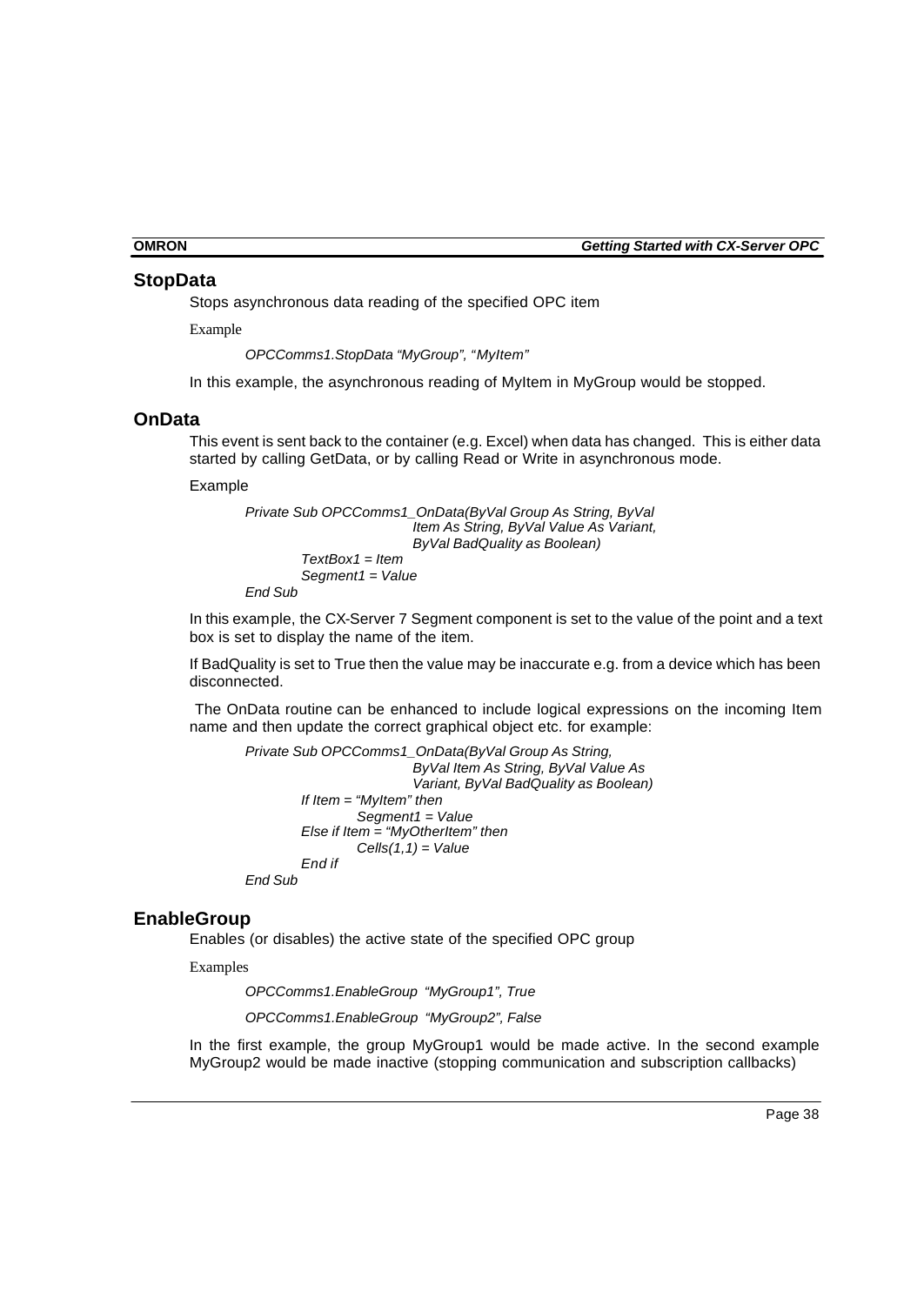### **EnableItem**

Enables (or disables) the active state of the specified OPC item

Examples

*OPCComms1.EnableItem "MyGroup", "MyItem1", True OPCComms1.EnableItem "MyGroup", "MyItem2", False*

In the first example, the item Myitem1 would be made active. In the second example MyItem2 would be made inactive (stopping communication and subscription callbacks)

## **IsBadQuality**

Checks if an item is currently indicating "Bad Quality".

Example

*bBad = OPCComms1.IsBadQuality("MyGroup","MyItem")*

The boolean variable bBad is set True if the item "MyItem" is indicating "Bad Quality" (e.g. the associated PLC is disconnected).

### **AboutBox**

Brings up the About Box.

Example

*OPCComms1.AboutBox*

## **Help**

Brings up the Help information.

Example

*OPCComms1.Help*

#### **ConnectToServer**

Connects to an OPC Server, optionally adding client group and item definitions to the Server. Note: it is usually not necessary to call this method, as many other methods automatically call it first if it is required.

Example

*OPCComms1.ConnectToServer(True) ' connects and informs server of groups and items*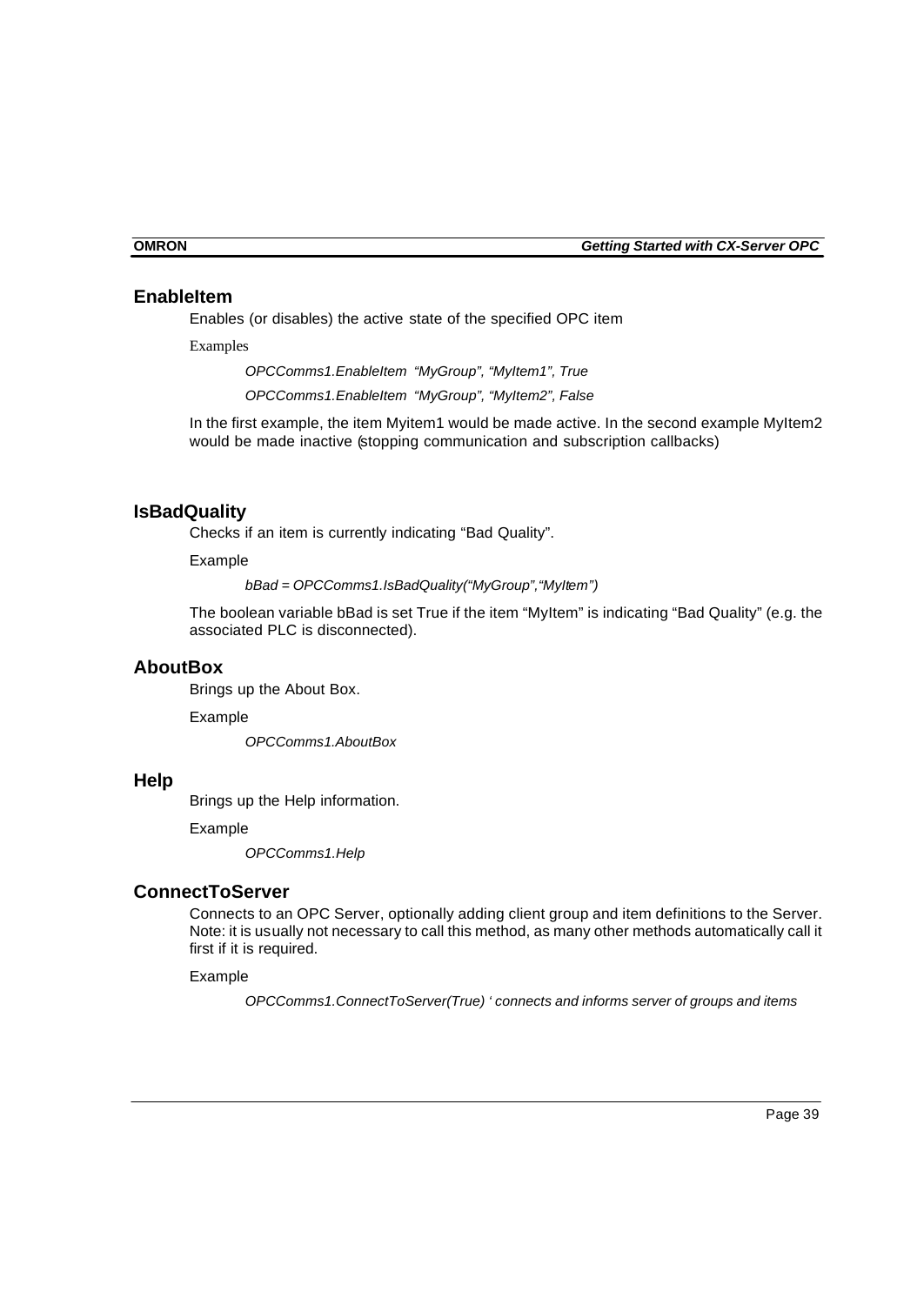#### **Disconnect**

Disconnects from the OPC Server. Note: it is usually not necessary to call this method, as many other methods automatically call it if it is required.

Example

*OPCComms1.Disconnect*

### **ListGroups**

Returns a list of the groups in an OPC project

Examples

*Dim A as Variant A = OPCComms.ListGroups For Count = 1 To UBound(A) ComboBox1.AddItem (A(Count)) Next Count*

This example fills a combo box with the names of groups in the current project.

VBScript (CX-Supervisor) Example

*Dim arrayOfGroups Dim nUbound, nLbound arrayOfGroups = Comms1.ListGroups nLbound = LBound(arrayOfGroups) nUbound = UBound(arrayOfGroups) For Count = nLbound To nUbound 'Do something with list here Next*

#### **ListItems**

Returns a list of the items in an OPC group

Example 1

*Dim v as Variant v = Comms1.ListItems("Group1")*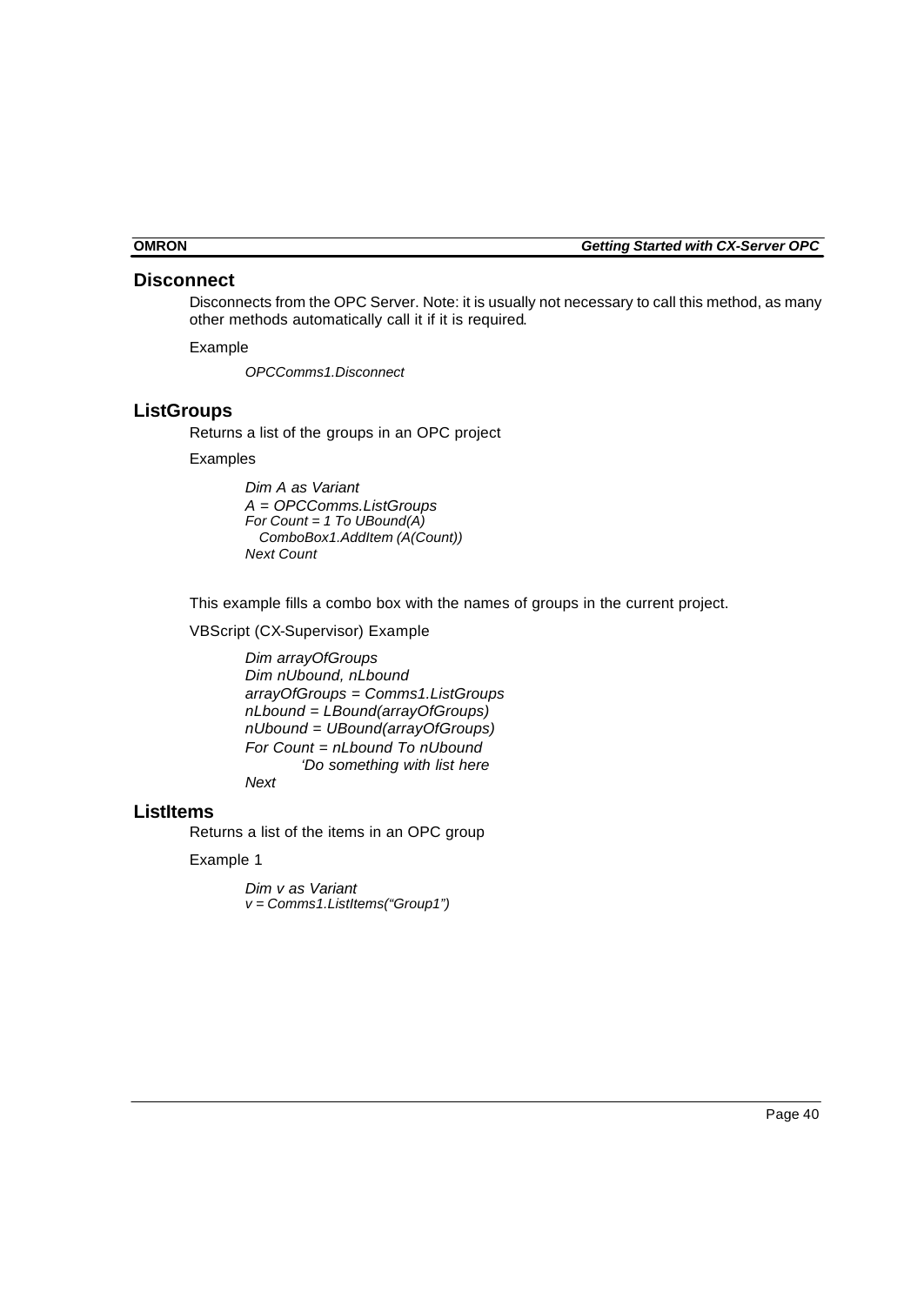Example 2

```
Dim A as Variant
A = Comms1.ListItems(ComboBox1.Text)
For Count = 1 To UBound(A)
   ComboBox2.AddItem (A(Count))
Next Count
```
The example above fills ComboBox2 with the names of points in the group shown in ComboBox1.

VBScript (CX-Supervisor) Example

*Dim arrayOfItems Dim nUbound, nLbound arrayOfItems = Comms1.ListItems(sGroup) nLbound = LBound(arrayOfItems) nUbound = UBound(arrayOfItems) For Count = 1 To UBound(arrayOfItems) 'Do something with items list here Next*

## **VarType**

Returns the data type of an OPC variable as a variant containing a long value that can be compared against the standard Visual Basic data types (i.e. vbArray, vbBoolean, vbByte, vbChar, vbCurrency, vbDate, vbDecimal, vbDouble, vbEmpty, vbInteger, vbLong, vbNull, vbObject, vbSingle, vbString, vbUserDefinedType and vbVariant). See Visual Basic (or VBScript) help for more information on these data types.

Example

*Dim v as variant v = OPCComms1.VarType("Group1", "Item1") ' the returned data type v can now be compared with standard VB data types*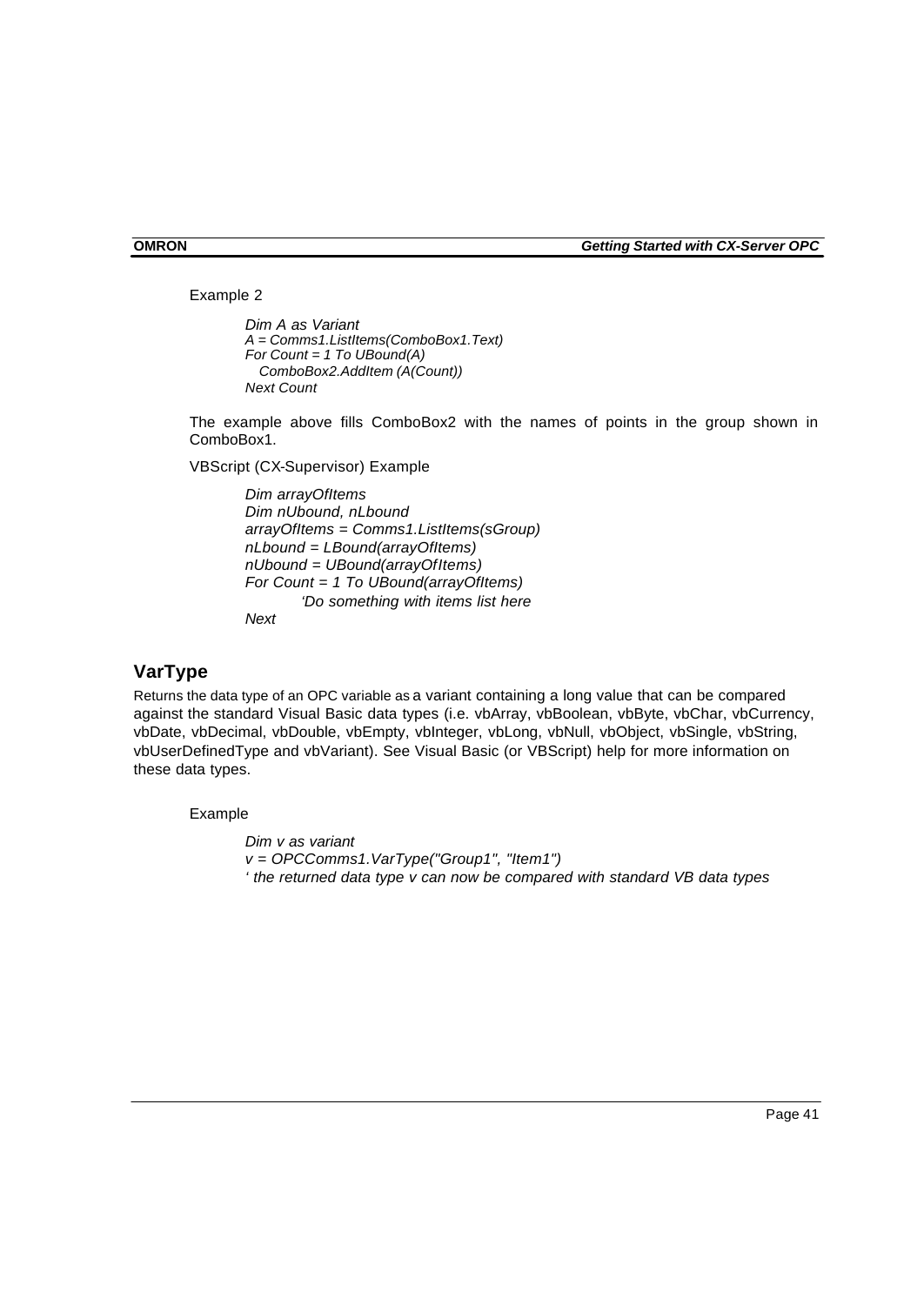## **Appendix C Temperature Controller Support**

## **Parameter support**

The following table outlines the temperature controller points available from the CX-Server points editor. Cross-reference this information with the support offered by your specified device.

|                     | <b>Word Addressing</b> | <b>Bit Addressing</b> | <b>Read/Write</b> |
|---------------------|------------------------|-----------------------|-------------------|
| <b>SETPOINT</b>     |                        | X                     |                   |
| <b>PROPORTIONAL</b> |                        | X                     |                   |
| <b>INTEGRAL</b>     |                        | X                     |                   |
| <b>DERIVATIVE</b>   |                        | X                     |                   |
| <b>OUTPUT</b>       |                        | X                     | X                 |
| <b>LOWER_LIMIT</b>  |                        | X                     | X                 |
| <b>UPPER LIMIT</b>  |                        | X                     | X                 |
| <b>PROCESS</b>      |                        | X                     | X                 |
| <b>STRENGTH</b>     |                        | X                     | $\sqrt{}$         |
| <b>SCALE1</b>       |                        | X                     | V                 |
| <b>SCALE2</b>       |                        | X                     | V                 |
| <b>ALARM</b>        |                        | V                     |                   |
| <b>SHIFT</b>        |                        |                       |                   |
| SHIFT_LOWER         |                        |                       |                   |
| SHIFT_UPPER         |                        | J                     |                   |
| <b>BURNOUT</b>      |                        | V                     | V                 |
| <b>HEATER</b>       |                        | X                     | X                 |
| ALARM1              |                        | N                     | V                 |
| ALARM2              |                        | N                     | J                 |
| ALARM3              |                        |                       |                   |
| <b>COOLING</b>      |                        |                       |                   |
| <b>DEADBAND</b>     |                        |                       | --                |
| <b>VALVE</b>        | --                     | --                    | $-$               |

To access these values via the CX-Lite component add the appropriate temperature controller device. Add a point using the value from the Data Location column in the table above. You can then access this information as you would with any point.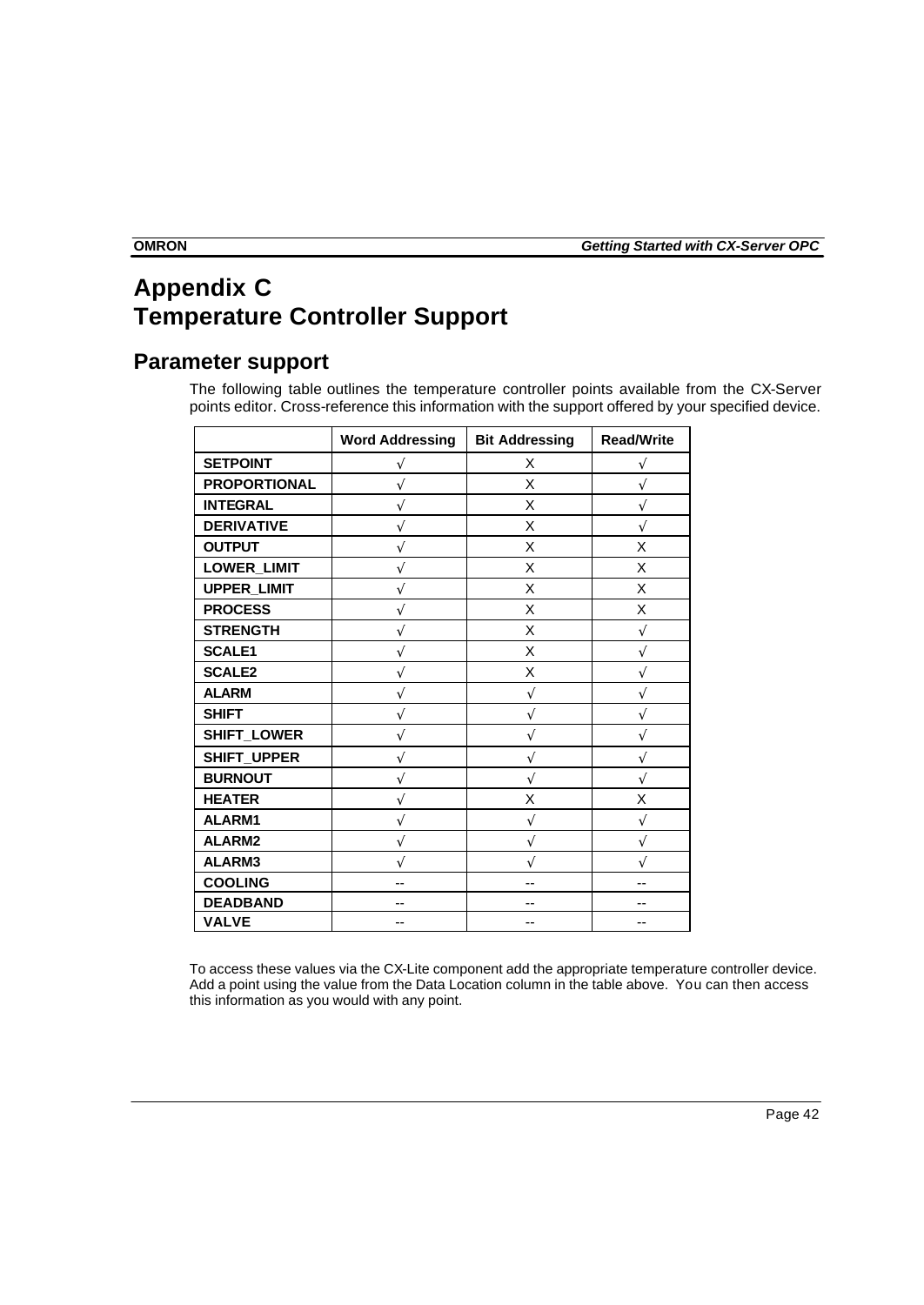## **Device support**

The following table outlines the temperature controller points available for each of the devices supported by CX-Server.

|                     | E5AF-A         | E5AF-AH    | E5EF-A    | E5EF-AH   | E5EF-BA                  | E5EF-BAH                 | E5AX-A                   | E5Ax-AH        | E5AX-D         | E5AX-LA   | E5AX-MA   | E5AX-PRR       | E5AX-V     | E5AJ-A     | E5EJ-A         | E5AK-AA    | E5AK-PRR       |
|---------------------|----------------|------------|-----------|-----------|--------------------------|--------------------------|--------------------------|----------------|----------------|-----------|-----------|----------------|------------|------------|----------------|------------|----------------|
| <b>SETPOINT</b>     | $\sqrt{ }$     | $\sqrt{}$  | $\sqrt{}$ | $\sqrt{}$ | $\sqrt{}$                | $\sqrt{}$                | $\sqrt{}$                | $\sqrt{}$      | $\sqrt{}$      | $\sqrt{}$ | $\sqrt{}$ | $\sqrt{ }$     | $\sqrt{}$  | $\sqrt{}$  | $\sqrt{ }$     | $\sqrt{}$  | $\sqrt{}$      |
| <b>PROPORTIONAL</b> | $\sqrt{ }$     | $\sqrt{ }$ | $\sqrt{}$ | $\sqrt{}$ | $\sqrt{}$                | $\sqrt{}$                | $\sqrt{}$                | $\sqrt{}$      | $\sqrt{ }$     | $\sqrt{}$ | $\sqrt{}$ | $\sqrt{}$      | $\sqrt{}$  | $\sqrt{}$  | $\sqrt{}$      | $\sqrt{ }$ | $\sqrt{}$      |
| <b>INTEGRAL</b>     | $\sqrt{}$      | $\sqrt{ }$ | $\sqrt{}$ | $\sqrt{}$ | $\sqrt{}$                | $\sqrt{}$                | $\sqrt{}$                | $\sqrt{}$      | $\sqrt{ }$     | $\sqrt{}$ | $\sqrt{}$ | $\sqrt{}$      | $\sqrt{}$  | $\sqrt{}$  | $\sqrt{}$      | $\sqrt{ }$ | $\sqrt{}$      |
| <b>DERIVATIVE</b>   | $\sqrt{ }$     | $\sqrt{ }$ | $\sqrt{}$ | $\sqrt{}$ | $\sqrt{}$                | $\sqrt{}$                | $\sqrt{}$                | $\sqrt{}$      | $\sqrt{ }$     | $\sqrt{}$ | $\sqrt{}$ | $\sqrt{}$      | $\sqrt{}$  | $\sqrt{}$  | $\sqrt{}$      | $\sqrt{}$  | $\sqrt{}$      |
| <b>OUTPUT</b>       | $\sqrt{ }$     | $\sqrt{}$  | $\sqrt{}$ | $\sqrt{}$ | $\sqrt{}$                | $\sqrt{}$                | $\sqrt{}$                | $\sqrt{2}$     | $\sqrt{}$      | $\sqrt{}$ | $\sqrt{}$ | $\sqrt{}$      | $\sqrt{}$  | $\sqrt{}$  | $\sqrt{}$      | $\sqrt{}$  | $\sqrt{}$      |
| LOWER_LIMIT         | $\sqrt{ }$     | $\sqrt{ }$ | $\sqrt{}$ | $\sqrt{}$ | $\sqrt{}$                | $\sqrt{}$                | $\sqrt{}$                | $\sqrt{}$      | $\sqrt{ }$     | $\sqrt{}$ | $\sqrt{}$ | $\sqrt{}$      | $\sqrt{ }$ | $\sqrt{}$  | $\sqrt{}$      | $\sqrt{ }$ | $\sqrt{}$      |
| UPPER_LIMIT         | $\sqrt{}$      | $\sqrt{}$  | $\sqrt{}$ | $\sqrt{}$ | $\sqrt{}$                | $\sqrt{}$                | $\sqrt{}$                | $\sqrt{}$      | $\sqrt{}$      | $\sqrt{}$ | $\sqrt{}$ | $\sqrt{}$      | $\sqrt{}$  | $\sqrt{}$  | $\sqrt{}$      | $\sqrt{}$  | $\sqrt{}$      |
| <b>PROCESS</b>      | $\sqrt{}$      | $\sqrt{}$  | $\sqrt{}$ | $\sqrt{}$ | $\sqrt{}$                | $\sqrt{}$                | $\sqrt{}$                | $\sqrt{ }$     | $\sqrt{}$      | $\sqrt{}$ | $\sqrt{}$ | $\sqrt{}$      | $\sqrt{}$  | $\sqrt{}$  | $\sqrt{}$      | $\sqrt{ }$ | $\sqrt{ }$     |
| <b>STRENGTH</b>     | $\sqrt{}$      | $\sqrt{}$  | $\sqrt{}$ | $\sqrt{}$ | $\sqrt{}$                | $\sqrt{}$                | $-$                      | $-1$           | --             | --        | --        | --             | --         | $\sqrt{}$  | $\sqrt{}$      | --         | --             |
| <b>SCALE1</b>       | $\sqrt{}$      | $\sqrt{ }$ | $\sqrt{}$ | $\sqrt{}$ | $\sqrt{}$                | $\sqrt{}$                | $-$                      | $-$            | --             | $-1$      | --        | --             | --         | $\sqrt{}$  | $\sqrt{}$      | $-1$       | $\overline{a}$ |
| <b>SCALE2</b>       | $\sqrt{}$      | $\sqrt{}$  | $\sqrt{}$ | $\sqrt{}$ | $\sqrt{}$                | $\sqrt{}$                | $-$                      | $-$            | $\overline{a}$ | $-$       | --        | --             | --         | $\sqrt{2}$ | $\sqrt{}$      | --         | --             |
| <b>ALARM</b>        | $\sqrt{}$      | $\sqrt{}$  | $\sqrt{}$ | $\sqrt{}$ | $\sqrt{}$                | $\sqrt{}$                | $\sqrt{}$                | $\sqrt{}$      | $\sqrt{}$      | $\sqrt{}$ | $\sqrt{}$ | $\sqrt{}$      | $\sqrt{ }$ | $-$        | Ξ.             | $-$        | $-$            |
| <b>SHIFT</b>        | $\sqrt{ }$     | $\sqrt{}$  | $\sqrt{}$ | $\sqrt{}$ | $\sqrt{}$                | $\sqrt{}$                | $\sqrt{}$                | $\sqrt{}$      | $\sqrt{}$      | $\sqrt{}$ | $\sqrt{}$ | $\sqrt{}$      | $\sqrt{ }$ | $\sqrt{}$  | $\sqrt{}$      | $-$        | $-$            |
| SHIFT_LOWER         | $-1$           | $-1$       | $-1$      | $-1$      | $-$                      | $-1$                     | $-$                      | $\overline{a}$ | $-1$           | $-1$      | $-1$      | $-1$           | --         | $-$        | $\overline{a}$ | $\sqrt{ }$ | $\sqrt{}$      |
| SHIFT_UPPER         | $\overline{a}$ | $-1$       | $-$       | $-$       | $-$                      | $-$                      | $-$                      | $\sim$         | $-$            | $-$       | $-$       | $\overline{a}$ | $-1$       | $-$        | Ξ.             | $\sqrt{ }$ | $\sqrt{ }$     |
| <b>BURNOUT</b>      | $-$            | $\sqrt{ }$ | $-$       | $\sqrt{}$ | $\sim$ $\sim$            | $\sqrt{}$                | $\sim$ $\sim$            | $\sqrt{ }$     | $-$            | $-$       | $-1$      | --             | $-1$       | $\sqrt{}$  | $\sqrt{}$      | $\sqrt{}$  | $\sqrt{}$      |
| <b>HEATER</b>       | --             | $\sqrt{}$  | --        | $\sqrt{}$ | $\overline{\phantom{a}}$ | $\sqrt{}$                | $\overline{\phantom{a}}$ | $\sqrt{}$      | --             | --        | --        | --             | --         | $\sqrt{}$  | $\sqrt{}$      | $\sqrt{}$  | $\sqrt{ }$     |
| ALARM1              | $-$            | --         | $-$       | --        | $-$                      | $-1$                     | $-$                      | --             | --             | $-$       | --        | --             | --         | $\sqrt{}$  | $\sqrt{}$      | $\sqrt{ }$ | $\sqrt{}$      |
| ALARM2              | $-$            | --         | $-$       | --        | $-$                      | $\overline{\phantom{a}}$ | $-$                      | $-$            | $-1$           | $-$       | $-1$      | $-1$           | $-1$       | $\sqrt{ }$ | $\sqrt{}$      | $\sqrt{ }$ | $\sqrt{}$      |
| ALARM3              | $-$            | --         | $-$       | $-1$      | $-$                      | $-$                      | $-$                      | $- -$          | --             | $-$       | $-1$      | $-1$           | $-$        | $- -$      | $-$            | $\sqrt{ }$ | $\sqrt{}$      |
| <b>COOLING</b>      | $-$            | --         | $-$       | --        | $- -$                    | $-$                      | $- -$                    | $-$            | --             | $-1$      | --        | --             | $-1$       | $-1$       | $-1$           | $\sqrt{}$  | $\sqrt{}$      |
| <b>DEADBAND</b>     | --             | --         | --        | --        | $-$                      | --                       | $- -$                    | --             | --             | --        | --        | --             | --         | $-1$       | $-$            | $\sqrt{ }$ | $\sqrt{}$      |
| <b>VALVE</b>        | $-$            | --         | --        | --        | $-$                      | --                       | $-$                      | --             | --             | --        | --        | --             | --         | --         | --             | $\sqrt{}$  | $\sqrt{}$      |

In addition to the previous table, a special value of PARMxx can be used to refer to any E5AK parameter, where xx is replaced by a number that corresponds to the number of the parameter given in the E5AK manual. For example, the special address PARM45 would refer to the 'SP ramp set value'.

Refer to the Temperature Controller manual for descriptions of each special address.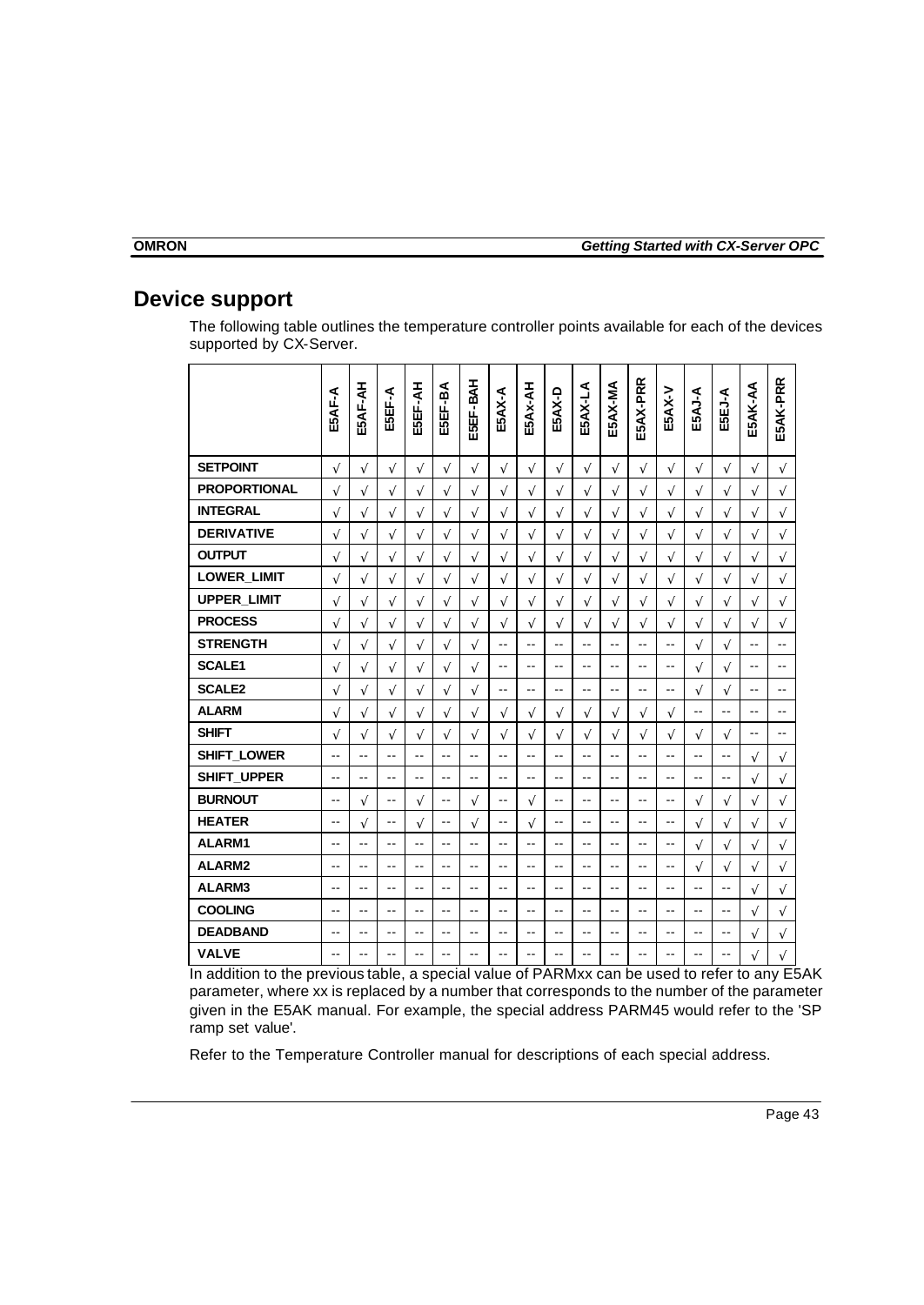## **Glossary of Terms**

| <b>ActiveX</b>               | A component technology developed by Microsoft allowing components<br>to communicate with applications.                                                                                                                                                                                           |
|------------------------------|--------------------------------------------------------------------------------------------------------------------------------------------------------------------------------------------------------------------------------------------------------------------------------------------------|
| <b>Application</b>           | A software program that accomplishes a specific task. Examples of<br>applications are CX-Supervisor, CX-Programmer, CX-Server,<br><b>Microsoft Word and Microsoft Excel</b>                                                                                                                      |
| <b>Communications Driver</b> | The relevant communications management system for OMRON PLCs<br>in conjunction with Microsoft Windows, providing facilities for other<br>CX Automation Suite software to maintain PLC device and address<br>information and to communicate with OMRON PLCs and their<br>supported network types. |
| <b>Event</b>                 | User action, e.g. mouse click or System action, e.g. timer tick which<br>may cause a script to execute.                                                                                                                                                                                          |
| <b>GUI</b>                   | Graphical User Interface. Part of a program that interacts with the user<br>and takes full advantage of the graphics displays of computers. A GUI<br>employs pull-down menus and dialog boxes for ease of use.                                                                                   |
| I/O type                     | Input / Output type. An attribute of a <b>point</b> that defines the origin and<br>destination of the data for that point. The data for a point can<br>originate (be <i>input</i> from) and is destined (is <i>output</i> to) to the internal<br>computer memory, a PLC or a target application  |
| <b>Icon</b>                  | Pictorial representations of computer resources and functions                                                                                                                                                                                                                                    |
| <b>Microsoft Excel</b>       | A spreadsheet application.                                                                                                                                                                                                                                                                       |
| <b>Microsoft Windows</b>     | The most common operating system used by Personal Computers.                                                                                                                                                                                                                                     |
|                              | <b>CX-Server OPC</b> will run only under Microsoft Windows.                                                                                                                                                                                                                                      |
| <b>Microsoft Word</b>        | A word processing application.                                                                                                                                                                                                                                                                   |
| <b>OLE</b>                   | Object Linking and Embedding. Used to transfer and share<br>information between Microsoft Windowsbased applications and<br>accessories.                                                                                                                                                          |
| <b>OPC</b>                   | Abbreviation for OLE for Process Control. Open standard for the<br>exchange of data between OPC Servers and OPC Clients used within<br>the process control industry.                                                                                                                             |
| <b>OPC Client</b>            | A software <b>application</b> that uses OPC interfaces to exchange data<br>with an OPC Server.                                                                                                                                                                                                   |
| <b>OPC Group</b>             | A collection of OPC Items.                                                                                                                                                                                                                                                                       |
| <b>OPC</b> Item              | A single piece of data e.g. a PLC memory area stored with an OPC<br>Server.                                                                                                                                                                                                                      |
| <b>OPC Server</b>            | A software application that uses OPC interfaces to provide data to<br><b>OPC Clients</b>                                                                                                                                                                                                         |
| PC                           | Abbreviation for Personal Computer.                                                                                                                                                                                                                                                              |
|                              |                                                                                                                                                                                                                                                                                                  |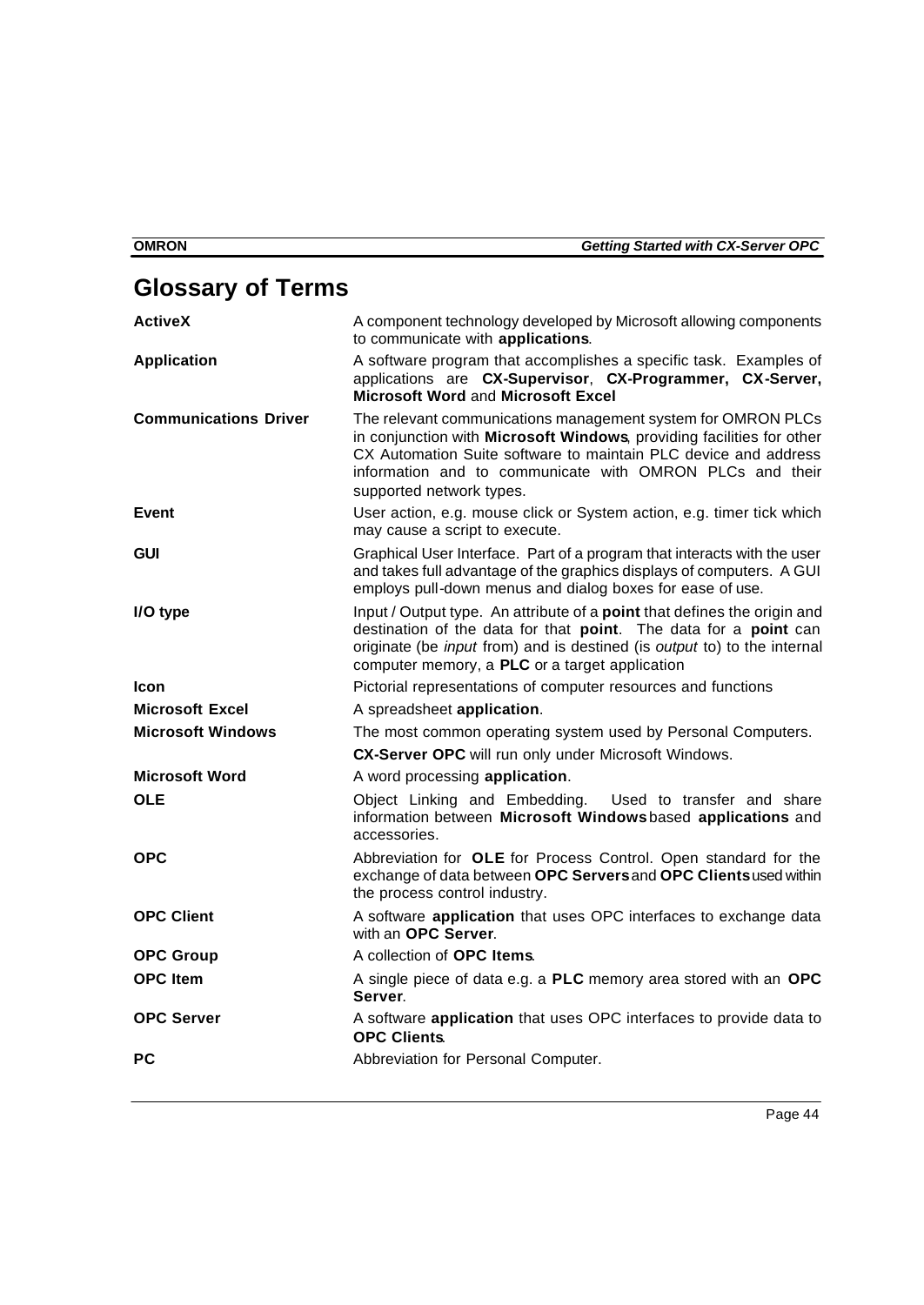| <b>OMRON</b>           | <b>Getting Started with CX-Server OPC</b>                                                                                                                                                                                                                                                                           |
|------------------------|---------------------------------------------------------------------------------------------------------------------------------------------------------------------------------------------------------------------------------------------------------------------------------------------------------------------|
| <b>Pixel</b>           | A single displayable point on the screen from which a displayed image<br>is constructed. The screen resolution of the computer's Visual Display<br>Unit (VDU) is defined by the number of pixels across and the number<br>of pixels down (e.g. 1024 x 768).                                                         |
| <b>PLC</b>             | Abbreviation for Programmable Logic Controller.                                                                                                                                                                                                                                                                     |
| <b>Point</b>           | A point is used to hold a value of a predefined type - Boolean, Integer,<br>Text, etc. The contents of a point may be controlled by an object or<br>I/O mechanism such as <b>DDE</b> . The contents of a point may control the<br>action or appearance of an object, or be used for output via an I/O<br>mechanism. |
| <b>SVGA mode</b>       | A mode of video display that provides $800 \times 600$ pixel resolution (or<br>higher) with 16 or more colours and is supported on Super Video<br>Graphics Adapter systems.                                                                                                                                         |
| <b>Windows Desktop</b> | An integral part of Microsoft Windowsthat allows Microsoft Windows<br>based applications to be started from icons and for all applications<br>to be organised.                                                                                                                                                      |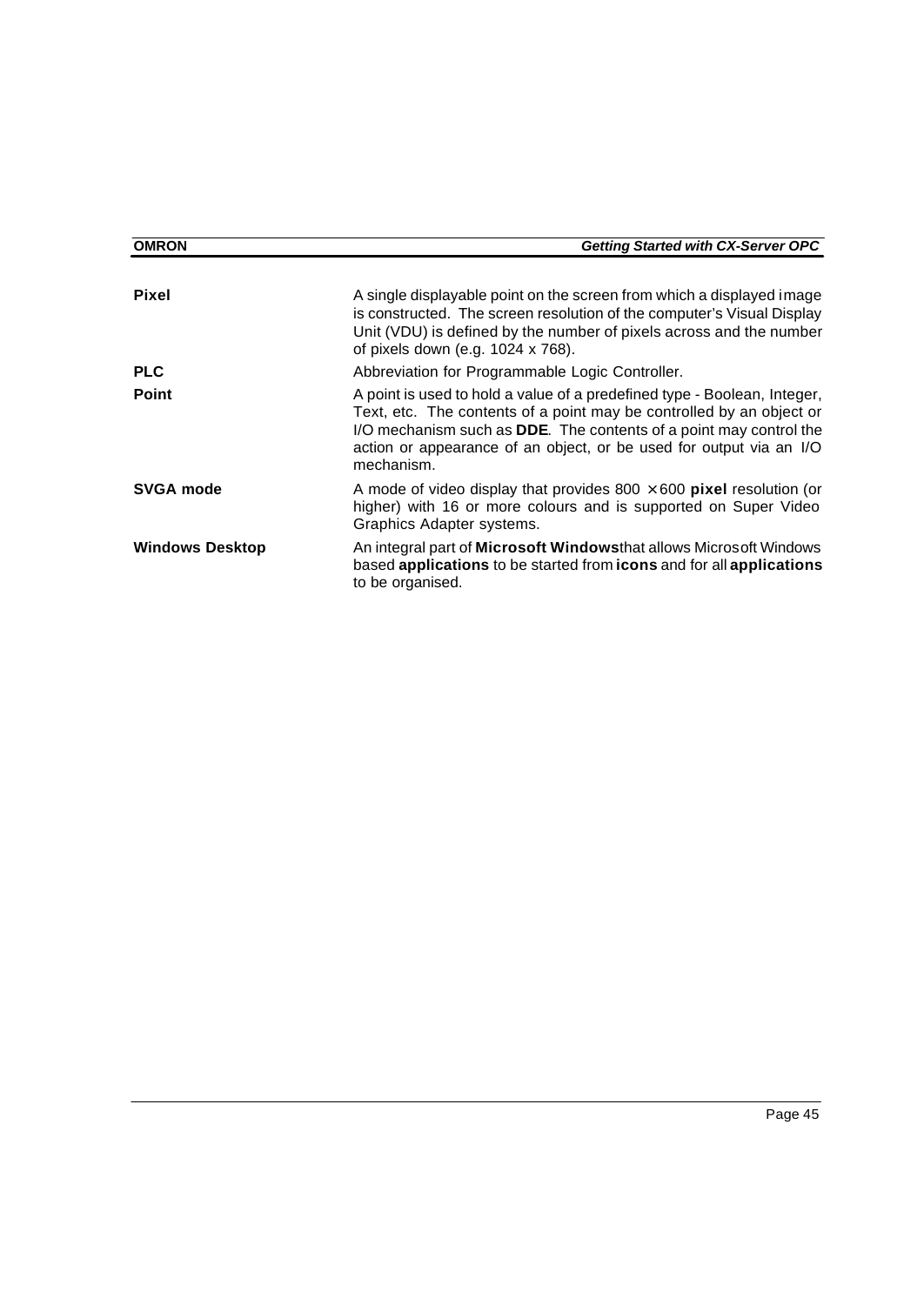## **Index**

# *A*

About CX-Server OPC · 9 About this Manual · 6 ActiveX Objects 7 Segment · 21 Display · 21 LED Indicator · 21 Linear Gauge · 21 OPC Communications · 21 Rotary Knob · 22 Rotational Gauge · 22 Timer · 22 Toggle · 22 Adding a 7 Segment Display · 25 Adding the Communication Control · 23 Adding Third Party ActiveX Controls · 26 Advanced Properties · 29

# $\boldsymbol{C}$

Component Properties · 32 Configuring server for remote connection · 14 Connecting to an OPC Server · 23 Controlling ActiveX Objects · 30, 31

# *E*

Event Driven Routines · 27

# *G*

Getting Started with CX-Server OPC · 6 Glossary of Terms · 44

# *H*

Hardware Requirements · 7 Operating Systems · 7 Help Topics · 9

# *I*

Inserting Data in Cells · 25 Installing/Uninstalling CX-Server OPC · 8

# *O*

Objects Overview · 21 OPC Foundation web site · 11 What is it?  $\cdot$  11 OPC Server Configuring for remote connection · 14 Starting · 11 Using Third Party OPC Clients · 13, 14, 15, 18, 19, 20 Operating Systems · 7 Other Features · 27 Advanced Properties · 29 Controlling ActiveX Objects · 30, 31 Event Driven Routines · 27 The Project Tree · 30

## *P*

Project Tree · 30

## *R*

Running an Application · 25

# *S*

Script Interface · 35 Functions · 35 Script Interface Functions GetData · 37  $ListPLCs \cdot 40$ ListPoints · 40, 41 OnData · 38 StopData · 38 TypeName · 39, 40 Starting CX OPC Server · 11 System Requirements · 7